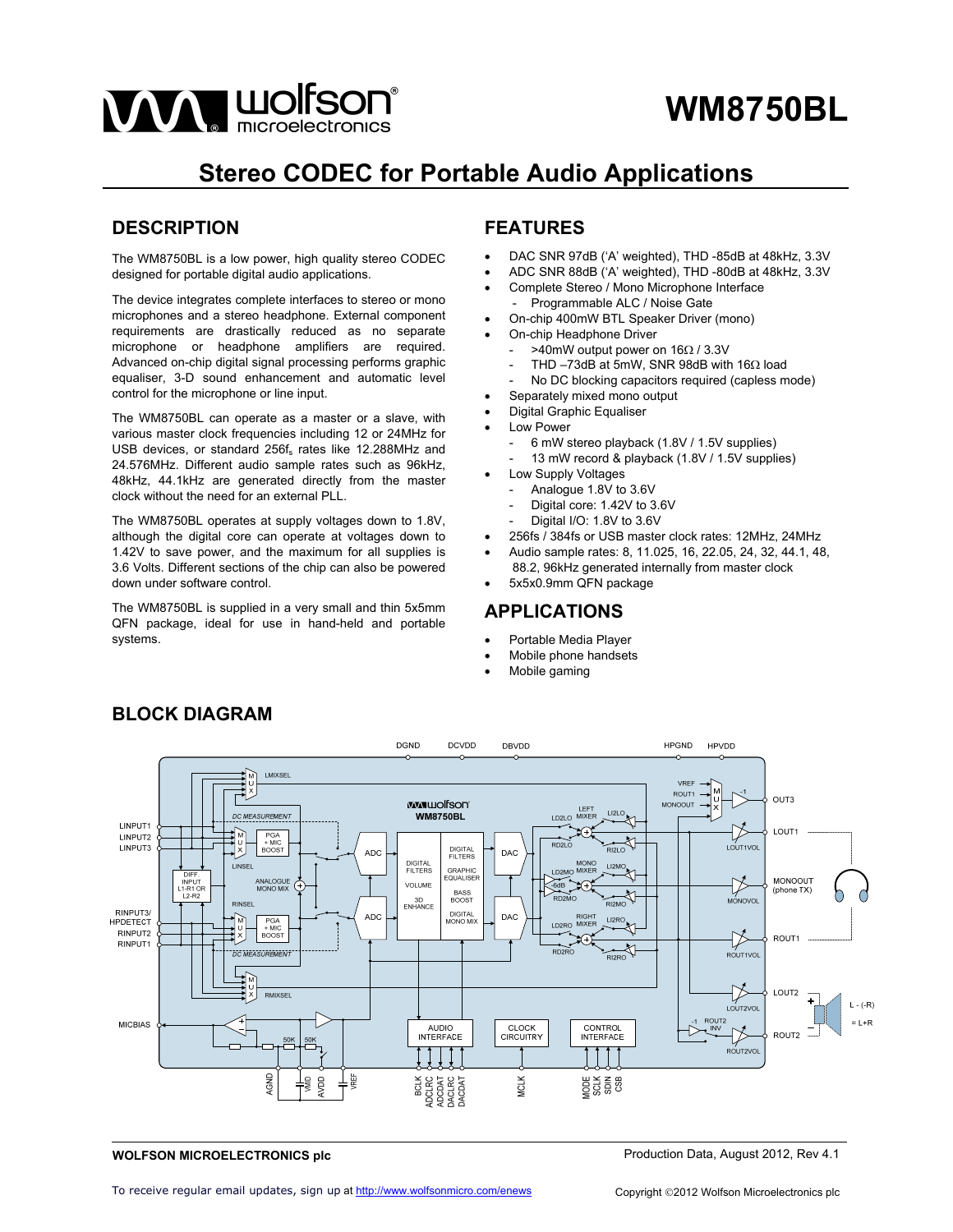## **TABLE OF CONTENTS**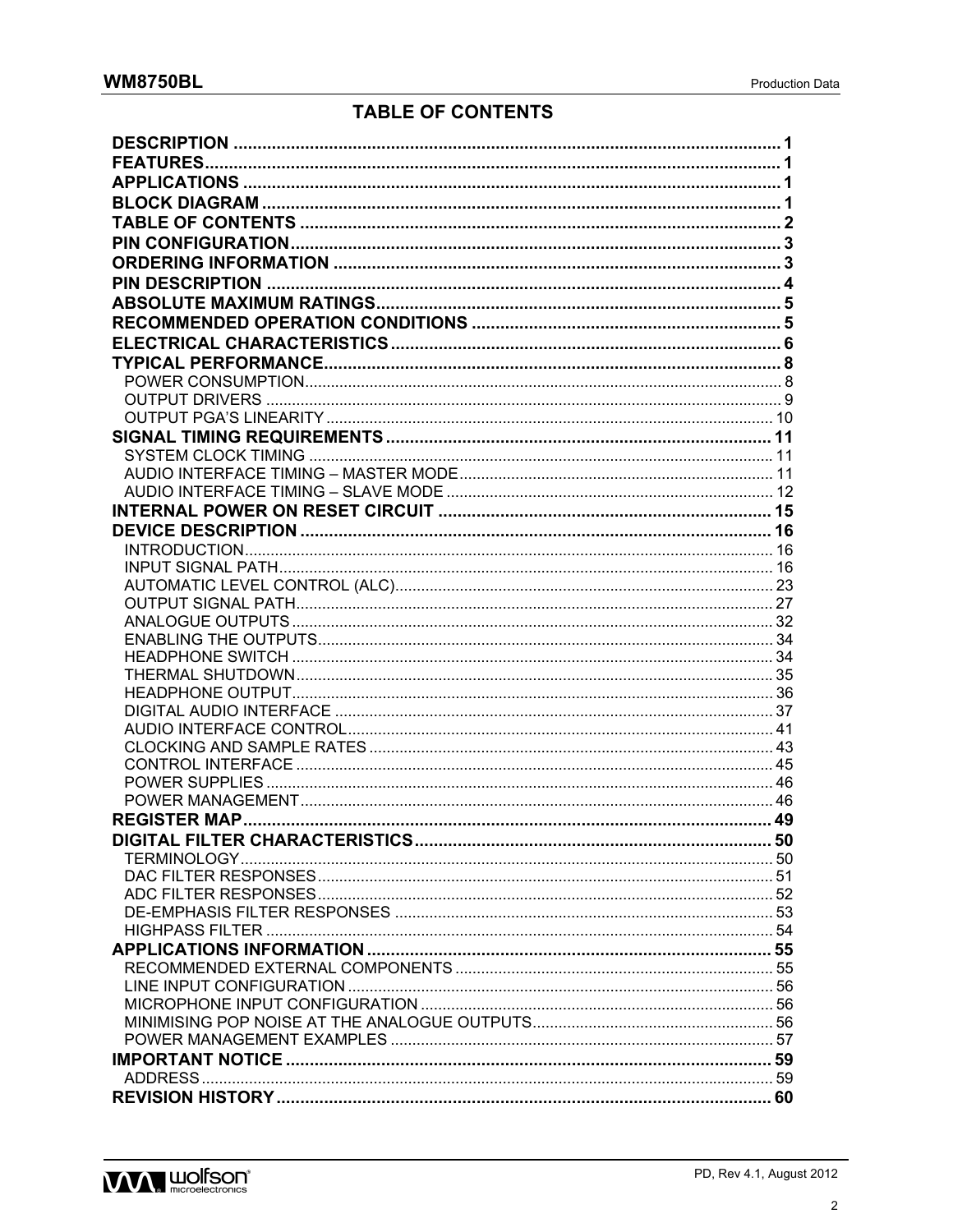## **PIN CONFIGURATION**



## **ORDERING INFORMATION**

| <b>ORDER CODE</b> | <b>TEMPERATURE</b><br><b>RANGE</b> | <b>PACKAGE</b>                                      | <b>MOISTURE</b><br><b>SENSITIVITY LEVEL</b> | <b>PEAK SOLDERING</b><br><b>TEMPERATURE</b> |
|-------------------|------------------------------------|-----------------------------------------------------|---------------------------------------------|---------------------------------------------|
| WM8750CBLGEFL     | -25°C to +85°C                     | 32-lead QFN (5x5x0.9mm)<br>(Pb-free)                | MSL <sub>1</sub>                            | $260^{\circ}$ C                             |
| WM8750CBLGEFL/R   | -25°C to +85°C                     | 32-lead QFN (5x5x0.9mm)<br>(Pb-free, tape and reel) | MSL <sub>1</sub>                            | $260^{\circ}$ C                             |

**Note:** 

Reel quantity = 3500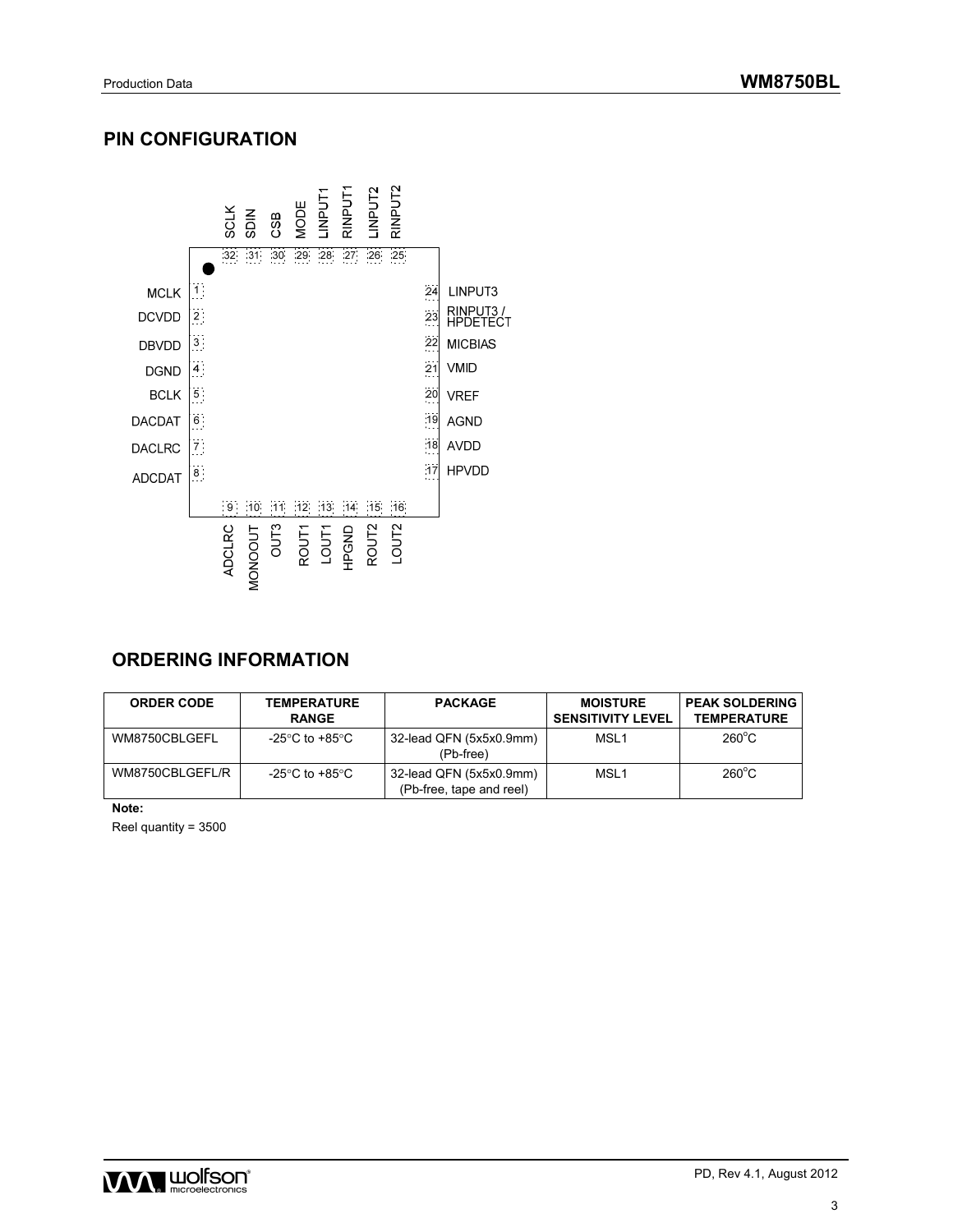## **PIN DESCRIPTION**

| PIN NO         | <b>NAME</b>                 | <b>TYPE</b>            | <b>DESCRIPTION</b>                                            |
|----------------|-----------------------------|------------------------|---------------------------------------------------------------|
| 1              | <b>MCLK</b>                 | Digital Input          | Master Clock                                                  |
| $\overline{c}$ | <b>DCVDD</b>                | Supply                 | Digital Core Supply                                           |
| 3              | <b>DBVDD</b>                | Supply                 | Digital Buffer (I/O) Supply                                   |
| 4              | <b>DGND</b>                 | Supply                 | Digital Ground (return path for both DCVDD and DBVDD)         |
| 5              | <b>BCLK</b>                 | Digital Input / Output | Audio Interface Bit Clock                                     |
| 6              | <b>DACDAT</b>               | Digital Input          | DAC Digital Audio Data                                        |
| 7              | <b>DACLRC</b>               | Digital Input / Output | Audio Interface Left / Right Clock/Clock Out                  |
| 8              | <b>ADCDAT</b>               | <b>Digital Output</b>  | ADC Digital Audio Data                                        |
| 9              | <b>ADCLRC</b>               | Digital Input / Output | Audio Interface Left / Right Clock                            |
| 10             | <b>MONOOUT</b>              | Analogue Output        | Mono Output                                                   |
| 11             | OUT3                        | Analogue Output        | Analogue Output 3 (can be used as Headphone Pseudo Ground)    |
| 12             | ROUT1                       | Analogue Output        | Right Output 1 (Line or Headphone)                            |
| 13             | LOUT1                       | Analogue Output        | Left Output 1 (Line or Headphone)                             |
| 14             | <b>HPGND</b>                | Supply                 | Supply for Analogue Output Drivers (LOUT1/2, ROUT1/2)         |
| 15             | ROUT <sub>2</sub>           | Analogue Output        | Right Output 1 (Line or Headphone or Speaker)                 |
| 16             | LOUT <sub>2</sub>           | Analogue Output        | Left Output 1 (Line or Headphone or Speaker)                  |
| 17             | <b>HPVDD</b>                | Supply                 | Supply for Analogue Output Drivers (LOUT1/2, ROUT1/2, MONOUT) |
| 18             | <b>AVDD</b>                 | Supply                 | Analogue Supply                                               |
| 19             | <b>AGND</b>                 | Supply                 | Analogue Ground (return path for AVDD)                        |
| 20             | <b>VREF</b>                 | Analogue Output        | Reference Voltage Decoupling Capacitor                        |
| 21             | <b>VMID</b>                 | Analogue Output        | Midrail Voltage Decoupling Capacitor                          |
| 22             | <b>MICBIAS</b>              | Analogue Output        | Microphone Bias                                               |
| 23             | RINPUT3/<br><b>HPDETECT</b> | Analogue Input         | Right Channel Input 3 or Headphone Plug-in Detection          |
| 24             | LINPUT3                     | Analogue Input         | Left Channel Input 3                                          |
| 25             | RINPUT2                     | Analogue Input         | Right Channel Input 2                                         |
| 26             | LINPUT2                     | Analogue Input         | Left Channel Input 2                                          |
| 27             | RINPUT1                     | Analogue Input         | Right Channel Input 1                                         |
| 28             | LINPUT1                     | Analogue Input         | Left Channel Input 1                                          |
| 29             | MODE                        | Digital Input          | <b>Control Interface Selection</b>                            |
| 30             | <b>CSB</b>                  | Digital Input          | Chip Select / Device Address Selection                        |
| 31             | <b>SDIN</b>                 | Digital Input/Output   | Control Interface Data Input / 2-wire Acknowledge output      |
| 32             | <b>SCLK</b>                 | Digital Input          | Control Interface Clock Input                                 |

**Note:** 

It is recommended that the QFN ground paddle should be connected to analogue ground on the application PCB.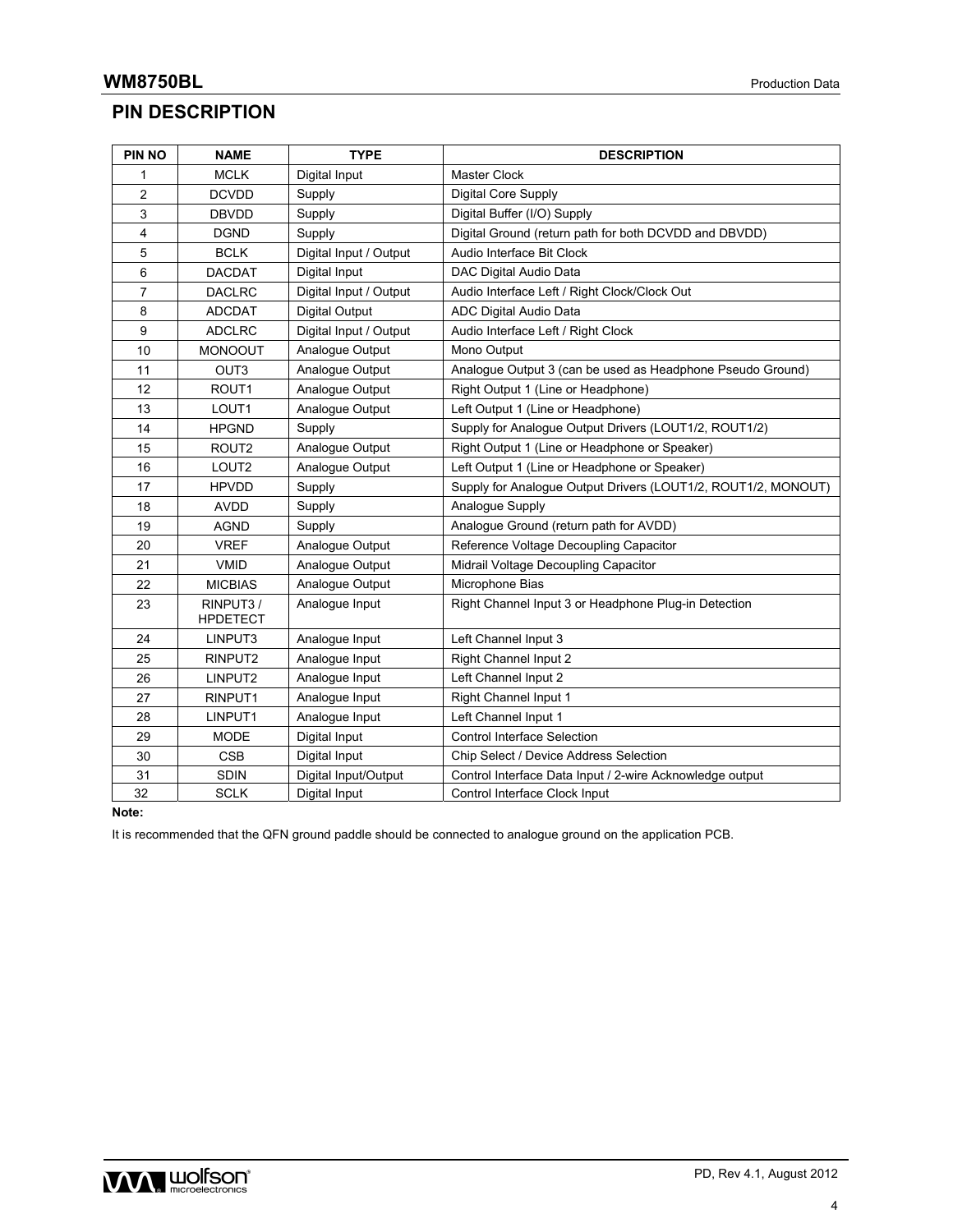## **ABSOLUTE MAXIMUM RATINGS**

Absolute Maximum Ratings are stress ratings only. Permanent damage to the device may be caused by continuously operating at or beyond these limits. Device functional operating limits and guaranteed performance specifications are given under Electrical Characteristics at the test conditions specified.



ESD Sensitive Device. This device is manufactured on a CMOS process. It is therefore generically susceptible to damage from excessive static voltages. Proper ESD precautions must be taken during handling and storage of this device.

Wolfson tests its package types according to IPC/JEDEC J-STD-020B for Moisture Sensitivity to determine acceptable storage conditions prior to surface mount assembly. These levels are:

MSL1 = unlimited floor life at <30°C / 85% Relative Humidity. Not normally stored in moisture barrier bag.

MSL2 = out of bag storage for 1 year at <30°C / 60% Relative Humidity. Supplied in moisture barrier bag.

MSL3 = out of bag storage for 168 hours at <30°C / 60% Relative Humidity. Supplied in moisture barrier bag.

The Moisture Sensitivity Level for each package type is specified in Ordering Information.

| <b>CONDITION</b>                    | <b>MIN</b>               | <b>MAX</b>       |
|-------------------------------------|--------------------------|------------------|
| Supply voltages                     | $-0.3V$                  | $+3.63V$         |
| Voltage range digital inputs        | <b>DGND -0.3V</b>        | DBVDD +0.3V      |
| Voltage range analogue inputs       | AGND -0.3V               | $AVDD +0.3V$     |
| Operating temperature range, $T_A$  | -25 $\mathrm{^{\circ}C}$ | $+85^{\circ}$ C  |
| Storage temperature after soldering | $-65^{\circ}$ C          | +150 $\degree$ C |

**Notes** 

- 1. Analogue and digital grounds must always be within 0.3V of each other.
- 2. All digital and analogue supplies are independent of each other.
- 3. DCVDD must be less than or equal to AVDD and DBVDD.

## **RECOMMENDED OPERATION CONDITIONS**

| <b>PARAMETER</b>              | <b>SYMBOL</b>     | <b>MIN</b> | <b>TYP</b> | <b>MAX</b> | <b>UNIT</b> |
|-------------------------------|-------------------|------------|------------|------------|-------------|
| Digital supply range (Core)   | <b>DCVDD</b>      | 1.42       |            | 3.6        |             |
| Digital supply range (Buffer) | <b>DBVDD</b>      |            |            | 3.6        |             |
| Analogue supplies range       | AVDD, HPVDD       | 1.8        |            | 3.6        |             |
| Ground                        | DGND, AGND, HPGND |            |            |            |             |

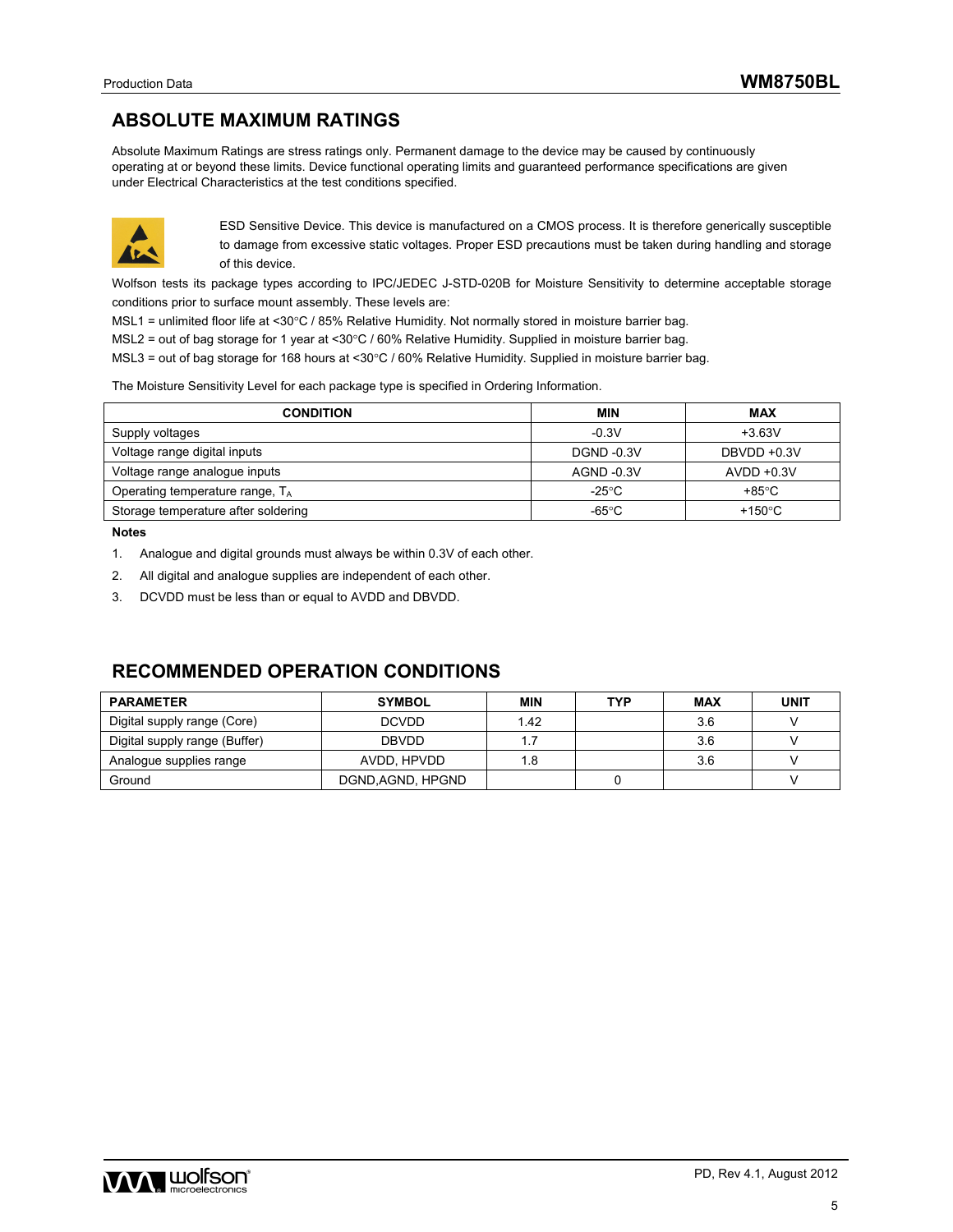## **ELECTRICAL CHARACTERISTICS**

### **Test Conditions**

 $DCVDD = 1.5V$ ,  $DBVDD = 3.3V$ ,  $AVDD = HPVDD = 3.3V$ ,  $T_A = +25^{\circ}C$ , 1kHz signal, fs = 48kHz,  $ADCOSR=1$ ,  $DACOSR=1$ , PGA gain = 0dB, 24-bit audio data unless otherwise stated.

| <b>PARAMETER</b>                                                                  | <b>SYMBOL</b> | <b>TEST CONDITIONS</b>                                       | <b>MIN</b> | <b>TYP</b> | <b>MAX</b> | <b>UNIT</b> |
|-----------------------------------------------------------------------------------|---------------|--------------------------------------------------------------|------------|------------|------------|-------------|
| Analogue Inputs (LINPUT1, RINPUT1, LINPUT2, RINPUT2, LINPUT3, RINPUT3) to ADC out |               |                                                              |            |            |            |             |
| Full Scale Input Signal Level                                                     | $V_{INFS}$    |                                                              |            | AVDD/3.3   |            | V rms       |
| (for ADC 0dB Input at 0dB Gain)                                                   |               |                                                              |            |            |            |             |
| Input Resistance                                                                  |               | PGA gain=0dB into ADC                                        |            | 22         |            | $k\Omega$   |
| Pins LINPUT1/2/3, RINPUT1/2/3                                                     |               | PGA gain=+30dB into                                          |            | 1.5        |            |             |
|                                                                                   |               | <b>ADC</b>                                                   |            |            |            |             |
|                                                                                   |               | DC Measurement from<br>L/RINPUT1                             |            | 16         |            |             |
|                                                                                   |               | input pin unused                                             |            | 17         |            |             |
| Input Capacitance                                                                 |               |                                                              |            | 10         |            | pF          |
| Signal to Noise Ratio                                                             | <b>SNR</b>    | $AVDD = 3.3V$                                                | 80         | 88         |            | dB          |
| (A-weighted)                                                                      |               | $AVDD = 1.8V$                                                |            | 85         |            |             |
| <b>Total Harmonic Distortion</b>                                                  | <b>THD</b>    | -1dBFs input,                                                |            | -80        |            | dB          |
|                                                                                   |               | $AVDD = 3.3V$                                                |            | 0.01       |            | %           |
|                                                                                   |               | -1dBFs input,                                                |            | $-74$      |            |             |
|                                                                                   |               | $AVDD = 1.8V$                                                |            | 0.02       |            |             |
| ADC Channel Separation                                                            |               | 1kHz signal                                                  |            | 85         |            | dB          |
| <b>Channel Matching</b>                                                           |               | 1kHz signal                                                  | $-0.5$     |            | 0.5        | dB          |
| Analogue Outputs (LOUT1/2, ROUT1/2, MONOOUT)                                      |               |                                                              |            |            |            |             |
| 0dB Full scale output voltage                                                     |               |                                                              |            | AVDD/3.3   |            | Vrms        |
| Mute attenuation                                                                  |               | 1kHz, full scale signal                                      |            | 90         |            | dВ          |
|                                                                                   |               | MONOOUT pin                                                  |            | 81         |            |             |
| <b>Channel Separation</b>                                                         |               | analogue in                                                  |            | 85         |            | dB          |
|                                                                                   |               | to analogue out                                              |            |            |            |             |
| DAC to Line-Out (L/ROUT2 with 10kΩ / 50pF load)                                   |               |                                                              |            |            |            |             |
| Signal to Noise Ratio                                                             | <b>SNR</b>    | AVDD=3.3V                                                    | 90         | 97         |            | dB          |
| (A-weighted)                                                                      |               | AVDD=1.8V                                                    |            | 94         |            |             |
| <b>Total Harmonic Distortion</b>                                                  | <b>THD</b>    | $AVDD = 3.3V$                                                |            | -85        |            | dB          |
|                                                                                   |               | AVDD=1.8V                                                    |            | $-79$      |            |             |
| <b>Channel Separation</b>                                                         |               | 1kHz signal                                                  |            | 100        |            | dB          |
| Headphone Output (LOUT1/ROUT1, using capacitors)                                  |               |                                                              |            |            |            |             |
| Output Power per channel                                                          | $P_{O}$       | Output power is very closely correlated with THD; see below. |            |            |            |             |
| <b>Total Harmonic Distortion plus</b>                                             | THD+N         | HPVDD=1.8V, $R_1$ =32 $\Omega$                               |            | 0.02       |            | %           |
| Noise                                                                             |               | $P_0 = 5mW$                                                  |            | $-73$      |            | dB          |
|                                                                                   |               | HPVDD=1.8V, $R_L$ =16 $\Omega$                               |            | 0.03       |            |             |
|                                                                                   |               | $P_0 = 5mW$                                                  |            | $-70$      |            |             |
|                                                                                   |               | HPVDD=3.3V, $RL=32\Omega,$                                   |            | 0.015      |            |             |
|                                                                                   |               | $P_0 = 5mW$                                                  |            | $-76$      |            |             |
|                                                                                   |               | HPVDD=3.3V, $R_L$ =16 $\Omega$ ,                             |            | 0.02       |            |             |
|                                                                                   |               | $P_0 = 5mW$                                                  |            | $-73$      |            |             |
| Signal to Noise Ratio                                                             | <b>SNR</b>    | $HPVDD = 3.3V$                                               | 90         | 98         |            | dB          |
| (A-weighted)                                                                      |               | $HPVDD = 1.8V$                                               |            | 93         |            |             |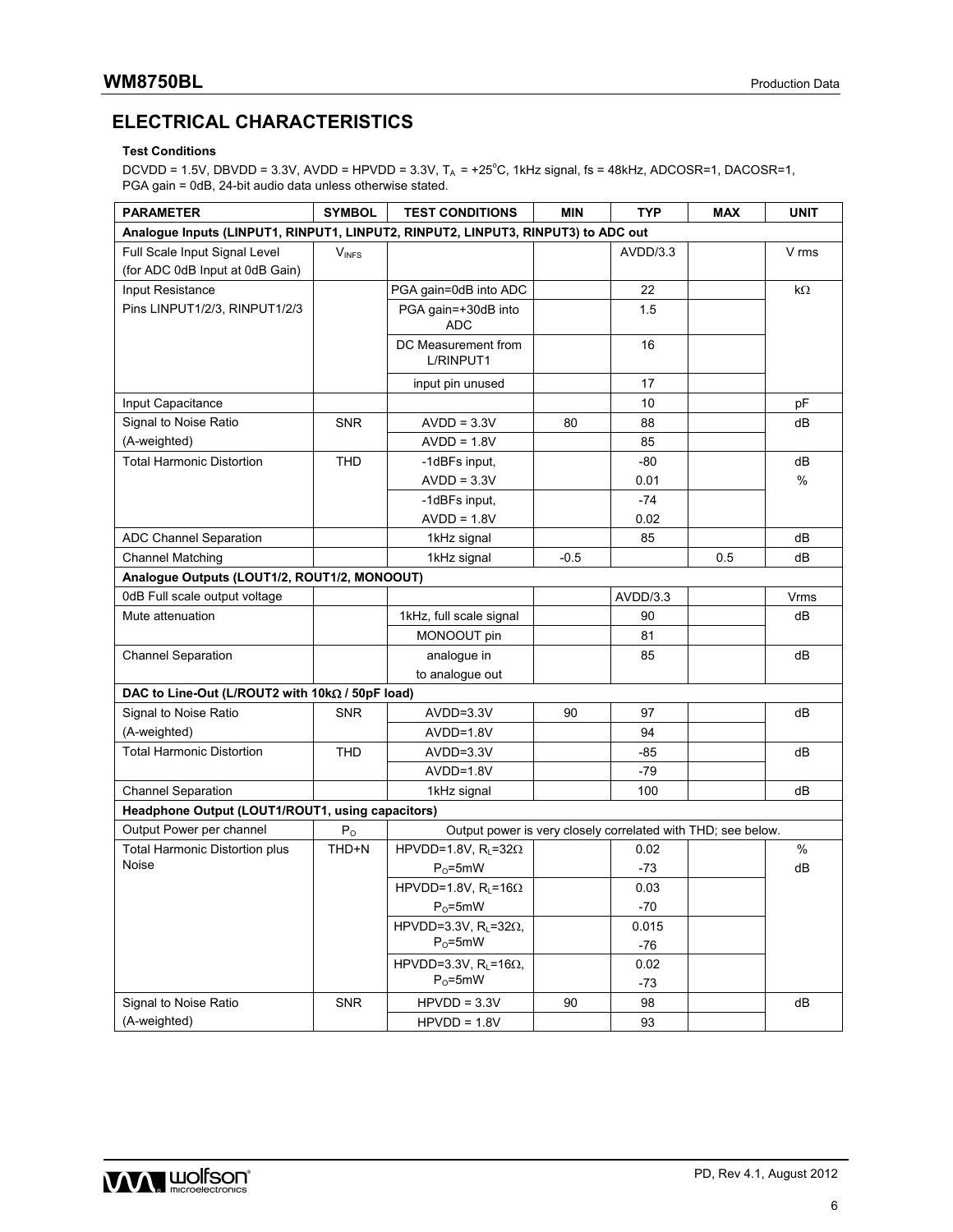### **Test Conditions**

 $DCVDD = 1.5V$ ,  $DBVDD = 3.3V$ ,  $AVDD = HPVDD = 3.3V$ ,  $T_A = +25^{\circ}C$ , 1kHz signal, fs = 48kHz,  $ADCOSR=1$ ,  $DACOSR=1$ , PGA gain = 0dB, 24-bit audio data unless otherwise stated.

| <b>PARAMETER</b>                                                         | <b>SYMBOL</b>      | <b>TEST CONDITIONS</b>              | <b>MIN</b>         | <b>TYP</b>        | <b>MAX</b>         | <b>UNIT</b> |
|--------------------------------------------------------------------------|--------------------|-------------------------------------|--------------------|-------------------|--------------------|-------------|
| Speaker Output (LOUT2/ROUT2 with $8\Omega$ bridge tied load, ROUT2INV=1) |                    |                                     |                    |                   |                    |             |
| Output Power at 1% THD                                                   | $P_{\Omega}$       | $THD = 1%$                          |                    | 330               |                    | mW (rms)    |
|                                                                          |                    |                                     |                    |                   |                    |             |
| Maximum Achievable Output<br>Power                                       | P <sub>o</sub> max | AVDD=HPVDD=3.3V.<br>$R_i = 8\Omega$ |                    | 400               |                    | mW (rms)    |
| <b>Total Harmonic Distortion</b>                                         | <b>THD</b>         | Po=200mW, $R_L = 8\Omega$ ,         |                    | $-60$             |                    | dB          |
|                                                                          |                    | HPVDD=3.3V                          |                    | 0.1               |                    | $\%$        |
| Signal to Noise Ratio                                                    | <b>SNR</b>         | HPVDD=3.3V, $R_1 = 8\Omega$         |                    | 95                |                    | dB          |
| (A-weighted)                                                             |                    |                                     |                    |                   |                    |             |
| <b>Analogue Reference Levels</b>                                         |                    |                                     |                    |                   |                    |             |
| Midrail Reference Voltage                                                | <b>VMID</b>        |                                     | $-3%$              | AVDD/2            | $+3%$              | $\vee$      |
| <b>Buffered Reference Voltage</b>                                        | <b>VREF</b>        |                                     | $-3%$              | AVDD/2            | $+3%$              | $\vee$      |
| <b>Microphone Bias</b>                                                   |                    |                                     |                    |                   |                    |             |
| <b>Bias Voltage</b>                                                      | $V_{MICBIAS}$      | 3mA load current                    | $-5%$              | $0.9 \times$ AVDD | $+5%$              | $\vee$      |
| <b>Bias Current Source</b>                                               | MICBIAS            |                                     |                    |                   | 3                  | mA          |
| <b>Output Noise Voltage</b>                                              | Vn                 | 1K to 20kHz                         |                    | 15                |                    | nV/√Hz      |
| Digital Input / Output                                                   |                    |                                     |                    |                   |                    |             |
| Input HIGH Level                                                         | V <sub>IH</sub>    |                                     | $0.7\times$ DBVDD  |                   |                    | $\vee$      |
| Input LOW Level                                                          | $V_{IL}$           |                                     |                    |                   | $0.3 \times DBVDD$ | $\vee$      |
| Output HIGH Level                                                        | $V_{OH}$           | $I_{OH}$ = +1mA                     | $0.9 \times DBVDD$ |                   |                    | $\vee$      |
| Output LOW Level                                                         | $V_{OL}$           | $I_{OL}$ = -1 mA                    |                    |                   | $0.1 \times DBVDD$ | $\vee$      |
| <b>HPDETECT (pin 23)</b>                                                 |                    |                                     |                    |                   |                    |             |
| Input HIGH Level                                                         | V <sub>IH</sub>    |                                     | $0.7\times$ AVDD   |                   |                    | $\vee$      |
| Input LOW Level                                                          | $V_{IL}$           |                                     |                    |                   | $0.3 \times$ AVDD  | $\vee$      |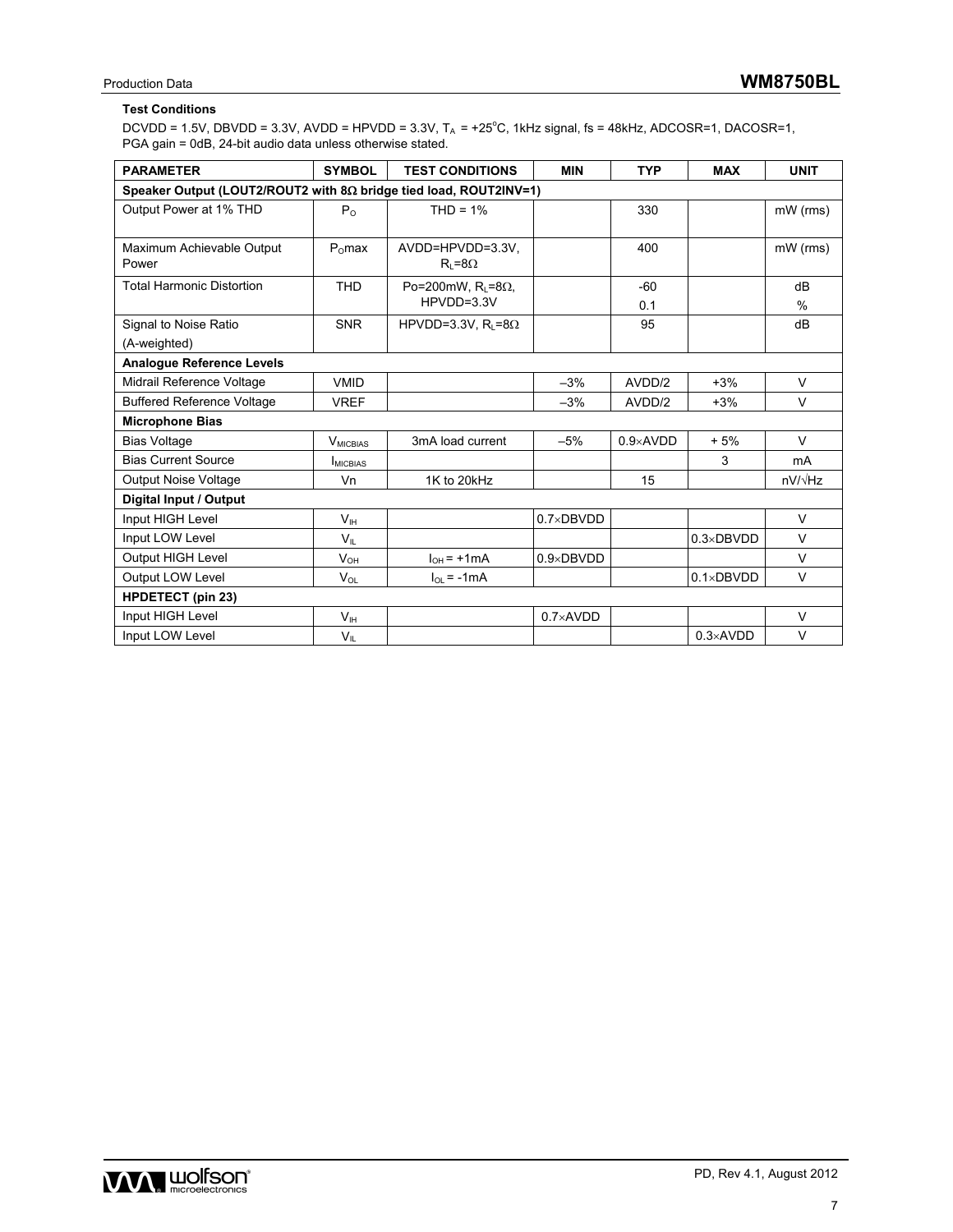## **TYPICAL PERFORMANCE**

### **POWER CONSUMPTION**

The power consumption of the WM8750BL depends on the following factors.

- Supply voltages: Reducing the supply voltages also reduces supply currents, and therefore results in significant power savings, especially in the digital sections of the WM8750BL.
- Oversampling rate: Significant power savings can be achieved by running the DAC and ADC at the lower over-sampling rate of 64 (this is achieved by setting ADCOSR and DACOSR to '1' in R24). Note all figures quoted here assume ADCOSR=DACOSR=1.
- Operating mode: Disabling parts of the WM8750BL that are not currently in use (e.g. mic pre-amps, unused outputs, DAC, ADC, etc.) also saves power.

| <b>Control Register</b>                   |              |                |              | R25 (19h)                 |                                    |                 |                     |               |             | R26 (1Ah)        |                   |                     |          | R <sub>24</sub> R <sub>23</sub> |            |                 | Other settings                           |            | <b>AVDD</b>    |            | <b>DCVDD</b>   |            | <b>DBVDD</b>   |            | <b>HPVDD</b>   | Tot. Power       |
|-------------------------------------------|--------------|----------------|--------------|---------------------------|------------------------------------|-----------------|---------------------|---------------|-------------|------------------|-------------------|---------------------|----------|---------------------------------|------------|-----------------|------------------------------------------|------------|----------------|------------|----------------|------------|----------------|------------|----------------|------------------|
|                                           | ᇤ            |                |              |                           |                                    |                 |                     |               |             |                  |                   |                     |          | OUT3<br>ADCOSR<br>DACOSR        |            |                 |                                          |            |                |            |                |            |                |            |                |                  |
| Bit                                       | VMIDSE       |                |              |                           |                                    |                 |                     | DACR<br>LOUTY | ROUT1       | OUT <sub>2</sub> | ROUT <sub>2</sub> |                     |          |                                 |            |                 |                                          |            |                |            |                |            |                |            |                |                  |
|                                           |              | RËF            | AINL<br>AINR | g                         | DCR                                | <b>AICB</b>     | DACL                |               |             |                  |                   | <b>ONOM</b>         |          |                                 |            | ySEl            |                                          | $\vee$     |                |            |                |            |                |            |                |                  |
|                                           |              |                |              | ⋖                         | ਟ                                  |                 |                     |               |             |                  |                   |                     |          |                                 |            |                 |                                          |            | 1(mA)          | V          | 1(mA)          | V          | 1(mA)          | V          | 1(mA)          | mW               |
| OFF                                       | $00 \,$      | $\Omega$       | 0            | $\mathbf 0$<br>$^{\circ}$ | $\mathbf 0$                        | 0 <sup>10</sup> | $\mathbf 0$         | $\mathbf 0$   | $\mathbf 0$ | $\mathbf 0$      | $\mathbf 0$       | $\mathbf 0$         | 011      |                                 | 1 I        | 11              | Clocks stopped                           | 3.3<br>2.5 | 0.000          | 3.3<br>2.5 | 0.010          | 3.3<br>2.5 | 0.000          | 3.3<br>2.5 | 0.000          | 0.0330<br>0.0200 |
|                                           |              |                |              |                           |                                    |                 |                     |               |             |                  |                   |                     |          |                                 |            | 01<br>00        |                                          | 1.8        | 0.000<br>0.000 | 1.5        | 0.008<br>0.007 | 1.8        | 0.000<br>0.000 | 1.8        | 0.000<br>0.000 | 0.0105           |
| Standby                                   |              |                |              |                           | 101000000000000011                 |                 |                     |               |             |                  |                   |                     |          |                                 |            | 11              | Interface Stopped                        | 3.3        | 0.360          | 3.3        | 0.011          | 3.3        | 0.000          | 3.3        | 0.000          | 1.2243           |
| (500 KOhm VMID string)                    |              |                |              |                           |                                    |                 |                     |               |             |                  |                   |                     |          |                                 |            | 01              |                                          | 2.5        | 0.268          | 2.5        | 0.009          | 2.5        | 0.000          | 2.5        | 0.000          | 0.6925           |
|                                           |              |                |              |                           |                                    |                 |                     |               |             |                  |                   |                     |          |                                 |            | 00              |                                          | 1.8        | 0.183          | 1.5        | 0.007          | 1.8        | 0.000          | 1.8        | 0.000          | 0.3399           |
| Playback to Line-out                      |              |                |              |                           | 01100000 11110000 111              |                 |                     |               |             |                  |                   |                     |          |                                 |            | 11              |                                          | 3.3        | 2.457          | 3.3        | 4.687          | 3.3        | 0.250          | 3.3        | 0.683          | 26.6541          |
|                                           |              |                |              |                           |                                    |                 |                     |               |             |                  |                   |                     |          |                                 |            | 01              |                                          | 2.5        | 1.814          | 2.5        | 2.779          | 2.5        | 0.178          | 2.5        | 0.670          | 13.6025          |
|                                           |              |                |              |                           |                                    |                 |                     |               |             |                  |                   |                     |          |                                 |            | 00              |                                          | 1.8        | 1.606          | 1.5        | 1.483          | 1.8        | 0.122          | 1.8        | 0.406          | 6.0657           |
| Playback to 32 Ohm Headphone              |              |                |              |                           | 01 1 0 0 0 0 0 1 1 1 1 0 0 0 0 1 1 |                 |                     |               |             |                  |                   |                     |          |                                 |            | $\overline{11}$ |                                          | 3.3        | 2.456          | 3.3        | 4.649          | 3.3        | 0.250          | 3.3        | 0.709          | 26.6112          |
|                                           |              |                |              |                           |                                    |                 |                     |               |             |                  |                   |                     |          |                                 |            | 01              |                                          | 2.5        | 1.814          | 2.5        | 2.758          | 2.5        | 0.178          | 2.5        | 0.682          | 13.5800          |
|                                           |              |                |              |                           |                                    |                 |                     |               |             |                  |                   |                     |          |                                 |            | 00              |                                          | 1.8        | 1.606          | 1.5        | 1.483          | 1.8        | 0.122          | 1.8        | 0.410          | 6.0729           |
| Playback to 32 Ohm Headphone              |              |                |              |                           | 01 1 0 0 0 0 0 1 1 1 1 0 0 0 0 1 1 |                 |                     |               |             |                  |                   |                     |          |                                 |            | 11              |                                          | 3.3        | 2.456          | 3.3        | 5.454          | 3.3        | 0.250          | 3.3        | 1.929          | 33.2937          |
| 0.1mW / channel into load                 |              |                |              |                           |                                    |                 |                     |               |             |                  |                   |                     |          |                                 |            | 01              |                                          | 2.5        | 1.814          | 2.5        | 3.354          | 2.5        | 0.178          | 2.5        | 1.927          | 18.1825          |
| JEITA CP-2905B)                           |              |                |              |                           |                                    |                 |                     |               |             |                  |                   |                     |          |                                 |            | 00              |                                          | 1.8        | 1.607          | 1.5        | 1.831          | 1.8        | 0.122          | 1.8        | 1.793          | 9.0861           |
| Playback to 32 Ohm Headphone              |              |                |              |                           | 01 1 0 0 0 0                       |                 | 0 1 1 1 1 0 0 0 0 1 |               |             |                  |                   |                     |          |                                 |            | 11              |                                          | 3.3        | 2.470          | 3.3        | 5.469          | 3.3        | 0.250          | 3.3        | 11.248         | 64.1421          |
| 5mW / channel into load                   |              |                |              |                           |                                    |                 |                     |               |             |                  |                   |                     |          |                                 |            | 01              |                                          | 2.5        | 1.833          | 2.5        | 3.408          | 2.5        | 0.178          | 2.5        | 11.283         | 41.7550          |
|                                           |              |                |              |                           |                                    |                 |                     |               |             |                  |                   |                     |          |                                 |            | 00              |                                          | 1.8        | 1.635          | 1.5        | 1.862          | 1.8        | 0.122          | 1.8        | 10.974         | 25.7088          |
| Playback to 32 Ohm Headphone              |              |                |              |                           | 01 1 0 0 0 0                       | $\mathbf 0$     | 1111000111          |               |             |                  |                   |                     |          |                                 |            | 11              | R24. OUT3SW=00                           | 3.3        | 2.426          | 3.3        | 3.969          | 3.3        | 0.251          | 3.3        | 1.010          | 25.2648          |
| (capless mode using OUT3)                 |              |                |              |                           |                                    |                 |                     |               |             |                  |                   |                     |          |                                 |            | 01              |                                          | 2.5        | 1.788          | 2.5        | 2.705          | 2.5        | 0.179          | 2.5        | 0.980          | 14.1300          |
|                                           |              |                |              |                           |                                    |                 |                     |               |             |                  |                   |                     |          |                                 |            | 00              |                                          | 1.8        | 1.244          | 1.5        | 1.481          | 1.8        | 0.122          | 1.8        | 0.670          | 5.8863           |
| Playback to 8 Ohm BTL Speaker             | 01           | $\overline{1}$ |              |                           | $0\quad 0\quad 0\quad 0$           |                 | 0 1 1 0 0 1 1       |               |             |                  |                   | 0 <sub>0</sub>      |          | $\mathbf{1}$                    | l 11       |                 | R24, ROUT2INV=1                          | 3.3        | 2.652          | 3.3        | 4.655          | 3.3        | 0.250          | 3.3        | 1.256          | 29.0829          |
|                                           |              |                |              |                           |                                    |                 |                     |               |             |                  |                   |                     |          |                                 |            | 01              |                                          | 2.5        | 1.950          | 2.5        | 2.761          | 2.5        | 0.178          | 2.5        | 1.095          | 14.9600          |
|                                           |              |                |              |                           |                                    |                 |                     |               |             |                  |                   |                     |          |                                 |            | 00              |                                          | 1.8        | 1.694          | 1.5        | 1.482          | 1.8        | 0.122          | 1.8        | 0.773          | 6.8832           |
| <b>Headphone Amp</b>                      | 011          |                |              |                           | $0\quad 0\quad 0\quad 0$           |                 | 0001100             |               |             |                  |                   | 0 <sub>0</sub>      |          |                                 | 111        |                 | <b>Clocks Stopped</b>                    | 3.3        | 1.107          | 3.3        | 0.624          | 3.3        | 0.000          | 3.3        | 0.685          | 7.9728           |
| (line-in to 32 Ohm headphone)             |              |                |              |                           |                                    |                 |                     |               |             |                  |                   |                     |          |                                 |            | 01<br>00        |                                          | 2.5        | 0.812          | 2.5        | 0.090          | 2.5        | 0.000          | 2.5        | 0.672          | 3.9350           |
|                                           |              |                |              |                           | 01 1 0 0 0 0                       |                 | 0000011             |               |             |                  |                   | 0.011               |          |                                 | 1111       |                 |                                          | 1.8<br>3.3 | 0.559<br>1.305 | 1.5<br>3.3 | 0.007<br>0.565 | 1.8<br>3.3 | 0.000<br>0.000 | 1.8<br>3.3 | 0.407<br>0.691 | 1.7493<br>8.4513 |
| Speaker Amp<br>(line-in to 8 Ohm speaker) |              |                |              |                           |                                    |                 |                     |               |             |                  |                   |                     |          |                                 |            | 01              | <b>Clocks Stopped</b><br>R24, ROUT2INV=1 | 2.5        | 0.948          | 2.5        | 0.092          | 2.5        | 0.000          | 2.5        | 0.679          | 4.2975           |
|                                           |              |                |              |                           |                                    |                 |                     |               |             |                  |                   |                     |          |                                 |            | 00              |                                          | 1.8        | 0.649          | 1.5        | 0.007          | 1.8        | 0.000          | 1.8        | 0.455          | 1.9977           |
| Record from Line-in                       |              |                |              |                           | 01 1 1 1 1 1                       |                 | 00000000011         |               |             |                  |                   |                     |          | 11                              |            | 11              |                                          | 3.3        | 4.631          | 3.3        | 5.010          | 3.3        | 0.273          | 3.3        | 0.000          | 32.7162          |
|                                           |              |                |              |                           |                                    |                 |                     |               |             |                  |                   |                     |          |                                 |            | 01              |                                          | 2.5        | 3.892          | 2.5        | 3.237          | 2.5        | 0.196          | 2.5        | 0.000          | 18.3125          |
|                                           |              |                |              |                           |                                    |                 |                     |               |             |                  |                   |                     |          |                                 |            | 00              |                                          | 1.8        | 3.239          | 1.5        | 1.649          | 1.8        | 0.135          | 1.8        | 0.000          | 8.5467           |
| Record from mono microphone               | $01 \quad 1$ |                |              |                           | 1 0 1 0                            | $\mathbf{1}$    | 000000001           |               |             |                  |                   |                     |          |                                 | $\vert$ 11 |                 | R32, LMICBOOST=11;                       | 3.3        | 2.829          | 3.3        | 4.996          | 3.3        | 0.273          | 3.3        | 0.000          | 26.7234          |
|                                           |              |                |              |                           |                                    |                 |                     |               |             |                  |                   |                     |          |                                 |            | 01              | R23, DATSEL=01                           | 2.5        | 2.330          | 2.5        | 3.208          | 2.5        | 0.194          | 2.5        | 0.000          | 14.3300          |
|                                           |              |                |              |                           |                                    |                 |                     |               |             |                  |                   |                     |          |                                 |            | 00              |                                          | 1.8        | 1.892          | 1.5        | 1.632          | 1.8        | 0.134          | 1.8        | 0.000          | 6.0948           |
| Record from mono microphone               |              |                |              |                           | 01 1 1 0 1 0                       | 1               | 000000              |               |             |                  |                   | $0 \quad 0 \quad 1$ |          | 1                               |            | 11              | R32. LMICBOOST=11:                       | 3.3        | 3.197          | 3.3        | 4.993          | 3.3        | 0.273          | 3.3        | 0.000          | 27,9279          |
| (differential)                            |              |                |              |                           |                                    |                 |                     |               |             |                  |                   |                     |          |                                 |            | 01              | R23, DATSEL=01;                          | 2.5        | 2.593          | 2.5        | 3.208          | 2.5        | 0.194          | 2.5        | 0.000          | 14.9875          |
|                                           |              |                |              |                           |                                    |                 |                     |               |             |                  |                   |                     |          |                                 |            | 00              | R32, LINSEL=11                           | 1.8        | 2.067          | 1.5        | 1.636          | 1.8        | 0.134          | 1.8        | 0.000          | 6.4158           |
| Stereo Record & Playback                  |              |                |              |                           | 01 1 1 1 1 1                       | 1               | 1 1 0 0             |               |             |                  | $1 \quad 1$       | $\Omega$            | $\Omega$ |                                 |            | 11              |                                          | 3.3        | 6.670          | 3.3        | 8.014          | 3.3        | 0.272          | 3.3        | 0.805          | 52.0113          |
|                                           |              |                |              |                           |                                    |                 |                     |               |             |                  |                   |                     |          |                                 |            | 01              |                                          | 2.5        | 5.389          | 2.5        | 5.326          | 2.5        | 0.196          | 2.5        | 0.613          | 28.8100          |
|                                           |              |                |              |                           |                                    |                 |                     |               |             |                  |                   |                     |          |                                 |            | 00              |                                          | 1.8        | 4.281          | 1.5        | 2.851          | 1.8        | 0.135          | 1.8        | 0.329          | 12.8175          |

#### **Table 1 Supply Current Consumption**

**Notes:** 

- 1. All figures are at  $T_A = +25^{\circ}C$ , Slave Mode, fs = 48kHz, MCLK = 12.288 MHz (256fs), ADCOSR=DACOSR=1.
- 2. Unless otherwise noted, these measurements are quiescent (i.e. signal amplitude is zero).

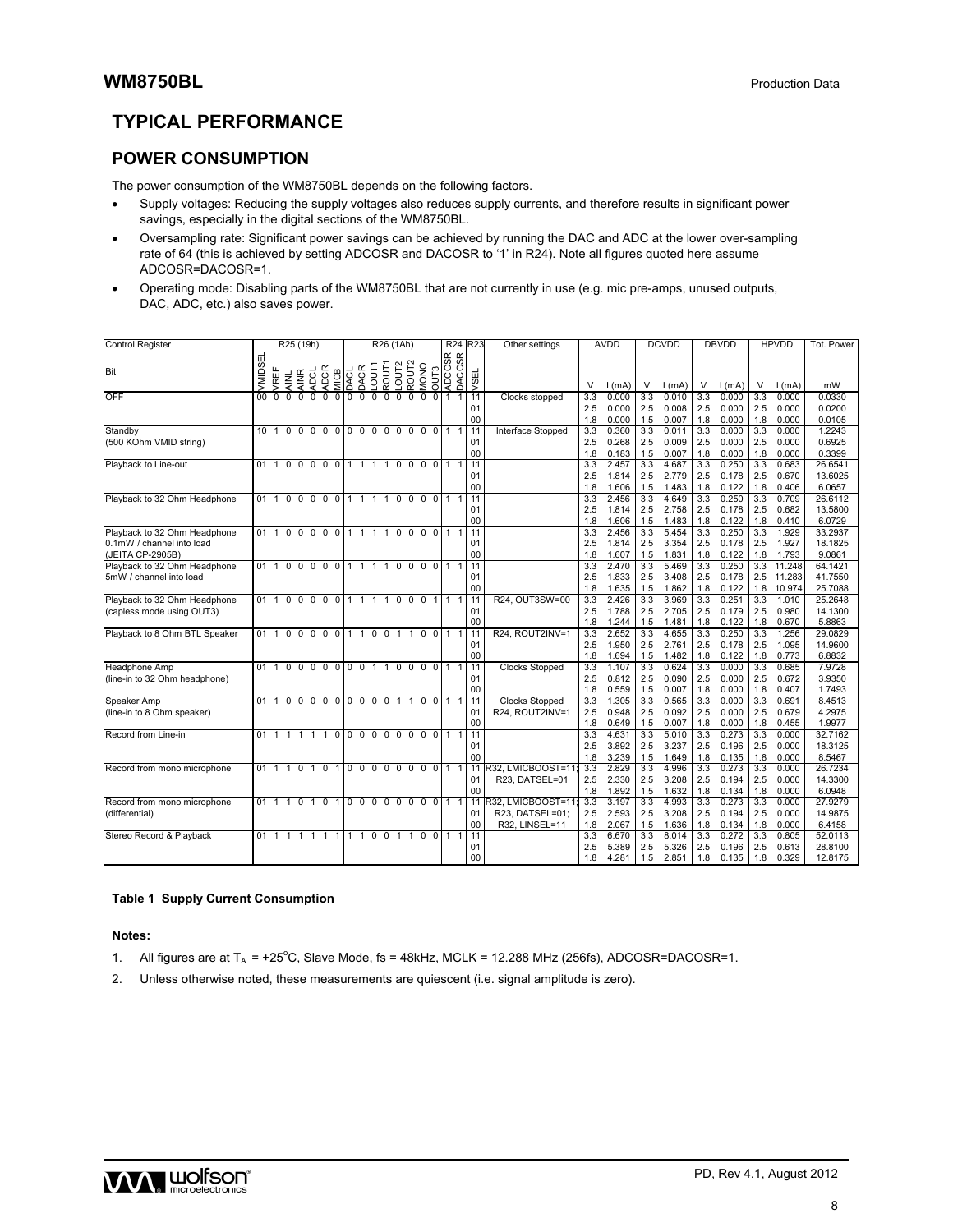## **OUTPUT DRIVERS**



**Headphone Output Power vs THD+N**





#### **Notes:**

- 1. These graphs show THD+N relative to the signal amplitude at each point (not relative to full scale).
- 2. Signal frequency = 1kHz

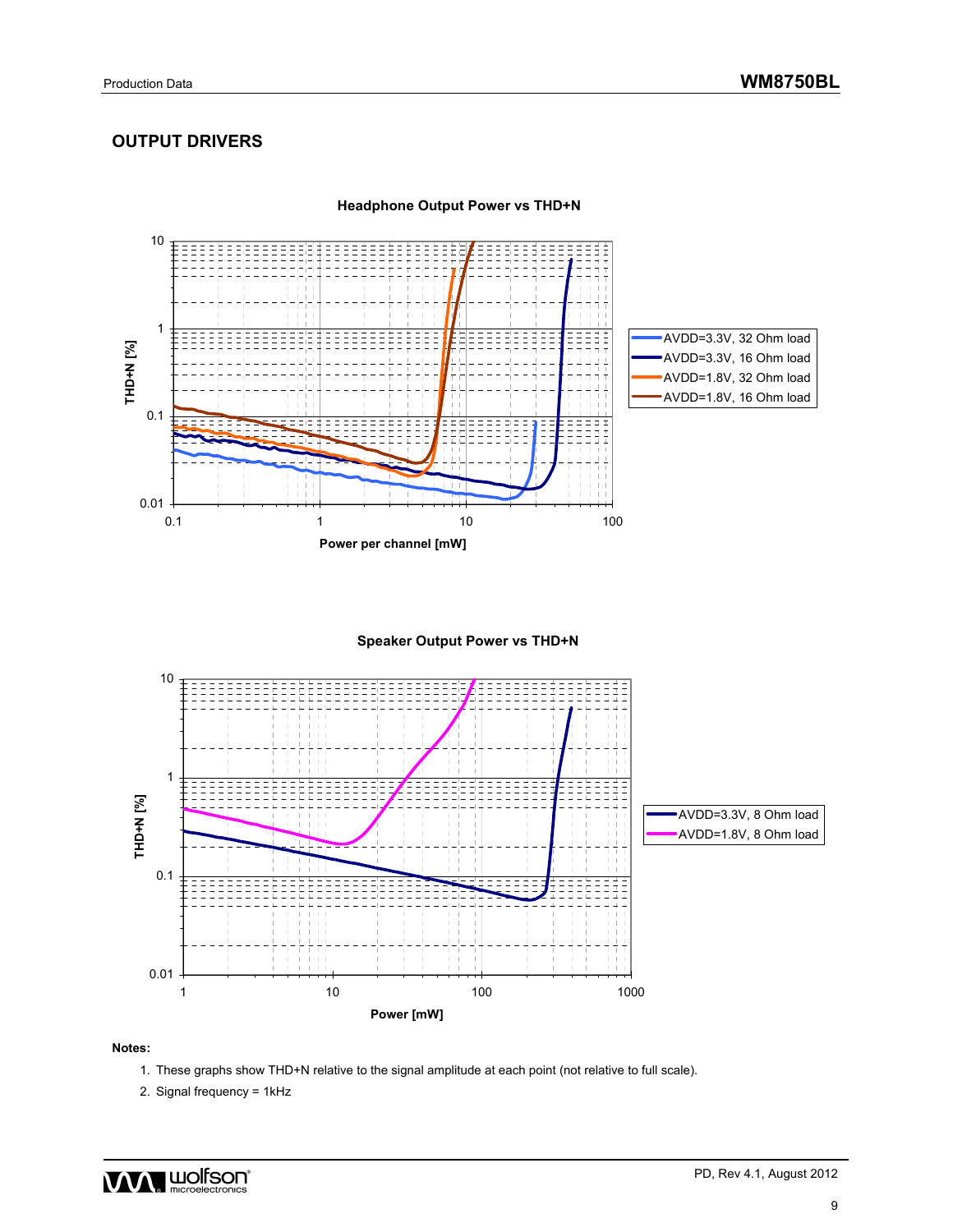### **OUTPUT PGA'S LINEARITY**



WWW. HIMPISON<sup>®</sup> PD, Rev 4.1, August 2012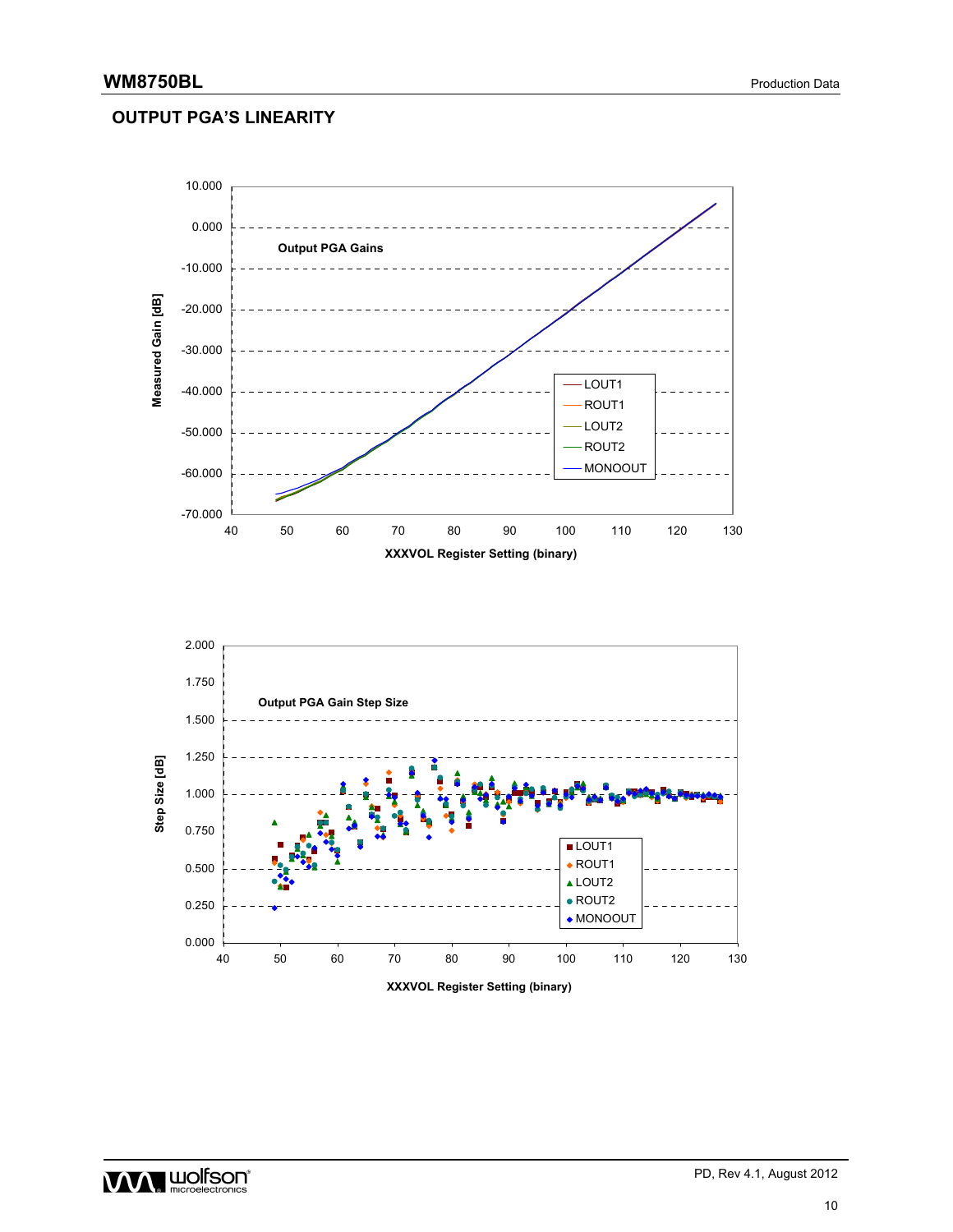## **SIGNAL TIMING REQUIREMENTS**

## **SYSTEM CLOCK TIMING**



#### **Figure 1 System Clock Timing Requirements**

### **Test Conditions**

**CLKDIV2=0**, DCVDD = 1.42V, DBVDD = 3.3V, DGND = 0V,  $T_A$  = +25°C, Slave Mode fs = 48kHz, MCLK = 384fs, 24-bit data, unless otherwise stated.

| <b>PARAMETER</b>                       | <b>SYMBOL</b>   | <b>MIN</b> | <b>TYP</b> | <b>MAX</b> | <b>UNIT</b> |
|----------------------------------------|-----------------|------------|------------|------------|-------------|
| <b>System Clock Timing Information</b> |                 |            |            |            |             |
| MCLK System clock pulse width high     | <b>L</b> MCLKL  | 21         |            |            | ns          |
| MCLK System clock pulse width low      | Гмськн          | 21         |            |            | ns          |
| MCLK System clock cycle time           | <b>L</b> MCLKY  | 54         |            |            | ns          |
| MCLK duty cycle                        | <b>I</b> MCLKDS | 60:40      |            | 40:60      |             |

#### **Test Conditions**

**CLKDIV2=1**, DCVDD = 1.42V, DBVDD = 3.3V, DGND = 0V,  $T_A$  = +25°C, Slave Mode fs = 48kHz, MCLK = 384fs, 24-bit data, unless otherwise stated.

| <b>PARAMETER</b>                       | <b>SYMBOL</b> | MIN | <b>TYP</b> | <b>MAX</b> | <b>UNIT</b> |
|----------------------------------------|---------------|-----|------------|------------|-------------|
| <b>System Clock Timing Information</b> |               |     |            |            |             |
| MCLK System clock pulse width high     | <b>MCLKL</b>  | 10  |            |            | ns          |
| MCLK System clock pulse width low      | I мськн       | 10  |            |            | ns          |
| MCLK System clock cycle time           | <b>MCLKY</b>  | 27  |            |            | ns          |

### **AUDIO INTERFACE TIMING – MASTER MODE**



**Figure 2 Digital Audio Data Timing – Master Mode (see Control Interface)** 

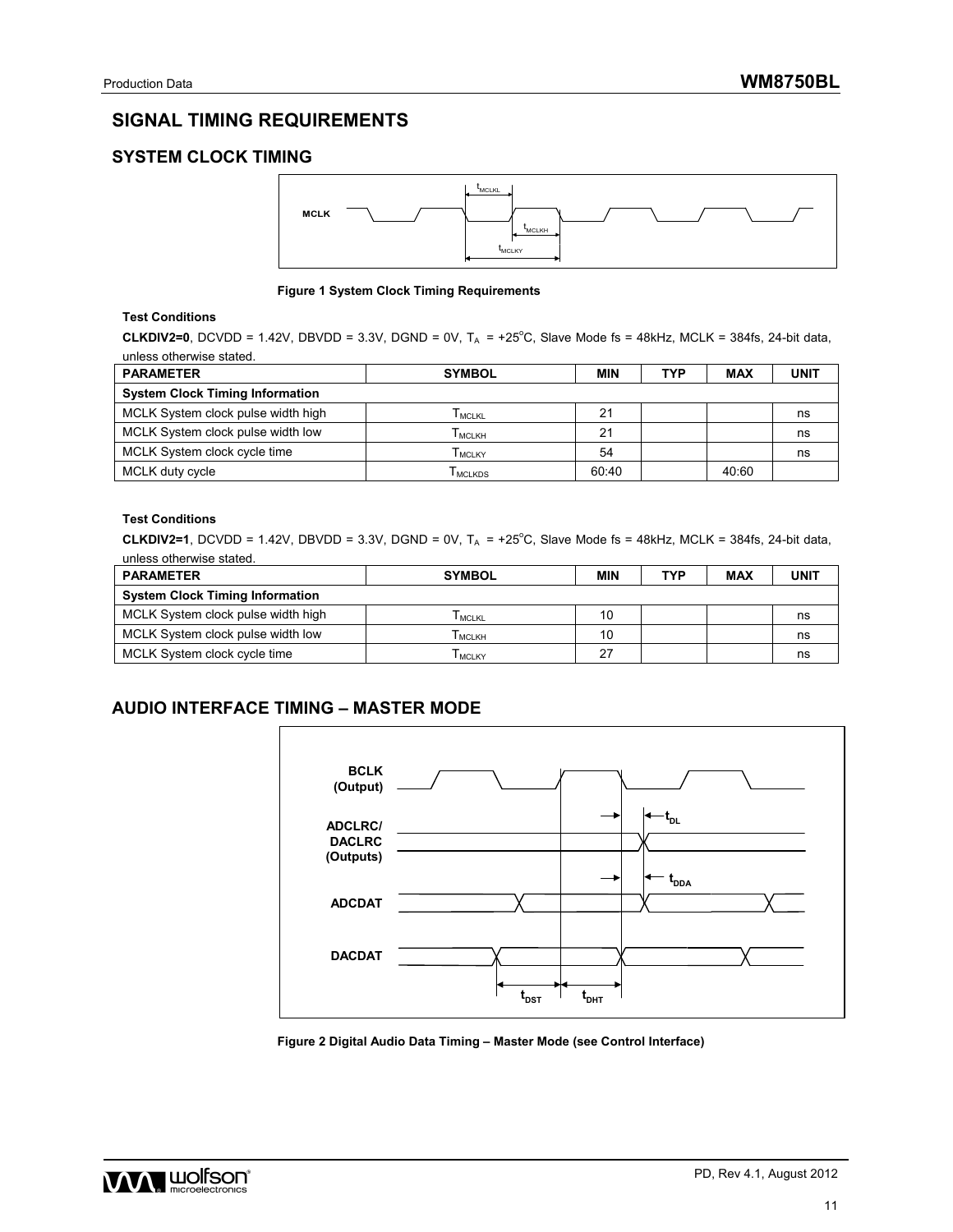## **WM8750BL** Production Data

### **Test Conditions**

DCVDD = 1.42V, DBVDD = 3.3V, DGND = 0V,  $T_A$  = +25°C, Master Mode, fs = 48kHz, MCLK = 256fs, 24-bit data, unless otherwise stated.

| <b>PARAMETER</b>                                       | <b>SYMBOL</b>                          | <b>MIN</b> | <b>TYP</b>                        | <b>MAX</b> | <b>UNIT</b> |
|--------------------------------------------------------|----------------------------------------|------------|-----------------------------------|------------|-------------|
| <b>Bit Clock Timing Information</b>                    |                                        |            |                                   |            |             |
| BCLK rise time (10pF load)                             | <b>t</b> <sub>BCLKR</sub>              |            |                                   | 3          | ns          |
| BCLK fall time (10pF load)                             | $t_{\scriptscriptstyle\mathrm{BCLKF}}$ |            |                                   | 3          | ns          |
| BCLK duty cycle (normal mode, BCLK = MCLK/n)           | <b>t</b> <sub>BCLKDS</sub>             |            | 50:50                             |            |             |
| BCLK duty cycle (USB mode, BCLK = MCLK)                | t <sub>BCLKDS</sub>                    |            | $T_{\scriptsize \textsf{MCLKDS}}$ |            |             |
| <b>Audio Data Input Timing Information</b>             |                                        |            |                                   |            |             |
| ADCLRC/DACLRC propagation delay from BCLK falling edge | $t_{\text{DL}}$                        |            |                                   | 10         | ns          |
| ADCDAT propagation delay from BCLK falling edge        | $t_{\text{DDA}}$                       |            |                                   | 40         | ns          |
| DACDAT setup time to BCLK rising edge                  | $t_{\text{DST}}$                       | 10         |                                   |            | ns          |
| DACDAT hold time from BCLK rising edge                 | $t_{\text{DHT}}$                       | 10         |                                   |            | ns          |

### **AUDIO INTERFACE TIMING – SLAVE MODE**





### **Test Conditions**

 $DCVDD = 1.42V$ ,  $DBVDD = 3.3V$ ,  $DGND = 0V$ ,  $T_A = +25^{\circ}C$ , Slave Mode, fs = 48kHz, MCLK = 256fs, 24-bit data, unless otherwise stated.

| <b>PARAMETER</b>                                | <b>SYMBOL</b>       | <b>MIN</b> | <b>TYP</b> | <b>MAX</b> | <b>UNIT</b> |
|-------------------------------------------------|---------------------|------------|------------|------------|-------------|
| <b>Audio Data Input Timing Information</b>      |                     |            |            |            |             |
| <b>BCLK</b> cycle time                          | $\rm{t}_{\rm{BCY}}$ | 50         |            |            | ns          |
| BCLK pulse width high                           | $t_{\rm BCH}$       | 20         |            |            | ns          |
| <b>BCLK</b> pulse width low                     | $t_{\mathsf{BCL}}$  | 20         |            |            | ns          |
| ADCLRC/DACLRC set-up time to BCLK rising edge   | t <sub>i RSU</sub>  | 10         |            |            | ns          |
| ADCLRC/DACLRC hold time from BCLK rising edge   | $t_{\rm I, RH}$     | 10         |            |            | ns          |
| DACDAT hold time from BCLK rising edge          | t <sub>DH</sub>     | 10         |            |            | ns          |
| ADCDAT propagation delay from BCLK falling edge | $t_{DD}$            |            |            | 10         | ns          |

**Note:** 

BCLK period should always be greater than or equal to MCLK period.

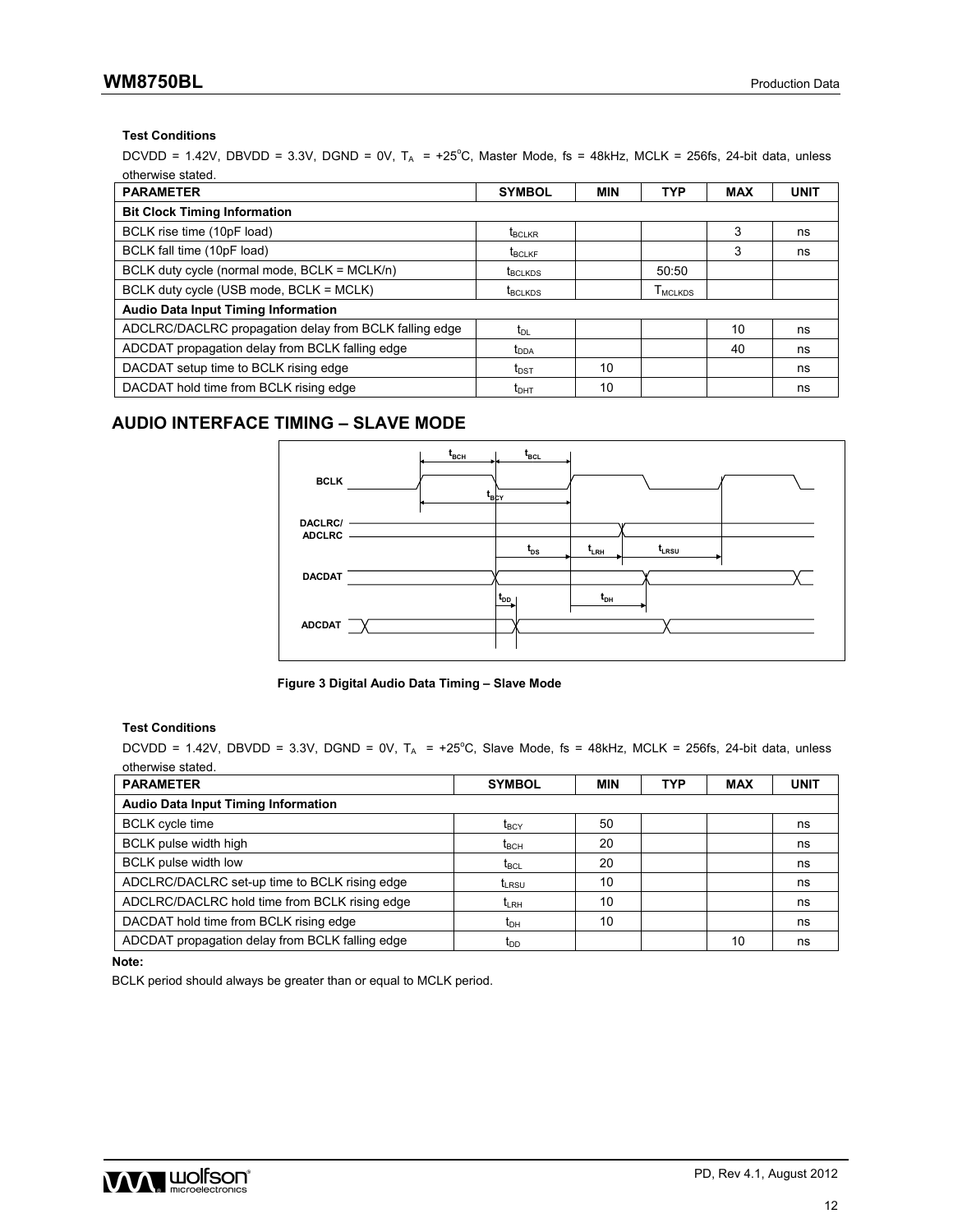### **CONTROL INTERFACE TIMING – 3-WIRE MODE**





#### **Test Conditions**

 $DCVDD = 1.42V$ ,  $DBVDD = 3.3V$ ,  $DGND = 0V$ ,  $T_A = +25^{\circ}C$ , Slave Mode, fs = 48kHz, MCLK = 256fs, 24-bit data, unless otherwise stated.

| <b>PARAMETER</b>                              | <b>SYMBOL</b>                        | <b>MIN</b> | <b>TYP</b> | <b>MAX</b> | <b>UNIT</b> |  |  |  |
|-----------------------------------------------|--------------------------------------|------------|------------|------------|-------------|--|--|--|
| Program Register Input Information            |                                      |            |            |            |             |  |  |  |
| SCLK rising edge to CSB rising edge           | $t_{\scriptstyle\rm SCS}$            | 80         |            |            | ns          |  |  |  |
| SCLK pulse cycle time                         | t <sub>scy</sub>                     | 200        |            |            | ns          |  |  |  |
| SCLK pulse width low                          | $t_{\scriptstyle\rm SCL}$            | 80         |            |            | ns          |  |  |  |
| SCLK pulse width high                         | $t_{\text{SCH}}$                     | 80         |            |            | ns          |  |  |  |
| SDIN to SCLK set-up time                      | $t_{DSU}$                            | 40         |            |            | ns          |  |  |  |
| SCLK to SDIN hold time                        | $t_{\text{DHO}}$                     | 40         |            |            | ns          |  |  |  |
| CSB pulse width low                           | $t_{\textsf{CSL}}$                   | 40         |            |            | ns          |  |  |  |
| CSB pulse width high                          | $t_{\scriptscriptstyle{\text{CSH}}}$ | 40         |            |            | ns          |  |  |  |
| CSB rising to SCLK rising                     | $t_{\text{CSS}}$                     | 40         |            |            | ns          |  |  |  |
| Pulse width of spikes that will be suppressed | $\mathsf{L}_{\mathsf{DS}}$           | 0          |            | 5          | ns          |  |  |  |

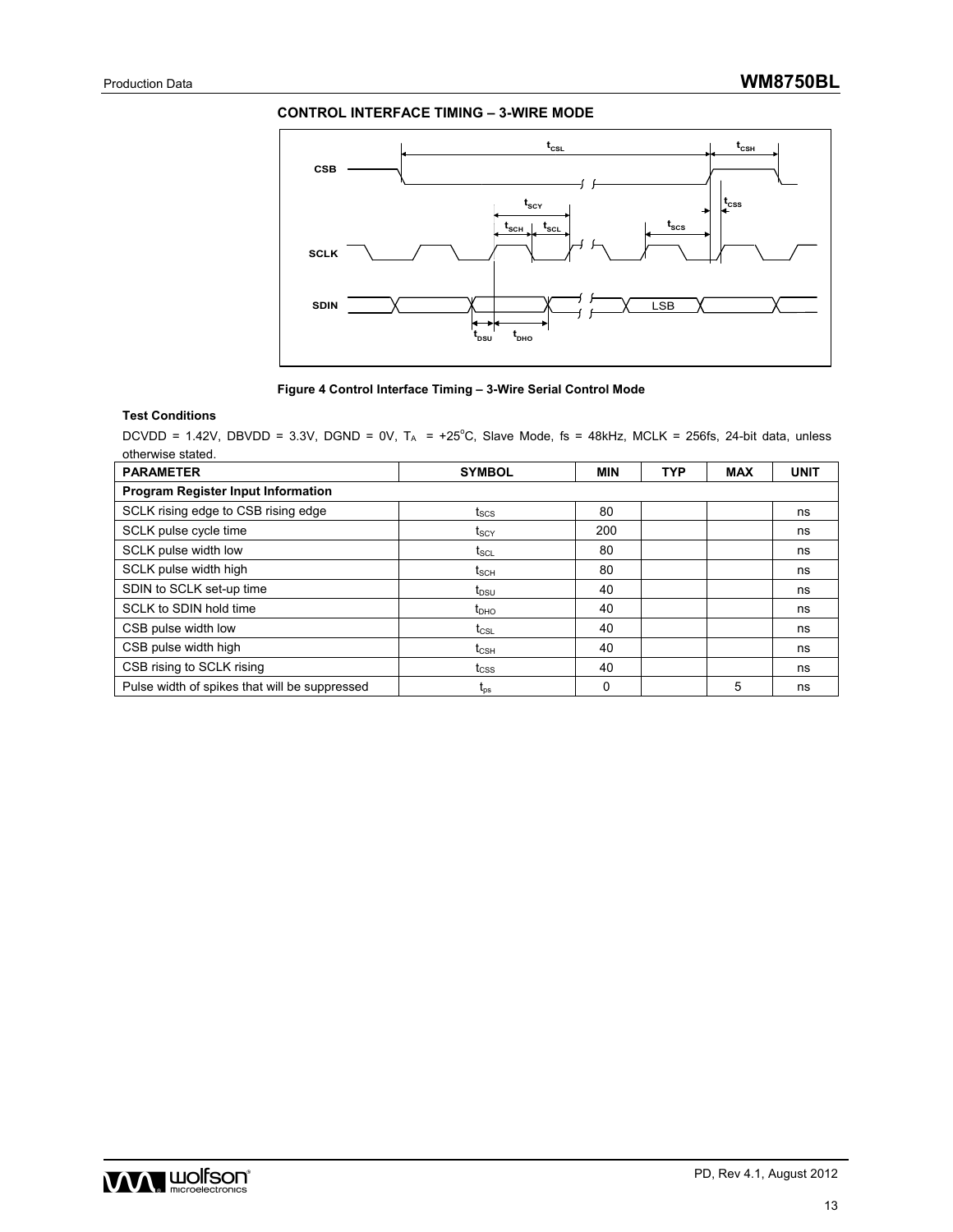### **CONTROL INTERFACE TIMING – 2-WIRE MODE**



**Figure 5 Control Interface Timing – 2-Wire Serial Control Mode** 

#### **Test Conditions**

DCVDD = 1.42V, DBVDD = 3.3V, DGND = 0V,  $T_A$  = +25°C, Slave Mode, fs = 48kHz, MCLK = 256fs, 24-bit data, unless otherwise stated.

| <b>PARAMETER</b>                              | <b>SYMBOL</b>       | <b>MIN</b> | <b>TYP</b> | <b>MAX</b> | <b>UNIT</b> |  |  |  |
|-----------------------------------------------|---------------------|------------|------------|------------|-------------|--|--|--|
| <b>Program Register Input Information</b>     |                     |            |            |            |             |  |  |  |
| <b>SCLK Frequency</b>                         |                     | $\Omega$   |            | 526        | kHz         |  |  |  |
| <b>SCLK Low Pulse-Width</b>                   | U۱                  | 1.3        |            |            | <b>us</b>   |  |  |  |
| <b>SCLK High Pulse-Width</b>                  | t2                  | 600        |            |            | ns          |  |  |  |
| Hold Time (Start Condition)                   | lз                  | 600        |            |            | ns          |  |  |  |
| Setup Time (Start Condition)                  | t4                  | 600        |            |            | ns          |  |  |  |
| Data Setup Time                               | t,                  | 100        |            |            | ns          |  |  |  |
| SDIN, SCLK Rise Time                          | t <sub>6</sub>      |            |            | 300        | ns          |  |  |  |
| SDIN, SCLK Fall Time                          | t7                  |            |            | 300        | ns          |  |  |  |
| Setup Time (Stop Condition)                   | tg                  | 600        |            |            | ns          |  |  |  |
| Data Hold Time                                | t,                  |            |            | 900        | ns          |  |  |  |
| Pulse width of spikes that will be suppressed | $\iota_{\text{ps}}$ | 0          |            | 5          | ns          |  |  |  |

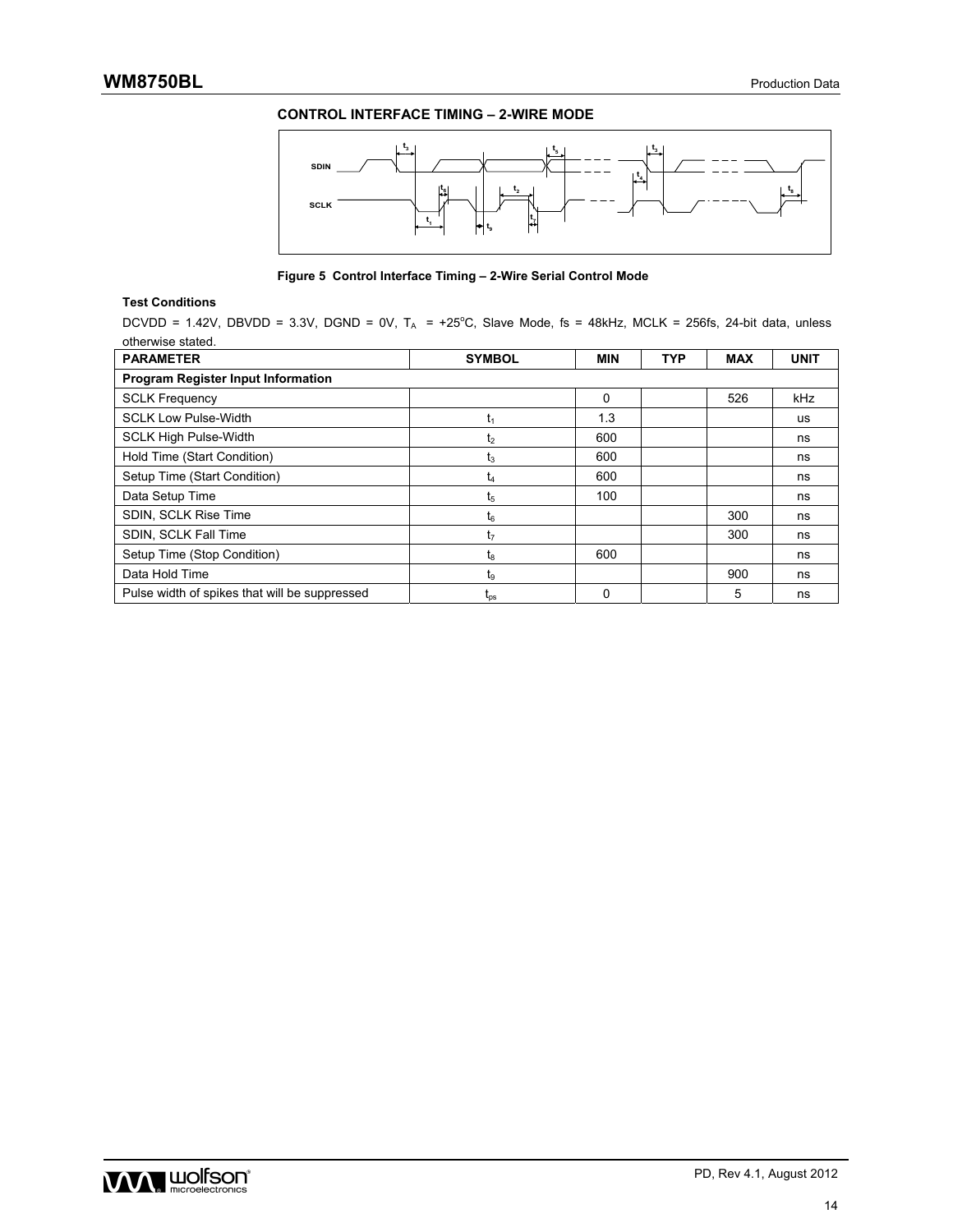## **INTERNAL POWER ON RESET CIRCUIT**





The WM8750BL includes an internal Power-On-Reset Circuit, as shown in Figure 6, which is used to reset the digital logic into a default state after power up. The power on reset circuit is powered from DCVDD and monitors DCVDD and AVDD. It asserts PORB low if DCVDD or AVDD are below a minimum threshold.



#### **Figure 7 Typical Power-Up Sequence**

Figure 7 shows a typical power-up sequence. When DCVDD and AVDD rise above the minimum thresholds, Vpord\_dcvdd and Vpord\_avdd, there is enough voltage for the circuit to guarantee the Power on Reset is asserted low and the chip is held in reset. In this condition, all writes to the control interface are ignored. When DCVDD rises to Vpor\_dcvdd\_on and AVDD rises to Vpor\_avdd\_on, PORB is released high and all registers are in their default state and writes to the control interface may take place. If DCVDD and AVDD rise at different rates then PORB will only be released when DCVDD and AVDD have both exceeded the Vpor\_dcvdd\_on and Vpor\_avdd\_on thresholds.

On power down, PORB is asserted low whenever DCVDD drops below the minimum threshold Vpor\_dcvdd\_off or AVDD drops below the minimum threshold Vpor\_avdd\_off.

| <b>SYMBOL</b>                          | <b>MIN</b> | <b>TYP</b> | <b>MAX</b> | <b>UNIT</b> |
|----------------------------------------|------------|------------|------------|-------------|
| V <sub>pord_dcvdd</sub>                | 0.4        | 0.6        | 0.8        |             |
| $V_{\text{por\_dcvdd\_on}}$            | 0.9        | 1.26       | 1.6        |             |
| $V_{\mathsf{por\_avdd\_on}}$           | 0.5        | 07         | 0.9        |             |
| $\mathsf{V}_{\mathsf{por\_avdd\_off}}$ | 0.4        | 0.6        | 0.8        |             |

**Table 2 Typical POR Operation (typical values, not tested)** 

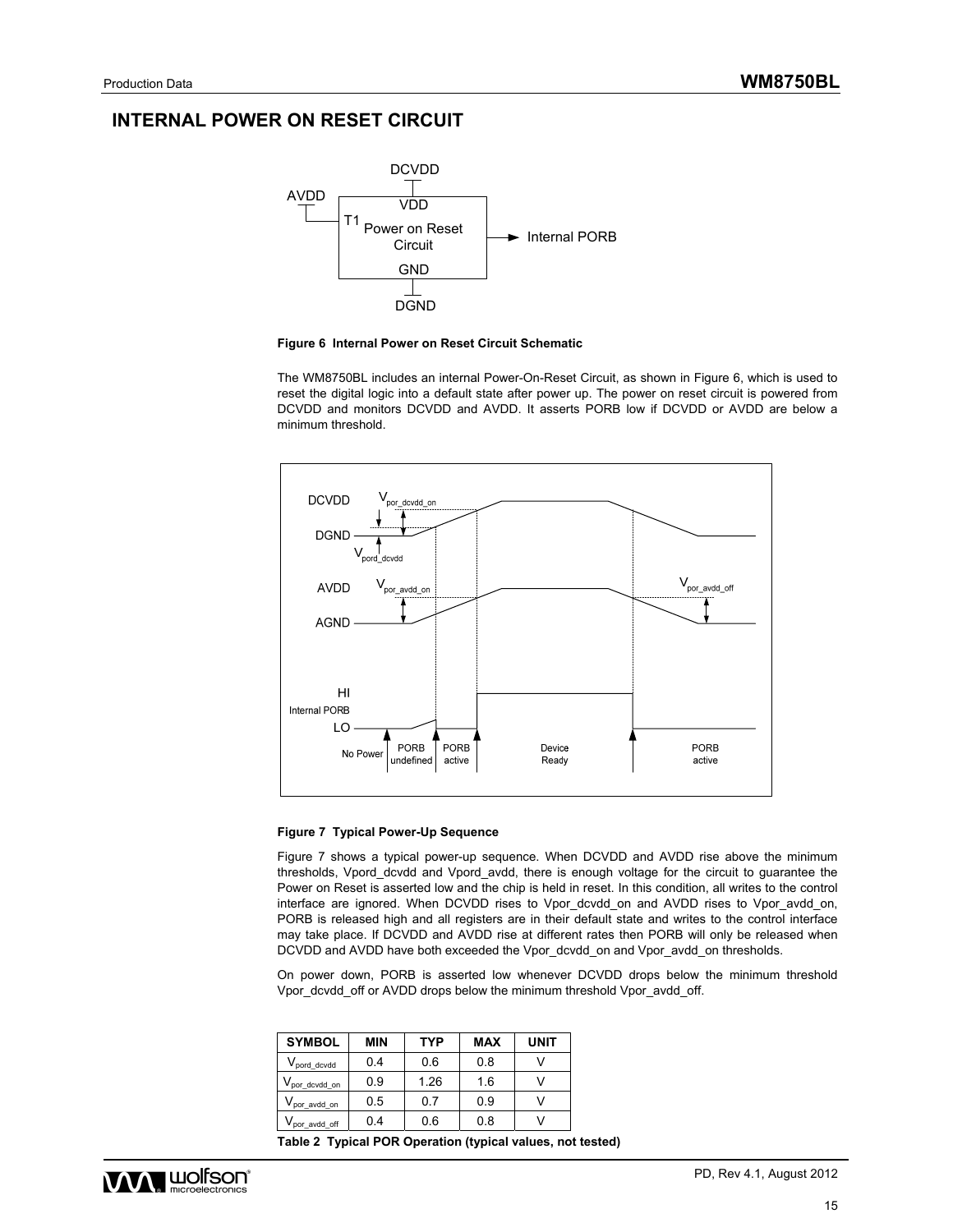### **DEVICE DESCRIPTION**

### **INTRODUCTION**

The WM8750BL is a low power audio codec offering a combination of high quality audio, advanced features, low power and small size. These characteristics make it ideal for portable digital audio applications such as MP3 and minidisk player / recorders. Stereo 24-bit multi-bit delta sigma ADCs and DACs are used with oversampling digital interpolation and decimation filters.

The device includes three stereo analogue inputs that can be switched internally. Each can be used as either a line level input or microphone input and LINPUT1/RINPUT1 and LINPUT2/RINPUT2 can be configured as mono differential inputs. A programmable gain amplifier with automatic level control (ALC) keeps the recording volume constant. The on-chip stereo ADC and DAC are of a high quality using a multi-bit, low-order oversampling architecture to deliver optimum performance with low power consumption.

The DAC output signal first enters an analogue mixer where an analogue input and/or the post-ALC signal can be added to it. This mix is available on line and headphone outputs.

The WM8750BL has a configurable digital audio interface where ADC data can be read and digital audio playback data fed to the DAC. It supports a number of audio data formats including  $I^2S$ , DSP Mode (a burst mode in which frame sync plus 2 data packed words are transmitted), and MSB-First, left justified, and can operate in master or slave modes.

The WM8750BL uses a unique clocking scheme that can generate many commonly used audio sample rates from either a 12.00MHz USB clock or an industry standard 256/384 fs clock. This feature eliminates the common requirement for an external phase-locked loop (PLL) in applications where the master clock is not an integer multiple of the sample rate. Sample rates of 8kHz, 11.025kHz, 12kHz, 16kHz, 22.05kHz, 24kHz, 32kHz, 44.1kHz, 48kHz, 88.2kHz and 96kHz can be generated. The digital filters used for recording and playback are optimised for each sampling rate used.

To allow full software control over all its features, the WM8750BL offers a choice of 2 or 3 wire MPU control interface. It is fully compatible and an ideal partner for a wide range of industry standard microprocessors, controllers and DSPs.

The design of the WM8750BL has given much attention to power consumption without compromising performance. It operates at very low voltages, and includes the ability to power off parts of the circuitry under software control, including standby and power off modes.

### **INPUT SIGNAL PATH**

The input signal path for each channel consists of a switch to select between three analogue inputs, followed by a PGA (programmable gain amplifier) and an optional microphone gain boost. A differential input of either (LINPUT1 – RINPUT1) or (LINPUT2 – RINPUT2) may also be selected. The gain of the PGA can be controlled either by the user or by the on-chip ALC function (see Automatic Level Control).

The signal then enters an ADC where it is digitised. Alternatively, the two channels can also be mixed in the analogue domain and digitised in one ADC while the other ADC is switched off. The mono-mix signal appears on both digital output channels.

#### **SIGNAL INPUTS**

The WM8750BL has three sets of high impedance, low capacitance AC coupled analogue inputs, LINPUT1/RINPUT1, LINPUT2/RINPUT2 and LINPUT3/RINPUT3. Inputs can be configured as microphone or line level by enabling or disabling the microphone gain boost.

LINSEL and RINSEL control bits (see Table 3) are used to select independently between external inputs and internally generated differential products (LINPUT1-RINPUT1 or LINPUT2-RINPUT2). The choice of differential signal, LINPUT1-RINPUT1 or LINPUT2-RINPUT2 is made using DS (refer to Table 5).

As an example, the WM8750BL can be set up to convert one differential and one single ended mono signal by applying the differential signal to LINPUT1/RINPUT1 and the single ended signal to RINPUT2. By setting LINSEL to L-R Differential (see Table 3), DS to LINPUT1 - RINPUT1 (see Table 5) and RINSEL to RINPUT2, each mono signal can then be routed to a separate ADC or Bypass path.

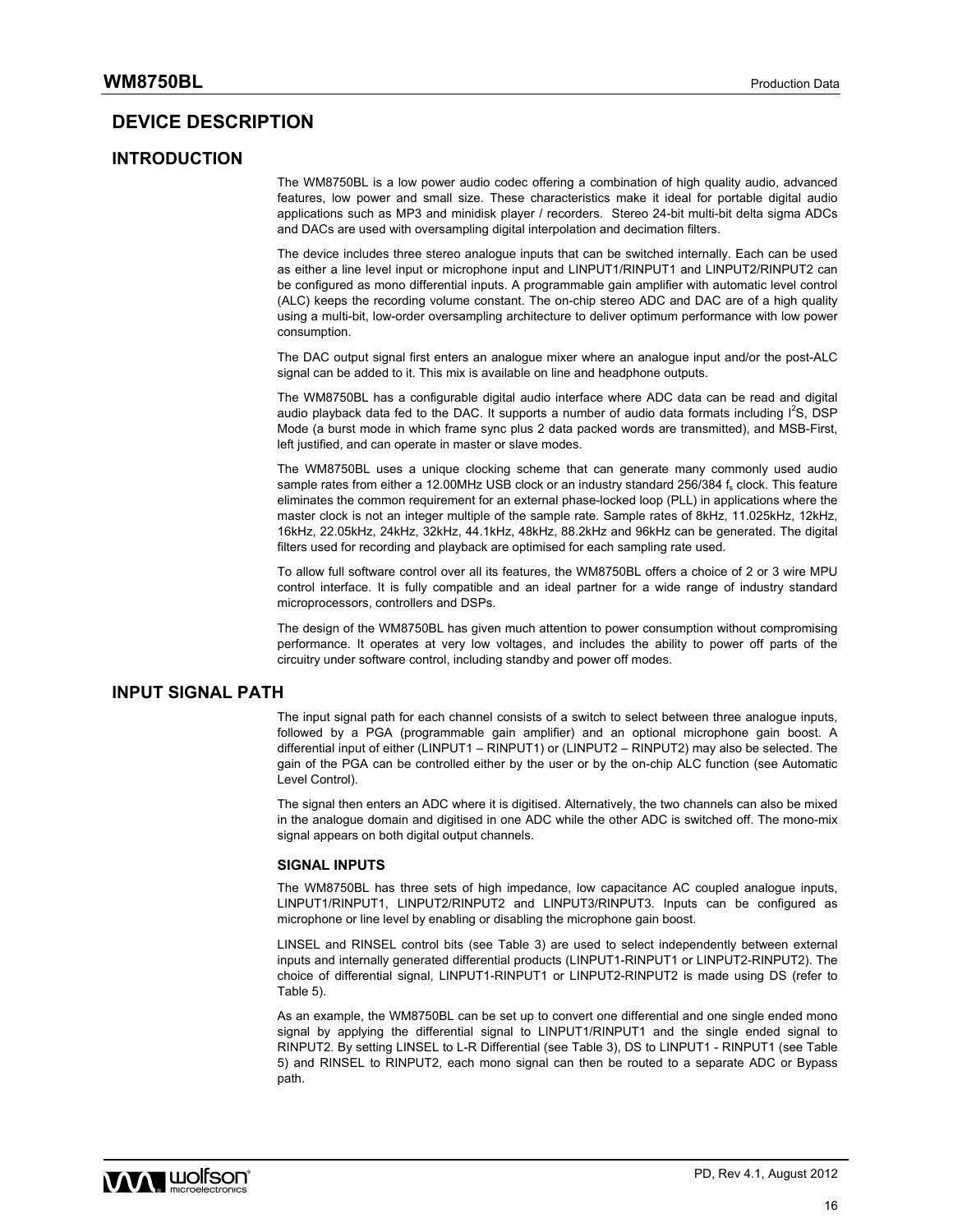The signal inputs are biased internally to the reference voltage VREF. Whenever the line inputs are muted or the device placed into standby mode, the inputs are kept biased to VREF using special antithump circuitry. This reduces any audible clicks that may otherwise be heard when changing inputs.

#### **DC MEASUREMENT**

For DC measurements (for example, battery voltage monitoring), the input signal at the LINPUT1 and/or RINPUT1 pins can be taken directly into the respective ADC, bypassing both PGA and microphone boost. The ADC output then becomes unsigned relative to AVDD, instead of being a signed (two's complement) number relative to VREF. Setting L/RDCM will override L/RINSEL. The input range for dc measurement is AGND to AVDD.

| <b>REGISTER</b><br><b>ADDRESS</b> | <b>BIT</b> | <b>LABEL</b>     | <b>DEFAULT</b> | <b>DESCRIPTION</b>                                                                       |
|-----------------------------------|------------|------------------|----------------|------------------------------------------------------------------------------------------|
| R32 (20h)                         | 7:6        | <b>LINSEL</b>    | 00             | Left Channel Input Select                                                                |
| <b>ADC Signal</b>                 |            |                  |                | $00 = LINPUT1$                                                                           |
| Path Control                      |            |                  |                | $01 = LINPUT2$                                                                           |
| (Left)                            |            |                  |                | $10 = LINPUT3$                                                                           |
|                                   |            |                  |                | 11 = L-R Differential (either LINPUT1-<br>RINPUT1 or LINPUT2-RINPUT2,<br>selected by DS) |
|                                   | 5:4        | <b>LMICBOOST</b> | 00             | Left Channel Microphone Gain Boost                                                       |
|                                   |            |                  |                | $00 =$ Boost off (bypassed)                                                              |
|                                   |            |                  |                | $01 = 13dB$ boost                                                                        |
|                                   |            |                  |                | $10 = 20dB$ boost                                                                        |
|                                   |            |                  |                | $11 = 29dB$ boost                                                                        |
| R33 (21h)                         | 7.6        | <b>RINSEL</b>    | 00             | <b>Right Channel Input Select</b>                                                        |
| <b>ADC Signal</b>                 |            |                  |                | $00 = RINPUT1$                                                                           |
| Path Control                      |            |                  |                | $01 = RINPUT2$                                                                           |
| (Right)                           |            |                  |                | $10 = RINPUT3$                                                                           |
|                                   |            |                  |                | 11 = L-R Differential (either LINPUT1-<br>RINPUT1 or LINPUT2-RINPUT2,<br>selected by DS) |
|                                   | 5:4        | <b>RMICBOOST</b> | 00             | Right Channel Microphone Gain Boost                                                      |
|                                   |            |                  |                | $00 =$ Boost off (bypassed)                                                              |
|                                   |            |                  |                | $01 = 13dB$ boost                                                                        |
|                                   |            |                  |                | $10 = 20dB$ boost                                                                        |
|                                   |            |                  |                | $11 = 29dB$ boost                                                                        |

#### **Table 3 Input Software Control**

| <b>REGISTER</b><br><b>ADDRESS</b> | <b>BIT</b> | LABEL       | <b>DEFAULT</b> | <b>DESCRIPTION</b>                  |
|-----------------------------------|------------|-------------|----------------|-------------------------------------|
| R31 (1Fh)                         | 5          | <b>RDCM</b> | 0              | <b>Right Channel DC Measurement</b> |
| ADC input Mode                    |            |             |                | 0 = Normal Operation, PGA Enabled   |
|                                   |            |             |                | 1 = Measure DC level on RINPUT1     |
|                                   | 4          | LDCM        | 0              | Left Channel DC Measurement         |
|                                   |            |             |                | 0 = Normal Operation, PGA Enabled   |
|                                   |            |             |                | 1 = Measure DC level on LINPUT1     |

#### **Table 4 DC Measurement Select**

| <b>REGISTER</b><br><b>ADDRESS</b> | BIT | <b>LABEL</b> | <b>DEFAULT</b> | <b>DESCRIPTION</b>        |
|-----------------------------------|-----|--------------|----------------|---------------------------|
| R31 (1Fh)                         |     | DS           |                | Differential input select |
| ADC Input Mode                    |     |              |                | 0: LINPUT1 - RINPUT1      |
|                                   |     |              |                | 1: LINPUT2 - RINPUT2      |

**Table 5 Differential Input Select**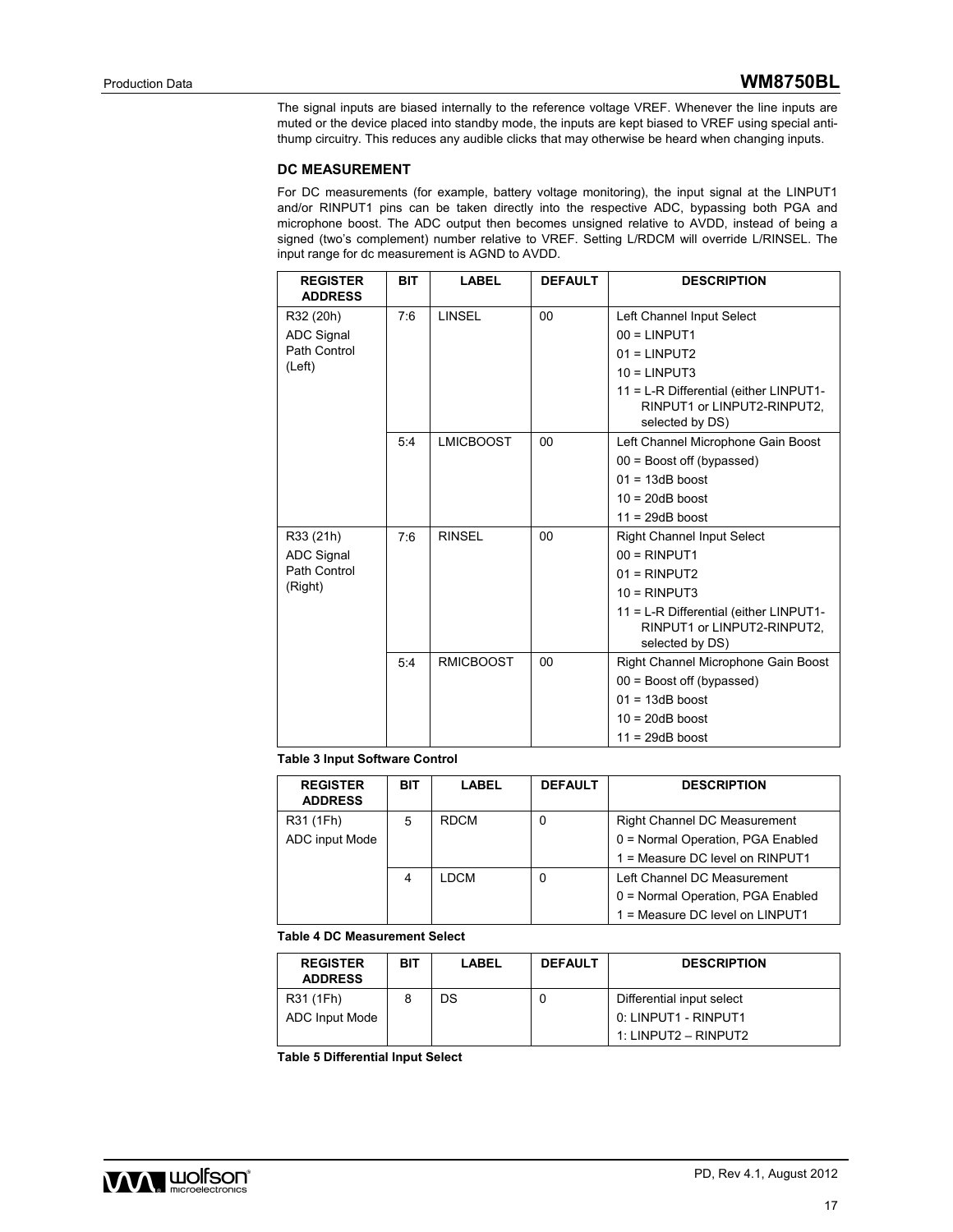### **MONO MIXING**

The stereo ADC can operate as a stereo or mono device, or the two channels can be mixed to mono in the analogue domain (i.e. before the ADC). MONOMIX selects the mode of operation; either the left or right channel ADC can be used, allowing the unused ADC to be powered off or used for a DC measurement conversion. The user also has the flexibility to select the data output from the audio interface using DATSEL. The default is for left and right channel ADC data to be output, but the interface may also be configured so that e.g. left channel ADC data is output as both left and right data for when mono mixing is selected.

#### **Note:**

If DC measurement is selected this overrides the MONOMIX selection.

| <b>REGISTER</b><br><b>ADDRESS</b> | <b>BIT</b> | <b>LABEL</b>   | <b>DEFAULT</b> | <b>DESCRIPTION</b>                      |
|-----------------------------------|------------|----------------|----------------|-----------------------------------------|
| R31 (1Fh)                         | 7:6        | <b>MONOMIX</b> | 00             | 00: Stereo                              |
| ADC input                         |            | [1:0]          |                | 01: Analogue Mono Mix (using left ADC)  |
| Mode                              |            |                |                | 10: Analogue Mono Mix (using right ADC) |
|                                   |            |                |                | 11: Reserved                            |

**Table 6 Mono Mixing** 

| <b>REGISTER</b><br><b>ADDRESS</b>                  | <b>BIT</b> | LABEL                 | <b>DEFAULT</b> | <b>DESCRIPTION</b>                                                                                                                                    |
|----------------------------------------------------|------------|-----------------------|----------------|-------------------------------------------------------------------------------------------------------------------------------------------------------|
| R <sub>23</sub> (17h)<br>Additional<br>Control (1) | 3:2        | <b>DATSEL</b><br>1:01 | 00             | 00: left data=left ADC; right data =right ADC<br>01: left data = left ADC; right data = left ADC<br>10: left data = right ADC; right data = right ADC |
|                                                    |            |                       |                | 11: left data = right ADC; right data = left ADC                                                                                                      |

**Table 7 ADC Data Output Configuration** 

The MICBIAS output provides a low noise reference voltage suitable for biasing electret type microphones and the associated external resistor biasing network. Refer to the Applications Information section for recommended external components. The output can be enabled or disables using the MICB control bit (see also the "Power Management" section).

| <b>REGISTER</b><br><b>ADDRESS</b> | <b>BIT</b> | <b>LABEL</b> | <b>DEFAULT</b> | <b>DESCRIPTION</b>                |
|-----------------------------------|------------|--------------|----------------|-----------------------------------|
| R <sub>25</sub> (19h)             |            | <b>MICB</b>  | 0              | Microphone Bias Enable            |
| Power                             |            |              |                | $0 =$ OFF (high impedance output) |
| Management (1)                    |            |              |                | $1 = ON$                          |

**Table 8 Microphone Bias Control** 

The internal MICBIAS circuitry is shown below. Note that the is a maximum source current capability for MICBIAS is 3mA. The external biasing resistors therefore must be large enough to limit the MICBIAS current to 3mA.



**Figure 8 Microphone Bias Schematic** 

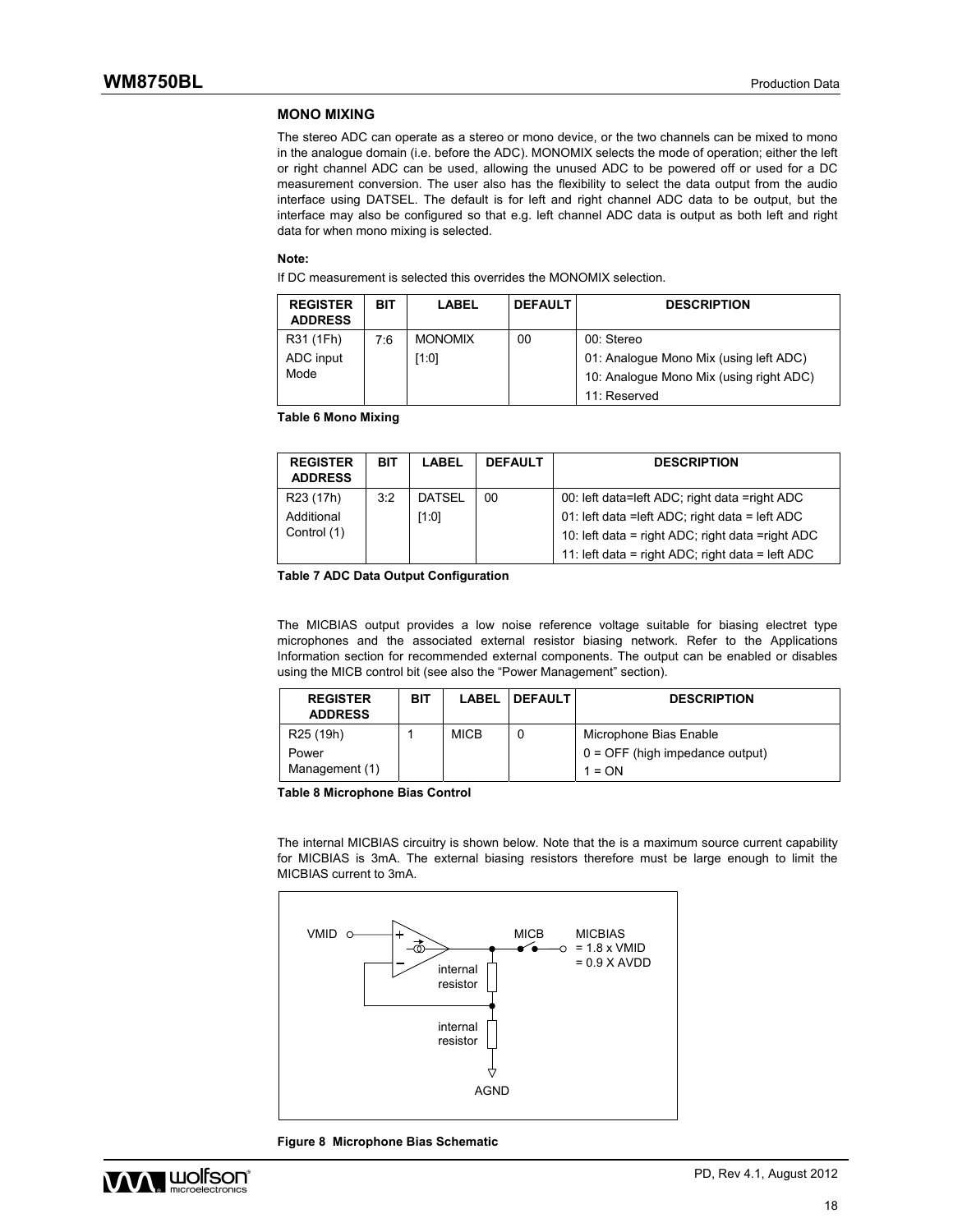#### **PGA CONTROL**

The PGA matches the input signal level to the ADC input range. The PGA gain is logarithmically adjustable from +30dB to –17.25dB in 0.75dB steps. Each PGA can be controlled either by the user or by the ALC function (see Automatic Level Control). When ALC is enabled for one or both channels, then writing to the corresponding PGA control register has no effect.

The gain is independently adjustable on both Right and Left Line Inputs. Additionally, by controlling the register bits LIVU and RIVU, the left and right gain settings can be simultaneously updated. Setting the LZCEN and RZCEN bits enables a zero-cross detector which ensures that PGA gain changes only occur when the signal is at zero, eliminating any zipper noise. If zero cross is enabled a timeout is also available to update the gain if a zero cross does not occur. This function may be enabled by setting TOEN in register R23 (17h).

The inputs can also be muted in the analogue domain under software control. The software control registers are shown in Table 9. If zero crossing is enabled, it is necessary to enable zero cross timeout to un-mute the input PGAs. This is because their outputs will not cross zero when muted. Alternatively, zero cross can be disabled before sending the un-mute command.

| <b>REGISTER</b><br><b>ADDRESS</b>      | BIT            | <b>LABEL</b>   | <b>DEFAULT</b> | <b>DESCRIPTION</b>                                                                          |
|----------------------------------------|----------------|----------------|----------------|---------------------------------------------------------------------------------------------|
| R0 (00h)<br>Left Channel<br><b>PGA</b> | 8              | LIVU           | 0              | Left Volume Update<br>$0 =$ Store LINVOL in intermediate<br>latch (no gain change)          |
|                                        |                |                |                | $1 =$ Update left and right channel<br>gains (left = LINVOL, right =<br>intermediate latch) |
|                                        | 7              | <b>LINMUTE</b> | $\mathbf{1}$   | Left Channel Input Analogue Mute<br>$1 =$ Enable Mute                                       |
|                                        |                |                |                | $0 = Disable$ Mute                                                                          |
|                                        |                |                |                | Note: LIVU must be set to un-mute.                                                          |
|                                        | 6              | <b>LZCEN</b>   | $\Omega$       | Left Channel Zero Cross Detector                                                            |
|                                        |                |                |                | 1 = Change gain on zero cross only                                                          |
|                                        |                |                |                | $0 =$ Change gain immediately                                                               |
|                                        | 5:0            | <b>LINVOL</b>  | 010111         | Left Channel Input Volume Control                                                           |
|                                        |                | [5:0]          | (0dB)          | $111111 = +30dB$                                                                            |
|                                        |                |                |                | $111110 = +29.25dB$                                                                         |
|                                        |                |                |                | 0.75dB steps down to<br>$000000 = -17.25dB$                                                 |
| R1 (01h)                               | 8              | <b>RIVU</b>    | 0              | <b>Right Volume Update</b>                                                                  |
| <b>Right Channel</b>                   |                |                |                | 0 = Store RINVOL in intermediate                                                            |
| <b>PGA</b>                             |                |                |                | latch (no gain change)                                                                      |
|                                        |                |                |                | $1 =$ Update left and right channel<br>gains (right = RINVOL, left =<br>intermediate latch) |
|                                        | $\overline{7}$ | <b>RINMUTE</b> | $\mathbf{1}$   | Right Channel Input Analogue Mute                                                           |
|                                        |                |                |                | $1 =$ Enable Mute                                                                           |
|                                        |                |                |                | $0 = Disable$ Mute                                                                          |
|                                        |                |                |                | Note: RIVU must be set to un-mute.                                                          |
|                                        | 6              | <b>RZCEN</b>   | $\Omega$       | Right Channel Zero Cross Detector                                                           |
|                                        |                |                |                | 1 = Change gain on zero cross only                                                          |
|                                        |                |                |                | $0 =$ Change gain immediately                                                               |
|                                        | 5:0            | <b>RINVOL</b>  | 010111         | Right Channel Input Volume Control                                                          |
|                                        |                | [5:0]          | (0dB)          | $111111 = +30dB$                                                                            |
|                                        |                |                |                | $111110 = +29.25dB$                                                                         |
|                                        |                |                |                | 0.75dB steps down to                                                                        |
|                                        |                |                |                | $000000 = -17.25dB$                                                                         |
| R23 (17h)<br>Additional                | 0              | TOEN           | 0              | <b>Timeout Enable</b><br>0 : Timeout Disabled                                               |
| Control (1)                            |                |                |                | 1: Timeout Enabled                                                                          |
|                                        |                |                |                |                                                                                             |

**Table 9 Input PGA Software Control** 

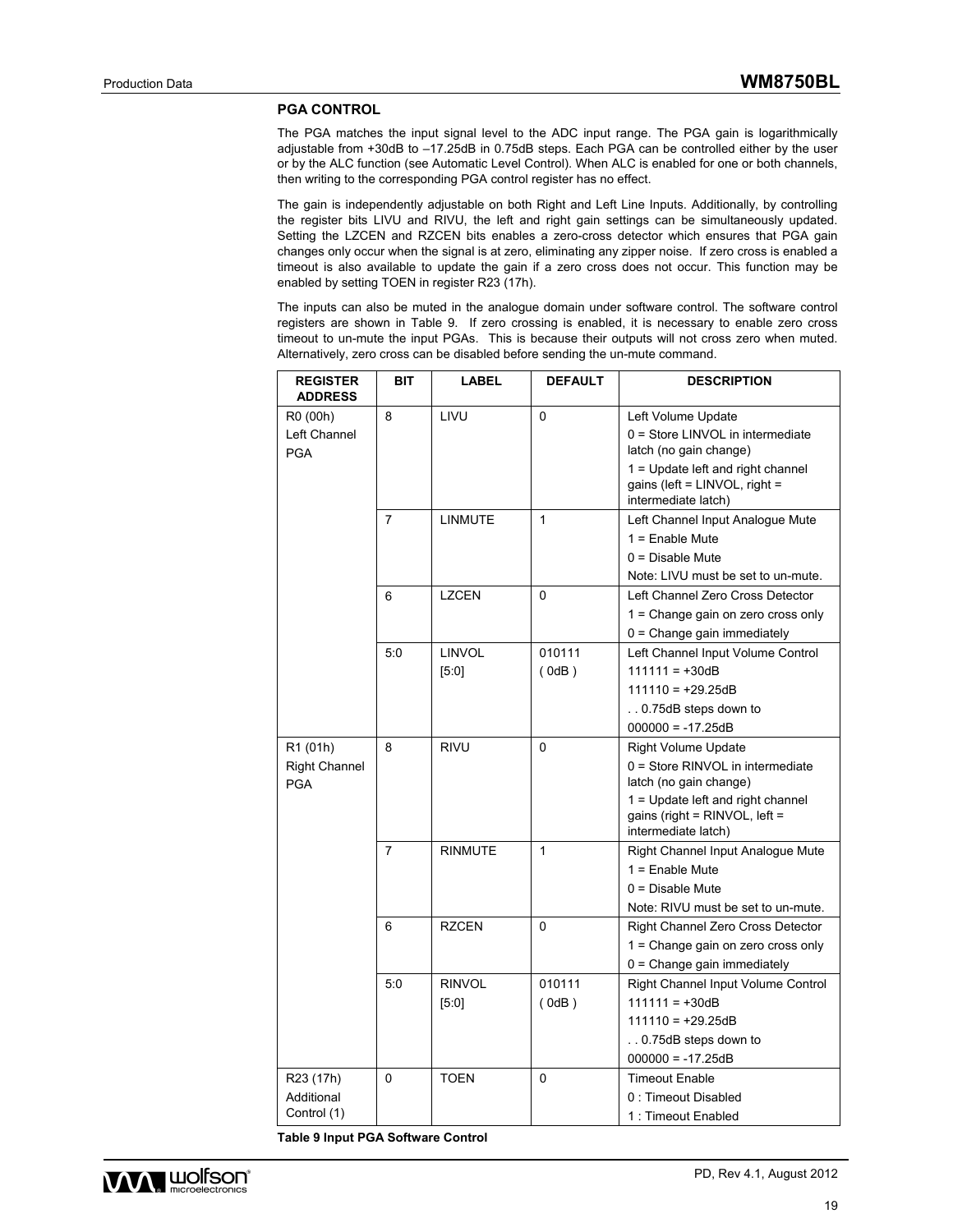#### **ANALOGUE TO DIGITAL CONVERTER (ADC)**

The WM8750BL uses a multi-bit, oversampled sigma-delta ADC for each channel. The use of multibit feedback and high oversampling rates reduces the effects of jitter and high frequency noise. The ADC Full Scale input level is proportional to AVDD. With a 3.3V supply voltage, the full scale level is 1.0 Volts r.m.s. Any voltage greater than full scale may overload the ADC and cause distortion.

#### **ADC DIGITAL FILTER**

The ADC filters perform true 24 bit signal processing to convert the raw multi-bit oversampled data from the ADC to the correct sampling frequency to be output on the digital audio interface. The digital filter path is illustrated in Figure 9.



#### **Figure 9 ADC Digital Filter**

The ADC digital filters contain a digital high pass filter, selectable via software control. The high-pass filter response is detailed in the Digital Filter Characteristics section. When the high-pass filter is enabled the dc offset is continuously calculated and subtracted from the input signal. By setting HPOR, the last calculated dc offset value is stored when the high-pass filter is disabled and will continue to be subtracted from the input signal. If the DC offset is changed, the stored and subtracted value will not change unless the high-pass filter is enabled. This feature can be used for calibration purposes. In addition the highpass filter may be enabled separately on the left and right channels (see Table 11).

The output data format can be programmed by the user to accommodate stereo or monophonic recording on both inputs. The polarity of the output signal can also be changed under software control. The software control is shown in Table 10.

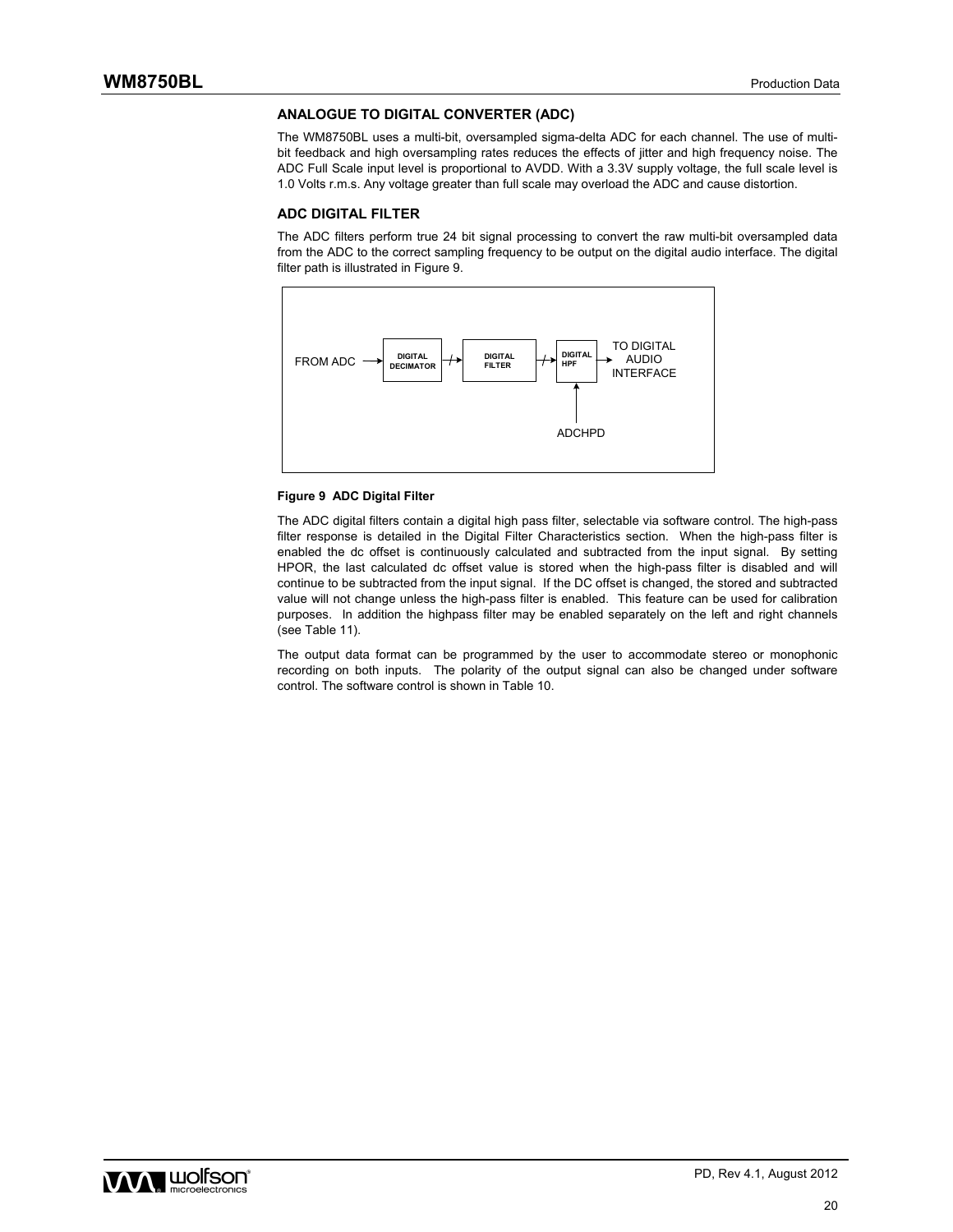| <b>REGISTER</b><br><b>ADDRESS</b> | <b>BIT</b> | <b>LABEL</b>   | <b>DEFAULT</b> | <b>DESCRIPTION</b>                                                                          |
|-----------------------------------|------------|----------------|----------------|---------------------------------------------------------------------------------------------|
| R5 (05h)                          | 6:5        | <b>ADCPOL</b>  | 00             | 00 = Polarity not inverted                                                                  |
| ADC and DAC                       |            | [1:0]          |                | $01 = L$ polarity invert                                                                    |
| Control                           |            |                |                | $10 = R$ polarity invert                                                                    |
|                                   |            |                |                | $11 = L$ and R polarity invert                                                              |
|                                   | 4          | <b>HPOR</b>    | $\mathbf{0}$   | Store dc offset when high-pass<br>filter disabled                                           |
|                                   |            |                |                | $1 = store offset$                                                                          |
|                                   |            |                |                | $0 =$ clear offset                                                                          |
|                                   | $\Omega$   | <b>ADCHPD</b>  | $\Omega$       | ADC high-pass filter enable<br>(Digital)                                                    |
|                                   |            |                |                | $HPFLREN = 0$                                                                               |
|                                   |            |                |                | 1 = Disable high-pass filter on left<br>and right channels                                  |
|                                   |            |                |                | $0 =$ Enable high-pass filter on left<br>and right channels                                 |
|                                   |            |                |                | $HPFLREN = 1$                                                                               |
|                                   |            |                |                | $0 = High-pass enabled on left,$<br>disabled on right                                       |
|                                   |            |                |                | 1 = High-pass enabled on right,<br>disabled on left                                         |
| R27 (1Bh)                         | 5          | <b>HPFLREN</b> | $\Omega$       | ADC high-pass filter left or right<br>enable                                                |
|                                   |            |                |                | $0 = High-pass filter enable/disable$<br>on left and right channels<br>controlled by ADCHPD |
|                                   |            |                |                | 1 = High-pass filter enabled on left<br>or right channel, as selected by<br><b>ADCHPD</b>   |

**Table 10 ADC Signal Path Control** 

| <b>HPFLREN</b> | <b>ADCHPD</b> | <b>HIGH PASS MODE</b>                                                  |
|----------------|---------------|------------------------------------------------------------------------|
|                |               | High-pass filter enabled on left and right<br>channels                 |
|                |               | High-pass filter disabled on left and right<br>channels                |
|                |               | High-pass filter enabled on left channel,<br>disabled on right channel |
|                |               | High-pass filter disabled on left channel,<br>enabled on right channel |

**Table 11 ADC High Pass Filter Enable Modes** 

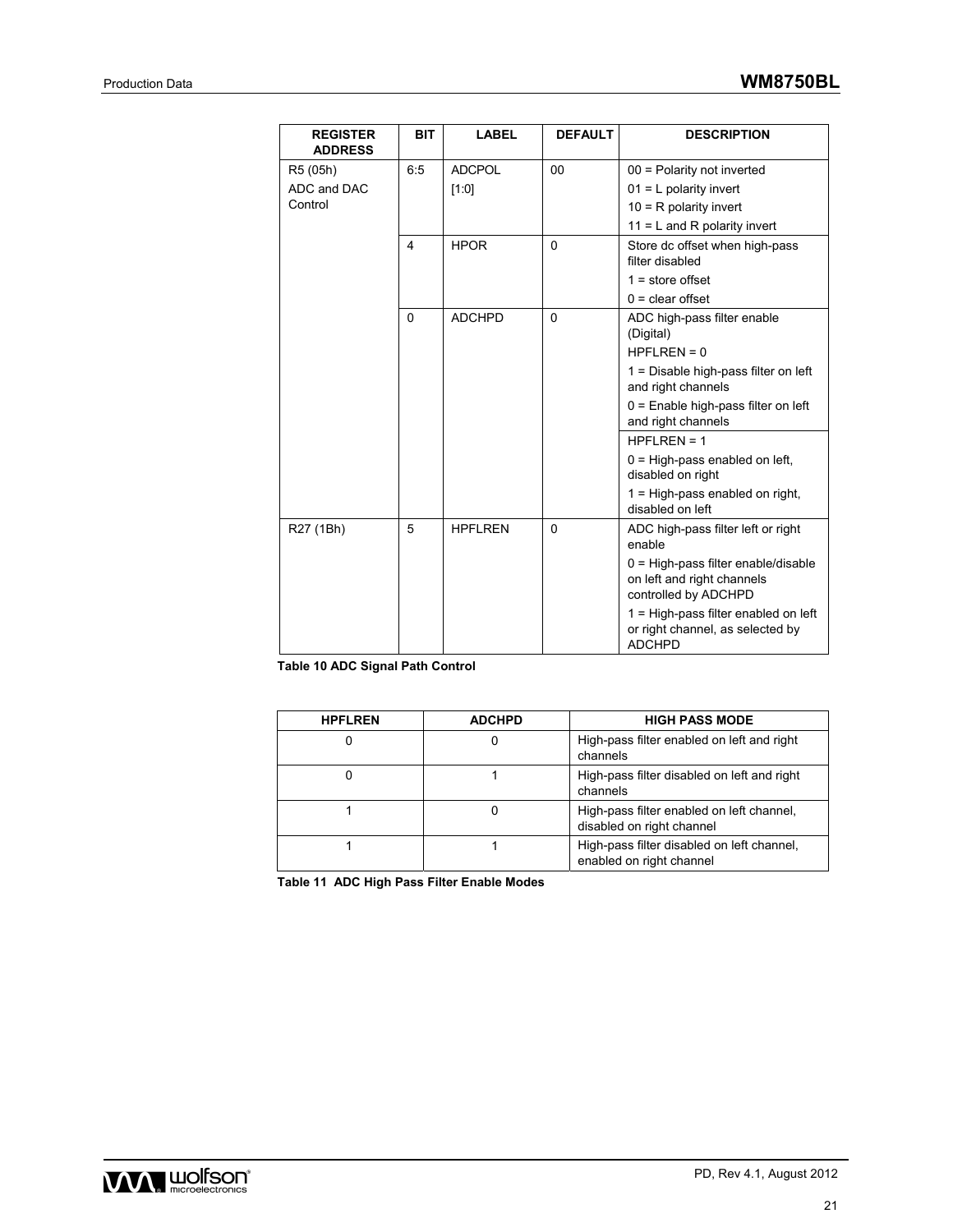### **DIGITAL ADC VOLUME CONTROL**

The output of the ADCs can be digitally amplified or attenuated over a range from –97dB to +30dB in 0.5dB steps. The volume of each channel can be controlled separately. The gain for a given eight-bit code X is given by:

 $0.5 \times (X-195)$  dB for  $1 \le X \le 255$ ; MUTE for  $X = 0$ 

The LAVU and RAVU control bits control the loading of digital volume control data. When LAVU or RAVU are set to 0, the LADCVOL or RADCVOL control data will be loaded into the respective control register, but will not actually change the digital gain setting. Both left and right gain settings are updated when either LAVU or RAVU are set to 1. This makes it possible to update the gain of both channels simultaneously.

| <b>REGISTER</b><br><b>ADDRESS</b>  | <b>BIT</b> | <b>LABEL</b>   | <b>DEFAULT</b> | <b>DESCRIPTION</b>                                                                           |
|------------------------------------|------------|----------------|----------------|----------------------------------------------------------------------------------------------|
| R21 (15h)                          | 7:0        | <b>LADCVOL</b> | 11000011       | Left ADC Digital Volume Control                                                              |
| Left ADC                           |            | [7:0]          | (0dB)          | $0000 0000 =$ Digital Mute                                                                   |
| Digital Volume                     |            |                |                | $00000001 = -97dB$                                                                           |
|                                    |            |                |                | $00000010 = -96.5dB$                                                                         |
|                                    |            |                |                | $\dots$ 0.5dB steps up to                                                                    |
|                                    |            |                |                | $1111 1111 = +30dB$                                                                          |
|                                    | 8          | LAVU           | $\Omega$       | Left ADC Volume Update                                                                       |
|                                    |            |                |                | $0 =$ Store LADCVOL in intermediate<br>latch (no gain change)                                |
|                                    |            |                |                | 1 = Update left and right channel                                                            |
|                                    |            |                |                | gains (left = $LADCVOL$ , right =                                                            |
|                                    | 7:0        | <b>RADCVOL</b> | 11000011       | intermediate latch)                                                                          |
| R22 (16h)                          |            |                |                | Right ADC Digital Volume Control                                                             |
| <b>Right ADC</b><br>Digital Volume |            | [7:0]          | (0dB)          | $0000 0000 =$ Digital Mute<br>$00000001 = -97dB$                                             |
|                                    |            |                |                | $00000010 = -96.5dB$                                                                         |
|                                    |            |                |                | $\dots$ 0.5dB steps up to                                                                    |
|                                    |            |                |                | $1111 1111 = +30dB$                                                                          |
|                                    | 8          | <b>RAVU</b>    | $\Omega$       | <b>Right ADC Volume Update</b>                                                               |
|                                    |            |                |                | 0 = Store RADCVOL in intermediate                                                            |
|                                    |            |                |                | latch (no gain change)                                                                       |
|                                    |            |                |                | 1 = Update left and right channel<br>gains (left = intermediate latch, right<br>$=$ RADCVOL) |

**Table 12 ADC Digital Volume Control** 

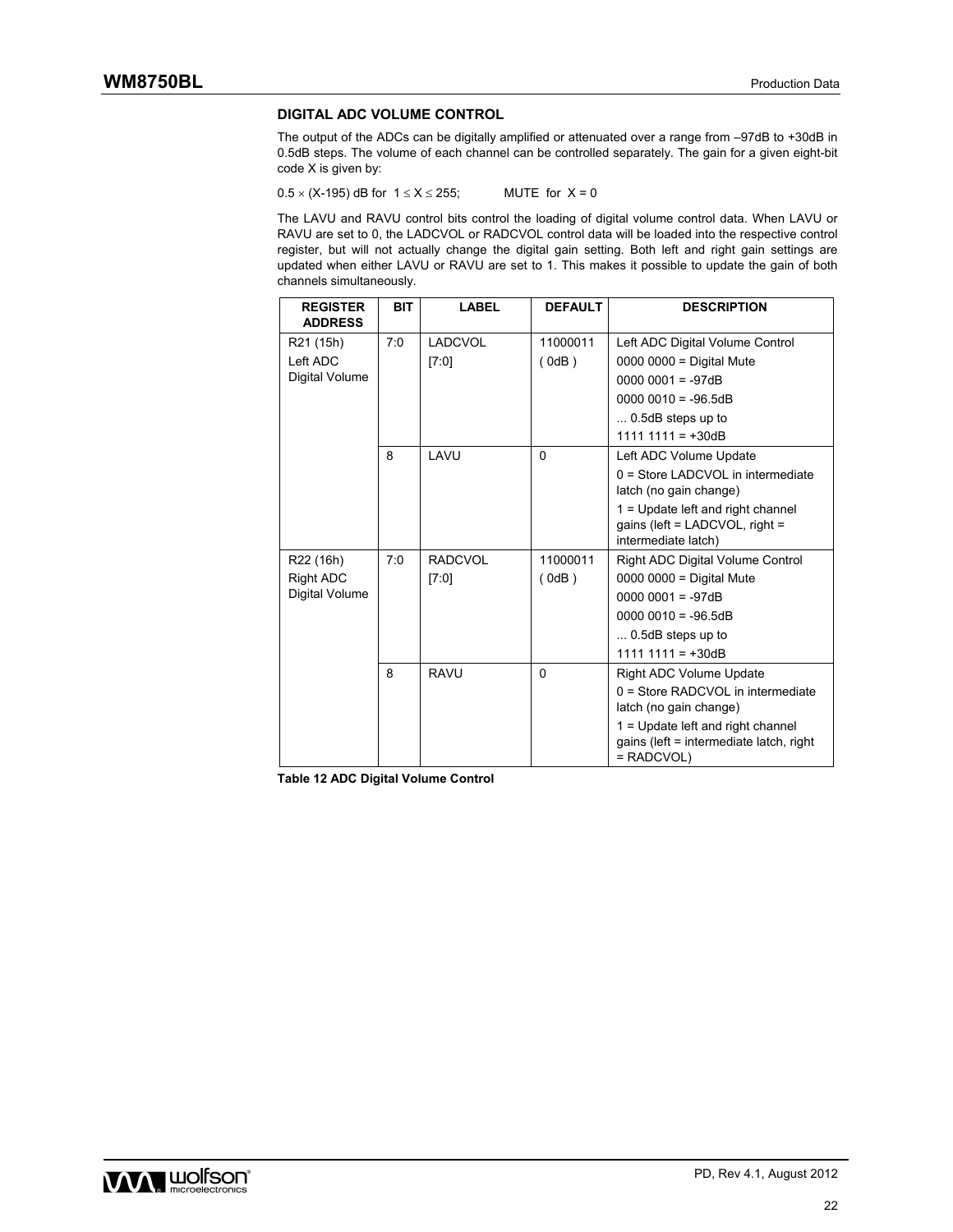### **AUTOMATIC LEVEL CONTROL (ALC)**

The WM8750BL has an automatic level control that aims to keep a constant recording volume irrespective of the input signal level. This is achieved by continuously adjusting the PGA gain so that the signal level at the ADC input remains constant. A digital peak detector monitors the ADC output and changes the PGA gain if necessary. Note that when the ALC function is enabled, the settings of registers 0 and 1 (LINVOL, LIVU, LIZC, LINMUTE, RINVOL, RIVU, RIZC and RINMUTE) are ignored.



#### **Figure 10 ALC Operation**

The ALC function is enabled using the ALCSEL control bits. When enabled, the recording volume can be programmed between –6dB and –28.5dB (relative to ADC full scale) using the ALCL register bits. An upper limit for the PGA gain can be imposed by setting the MAXGAIN control bits.

HLD, DCY and ATK control the hold, decay and attack times, respectively:

**Hold** time is the time delay between the peak level detected being below target and the PGA gain beginning to ramp up. It can be programmed in power-of-two  $(2^n)$  steps, e.g. 2.67ms, 5.33ms, 10.67ms etc. up to 43.7s. Alternatively, the hold time can also be set to zero. The hold time only applies to gain ramp-up: there is no delay before ramping the gain down when the signal level is above target.

**Decay** (Gain Ramp-Up) Time is the time that it takes for the PGA gain to ramp up across 90% of its range (e.g. from –15B up to 27.75dB). The time it takes for the recording level to return to its target value therefore depends on both the decay time and on the gain adjustment required. If the gain adjustment is small, it will be shorter than the decay time. The decay time can be programmed in power-of-two (2<sup>n</sup>) steps, from 24ms, 48ms, 96ms, etc. to 24.58s.

**Attack** (Gain Ramp-Down) Time is the time that it takes for the PGA gain to ramp down across 90% of its range (e.g. from 27.75dB down to -15B gain). The time it takes for the recording level to return to its target value therefore depends on both the attack time and on the gain adjustment required. If the gain adjustment is small, it will be shorter than the attack time. The attack time can be programmed in power-of-two  $(2^n)$  steps, from 6ms, 12ms, 24ms, etc. to 6.14s.

When operating in stereo, the peak detector takes the maximum of left and right channel peak values, and any new gain setting is applied to both left and right PGAs, so that the stereo image is preserved. However, the ALC function can also be enabled on one channel only. In this case, only one PGA is controlled by the ALC mechanism, while the other channel runs independently with its PGA gain set through the control register.

When one ADC channel is unused or used for DC measurement, the peak detector disregards that channel. The ALC function can also operate when the two ADC outputs are mixed to mono in the digital domain, but not if they are mixed to mono in the analogue domain, before entering the ADCs.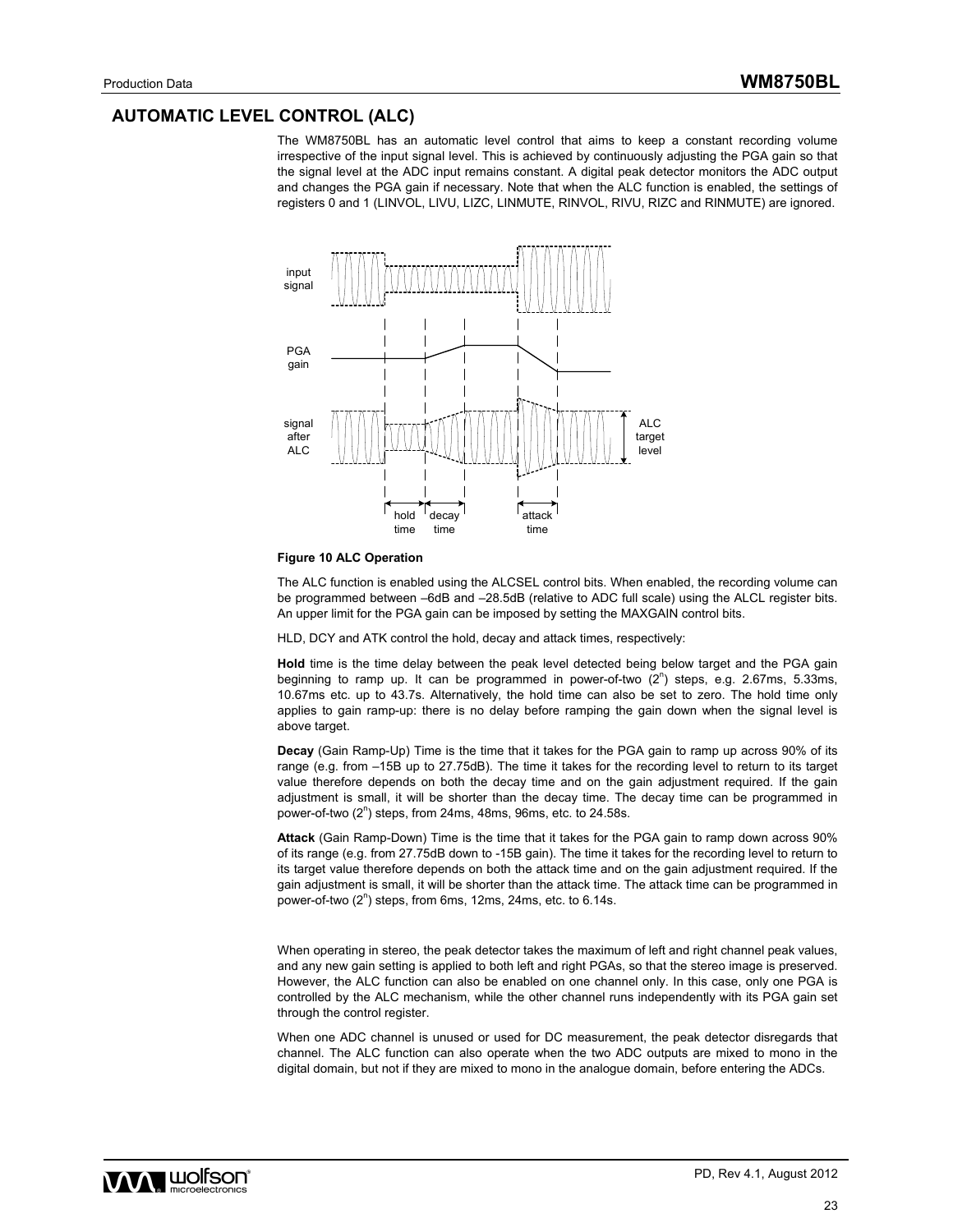| <b>REGISTER</b><br><b>ADDRESS</b>      | <b>BIT</b> | <b>LABEL</b>   | <b>DEFAULT</b>             | <b>DESCRIPTION</b>                                                                                                                              |
|----------------------------------------|------------|----------------|----------------------------|-------------------------------------------------------------------------------------------------------------------------------------------------|
| R17 (11h)                              | 8:7        | <b>ALCSEL</b>  | 00                         | ALC function select                                                                                                                             |
| <b>ALC Control 1</b>                   |            | [1:0]          | (OFF)                      | 00 = ALC off (PGA gain set by register)                                                                                                         |
|                                        |            |                |                            | $01$ = Right channel only                                                                                                                       |
|                                        |            |                |                            | $10$ = Left channel only                                                                                                                        |
|                                        |            |                |                            | 11 = Stereo (PGA registers unused)<br>Note: ensure that LINVOL and<br>RINVOL settings (reg. 0 and 1) are<br>the same before entering this mode. |
|                                        | 6:4        | <b>MAXGAIN</b> | 111                        | Set Maximum Gain of PGA                                                                                                                         |
|                                        |            | [2:0]          | $(+30dB)$                  | $111: +30dB$                                                                                                                                    |
|                                        |            |                |                            | $110: +24dB$                                                                                                                                    |
|                                        |            |                |                            | $\ldots$ (-6dB steps)                                                                                                                           |
|                                        |            |                |                            | $001: -6dB$                                                                                                                                     |
|                                        |            |                |                            | $000: -12dB$                                                                                                                                    |
|                                        | 3:0        | <b>ALCL</b>    | 1011                       | ALC target - sets signal level at ADC                                                                                                           |
|                                        |            | [3:0]          | $(-12dB)$                  | input                                                                                                                                           |
|                                        |            |                |                            | $0000 = -28.5dB$ FS                                                                                                                             |
|                                        |            |                |                            | $0001 = -27.0dB$ FS                                                                                                                             |
|                                        |            |                |                            | $\dots$ (1.5dB steps)                                                                                                                           |
|                                        |            |                |                            | $1110 = -7.5dB$ FS                                                                                                                              |
|                                        |            |                |                            | $1111 = -6dB$ FS                                                                                                                                |
| R <sub>18</sub> (12h)<br>ALC Control 2 | 7          | <b>ALCZC</b>   | $0$ (zero<br>cross<br>off) | ALC uses zero cross detection circuit.                                                                                                          |
|                                        | 3:0        | <b>HLD</b>     | 0000                       | ALC hold time before gain is increased.                                                                                                         |
|                                        |            | [3:0]          | (0ms)                      | $0000 = 0$ ms                                                                                                                                   |
|                                        |            |                |                            | $0001 = 2.67ms$                                                                                                                                 |
|                                        |            |                |                            | $0010 = 5.33ms$                                                                                                                                 |
|                                        |            |                |                            | (time doubles with every step)                                                                                                                  |
|                                        |            |                |                            | $1111 = 43.691s$                                                                                                                                |
| R <sub>19</sub> (13h)                  | 7:4        | <b>DCY</b>     | 0011                       | ALC decay (gain ramp-up) time                                                                                                                   |
| ALC Control 3                          |            | [3:0]          | (192ms)                    | $0000 = 24ms$                                                                                                                                   |
|                                        |            |                |                            | $0001 = 48ms$                                                                                                                                   |
|                                        |            |                |                            | $0010 = 96ms$                                                                                                                                   |
|                                        |            |                |                            | (time doubles with every step)                                                                                                                  |
|                                        |            |                |                            | 1010 or higher = $24.58s$                                                                                                                       |
|                                        | 3:0        | <b>ATK</b>     | 0010                       | ALC attack (gain ramp-down) time                                                                                                                |
|                                        |            | [3:0]          | (24ms)                     | $0000 = 6ms$                                                                                                                                    |
|                                        |            |                |                            | $0001 = 12ms$                                                                                                                                   |
|                                        |            |                |                            | $0010 = 24ms$                                                                                                                                   |
|                                        |            |                |                            | (time doubles with every step)                                                                                                                  |
|                                        |            |                |                            | 1010 or higher = $6.14s$                                                                                                                        |

**Table 13 ALC Control** 

**Note:** For correct ALC operation in differential input mode it is recommended that the ALC is not used with a combined signal gain (mic boost and PGA) greater than 30dB.

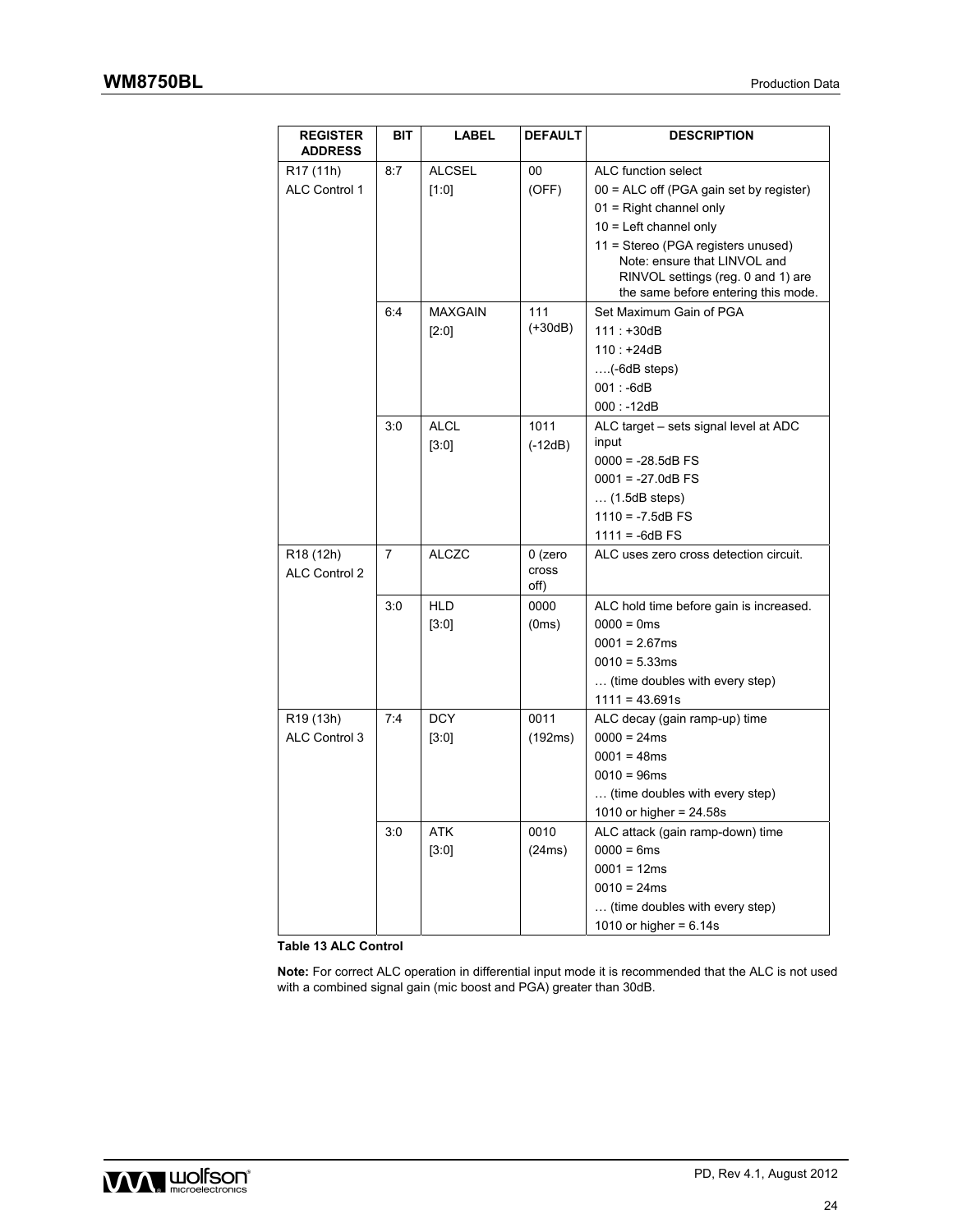#### **PEAK LIMITER**

To prevent clipping when a large signal occurs just after a period of quiet, the ALC circuit includes a limiter function. If the ADC input signal exceeds 87.5% of full scale (–1.16dB), the PGA gain is ramped down at the maximum attack rate (as when ATK = 0000), until the signal level falls below 87.5% of full scale. This function is automatically enabled whenever the ALC is enabled.

#### **Note:**

If ATK = 0000, then the limiter makes no difference to the operation of the ALC. It is designed to prevent clipping when long attack times are used.

#### **NOISE GATE**

When the signal is very quiet and consists mainly of noise, the ALC function may cause "noise pumping", i.e. loud hissing noise during silence periods. The WM8750BL has a noise gate function that prevents noise pumping by comparing the signal level at the LINPUT1/2/3 and/or RINPUT1/2/3 pins against a noise gate threshold, NGTH. The noise gate cuts in when:

Signal level at ADC [dB] < NGTH [dB] + PGA gain [dB] + Mic Boost gain [dB]

This is equivalent to:

Signal level at input pin [dB] < NGTH [dB]

The ADC output can then either be muted or alternatively, the PGA gain can be held constant (preventing it from ramping up as it normally would when the signal is quiet).

The table below summarises the noise gate control register. The NGTH control bits set the noise gate threshold with respect to the ADC full-scale range. The threshold is adjusted in 1.5dB steps. Levels at the extremes of the range may cause inappropriate operation, so care should be taken with set–up of the function. Note that the noise gate only works in conjunction with the ALC function, and always operates on the same channel(s) as the ALC (left, right, both, or none).

| <b>REGISTER</b><br><b>ADDRESS</b> | <b>BIT</b> | <b>LABEL</b> | <b>DEFAULT</b> | <b>DESCRIPTION</b>                        |
|-----------------------------------|------------|--------------|----------------|-------------------------------------------|
| R <sub>20</sub> (14h)             | 7:3        | <b>NGTH</b>  | 00000          | Noise gate threshold                      |
| Noise Gate                        |            | [4:0]        |                | 00000<br>$-76.5dBfs$                      |
| Control                           |            |              |                | 00001<br>-75dBfs                          |
|                                   |            |              |                | $\dots$ 1.5 dB steps                      |
|                                   |            |              |                | -31.5dBfs<br>11110                        |
|                                   |            |              |                | 11111<br>-30dBfs                          |
|                                   | 2:1        | <b>NGG</b>   | 00             | Noise gate type                           |
|                                   |            | [1:0]        |                | $X0 = PGA$ gain held constant             |
|                                   |            |              |                | $01$ = mute ADC output                    |
|                                   |            |              |                | $11$ = reserved (do not use this setting) |
|                                   | $\Omega$   | <b>NGAT</b>  | 0              | Noise gate function enable                |
|                                   |            |              |                | $1 =$ enable                              |
|                                   |            |              |                | $0 =$ disable                             |

**Table 14 Noise Gate Control** 

#### **Note:**

The performance of the ADC may degrade at high input signal levels if the monitor bypass mux is selected with MIC boost and ALC enabled.

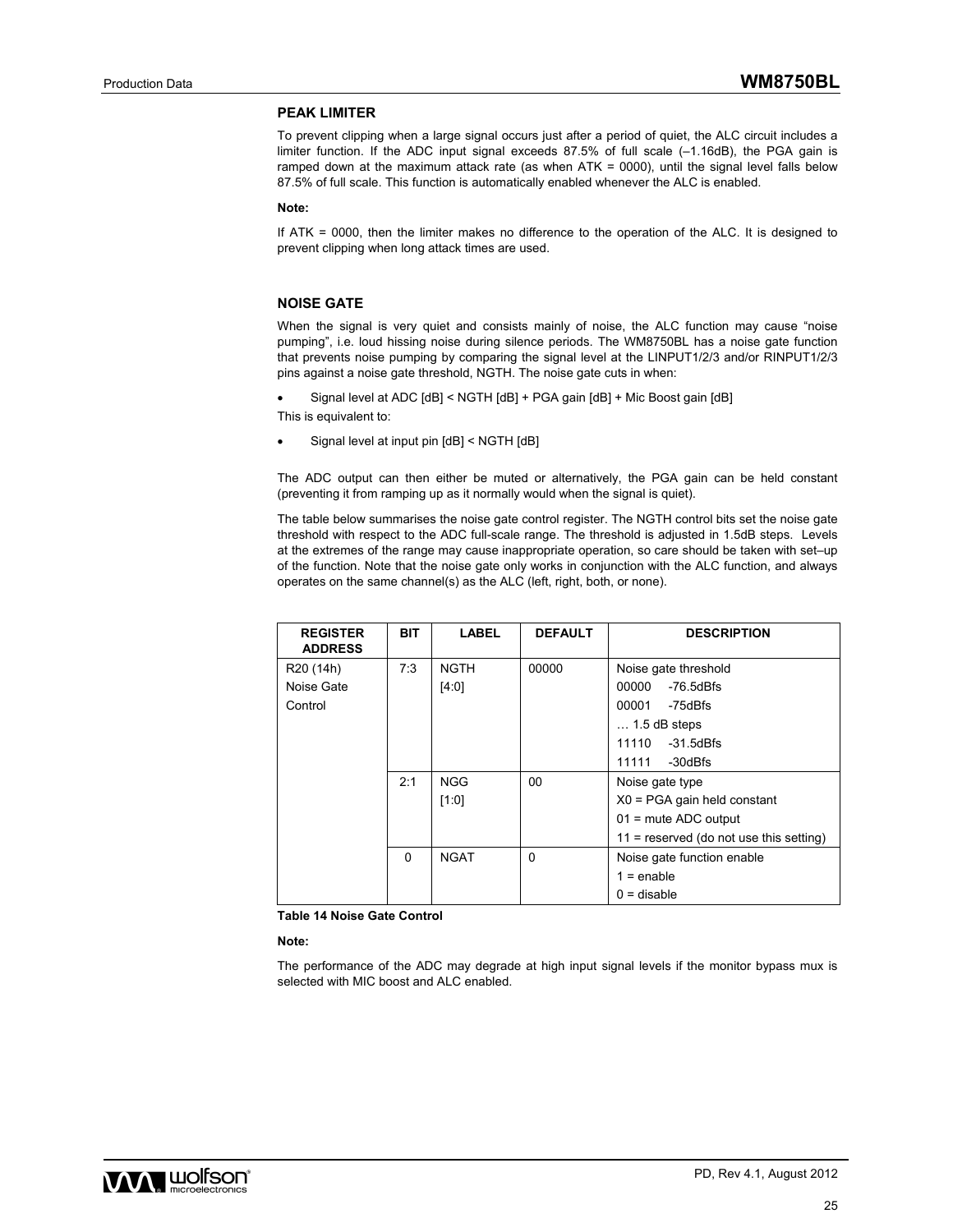#### **3D STEREO ENHANCEMENT**

The WM8750BL has a digital 3D enhancement option to artificially increase the separation between the left and right channels. This effect can be used for recording or playback, but not for both simultaneously. Selection of 3D for record or playback is controlled by register bit MODE3D.

#### **Important:**

**Switching the 3D filter from record to playback or from playback to record may only be done when ADC and DAC are disabled. The WM8750BL control interface will only allow MODE3D to be changed when ADC and DAC are disabled (i.e. bits ADCL, ADCR, DACL and DACR in reg. 26 / 1Ah are all zero).** 

The 3D enhancement function is activated by the 3DEN bit, and has two programmable parameters. The 3DDEPTH setting controls the degree of stereo expansion. Additionally, one of four filter characteristics can be selected for the 3D processing, using the 3DVC and 3DLC control bits.

| <b>REGISTER</b><br><b>ADDRESS</b> | <b>BIT</b> | <b>LABEL</b> | <b>DEFAULT</b> | <b>DESCRIPTION</b>                    |
|-----------------------------------|------------|--------------|----------------|---------------------------------------|
| R <sub>16</sub> (10h)             | 7          | MODE3D       | $\Omega$       | Playback/Record 3D select             |
| 3D enhance                        |            |              |                | $0 = 3D$ selected for Record          |
|                                   |            |              |                | $1 = 3D$ selected for Playback        |
|                                   | 6          | 3DUC         | $\Omega$       | Upper Cut-off frequency               |
|                                   |            |              |                | $0 = High (2.2kHz at 48kHz sampling)$ |
|                                   |            |              |                | $1 = Low (1.5kHz at 48kHz sampling)$  |
|                                   | 5          | 3DLC         | $\Omega$       | Lower Cut-off frequency               |
|                                   |            |              |                | $0 = Low (200Hz at 48kHz sampling)$   |
|                                   |            |              |                | 1 = High (500Hz at 48kHz sampling)    |
|                                   | 4:1        | 3DDEPTH      | 0000           | Stereo depth                          |
|                                   |            | [3:0]        |                | 0000: 0% (minimum 3D effect)          |
|                                   |            |              |                | 0001: 6.67%                           |
|                                   |            |              |                |                                       |
|                                   |            |              |                | 1110: 93.3%                           |
|                                   |            |              |                | 1111: 100% (maximum 3D effect)        |
|                                   | $\Omega$   | 3DEN         | $\Omega$       | 3D function enable                    |
|                                   |            |              |                | 1: enabled                            |
|                                   |            |              |                | 0: disabled                           |

#### **Table 15 3D Stereo Enhancement Function**

When 3D enhancement is enabled (and/or the graphic equaliser for playback) it may be necessary to attenuate the signal by 6dB to avoid limiting. This is a user selectable function, enabled by setting ADCDIV2 for the record path and DACDIV2 for the playback path.

| <b>REGISTER</b><br><b>ADDRESS</b> | <b>BIT</b> | <b>LABEL</b>        | <b>DEFAULT</b> | <b>DESCRIPTION</b>       |
|-----------------------------------|------------|---------------------|----------------|--------------------------|
| R5 (05h)                          | 8          | ADCDIV2             | 0              | ADC 6dB attenuate enable |
| ADC and DAC                       |            |                     |                | $0 =$ disabled (0dB)     |
| control                           |            |                     |                | $1 = -6dB$ enabled       |
|                                   |            | DACDIV <sub>2</sub> |                | DAC 6dB attenuate enable |
|                                   |            |                     |                | $0 =$ disabled (0dB)     |
|                                   |            |                     |                | $1 = -6dB$ enabled       |

**Table 16 ADC and DAC 6dB Attenuation Select** 

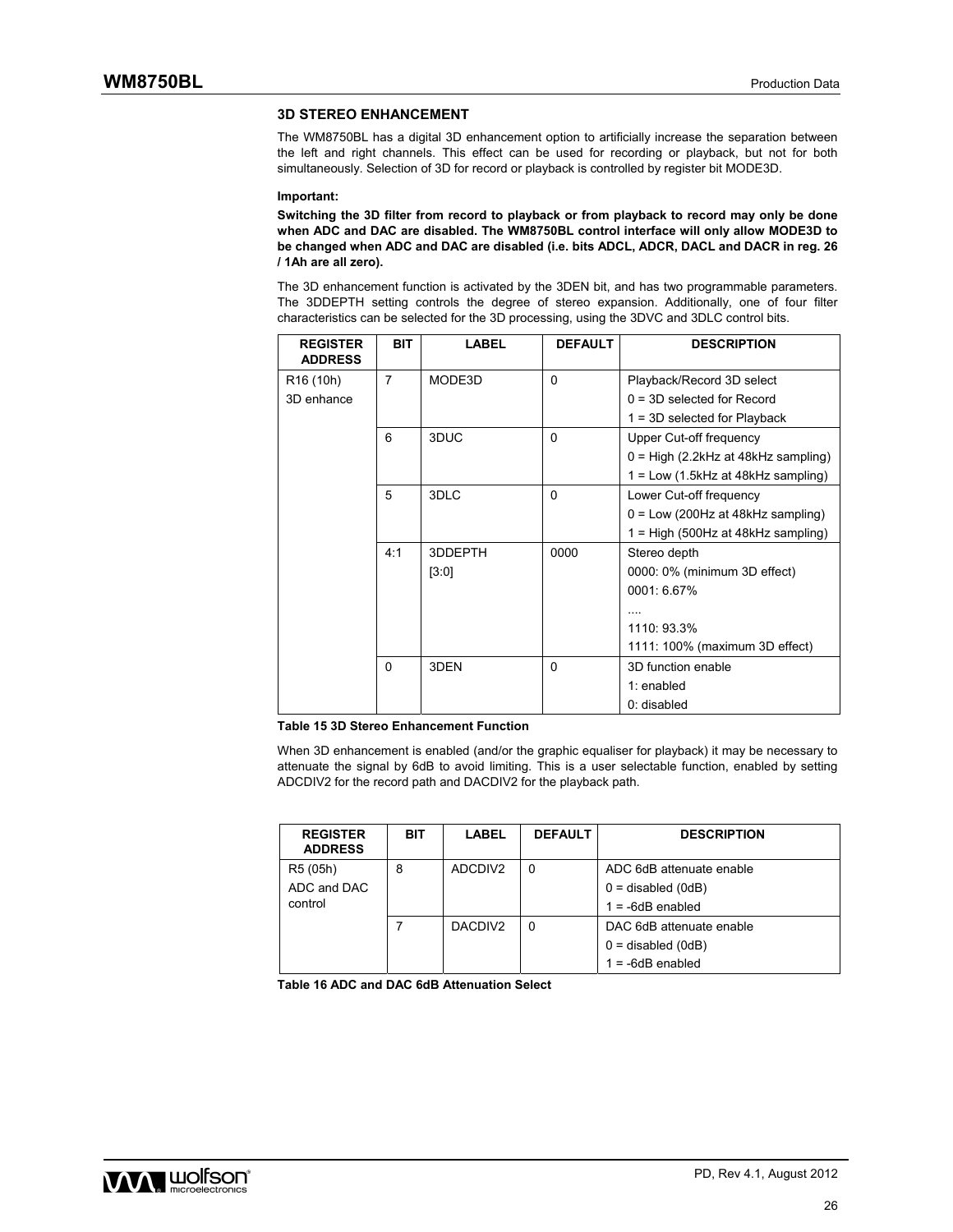### **OUTPUT SIGNAL PATH**

The WM8750BL output signal paths consist of digital filters, DACs, analogue mixers and output drivers. The digital filters and DACs are enabled when the WM8750BL is in 'playback only' or 'record and playback' mode. The mixers and output drivers can be separately enabled by individual control bits (see Analogue Outputs). Thus it is possible to utilise the analogue mixing and amplification provided by the WM8750BL, irrespective of whether the DACs are running or not.

The WM8750BL receives digital input data on the DACDAT pin. The digital filter block processes the data to provide the following functions:

- Digital volume control
- Graphic equaliser and Dynamic Bass Boost
- Sigma-Delta Modulation

Two high performance sigma-delta audio DACs convert the digital data into two analogue signals (left and right). These can then be mixed with analogue signals from the LINPUT1/2/3 and RINPUT1/2/3 pins, and the mix is fed to the output drivers, LOUT1/ROUT1, LOUT2/ROUT2, OUT3 and MONOOUT.

- LOUT1/ROUT1/OUT3: can drive a 16 $\Omega$  or 32 $\Omega$  stereo headphone or stereo line output.
- LOUT2/ROUT2: can drive a 16 $\Omega$  or 32 $\Omega$  stereo headphone or stereo line output, or an  $8\Omega$  mono speaker.
- MONOOUT: can drive a mono line output or other load down to 10k $\Omega$

#### **DIGITAL DAC VOLUME CONTROL**

The signal volume from each DAC can be controlled digitally, in the same way as the ADC volume (see Digital ADC Volume Control). The gain and attenuation range is –127dB to 0dB in 0.5dB steps. The level of attenuation for an eight-bit code X is given by:

 $0.5 \times (X-255)$  dB for  $1 \le X \le 255$ ; MUTE for  $X = 0$ 

The LDVU and RDVU control bits control the loading of digital volume control data. When LDVU or RDVU are set to 0, the LDACVOL or RDACVOL control data is loaded into an intermediate register, but the actual gain does not change. Both left and right gain settings are updated simultaneously when either LDVU or RDVU are set to 1.

| <b>REGISTER</b><br><b>ADDRESS</b>      | <b>BIT</b> | LABEL          | <b>DEFAULT</b> | <b>DESCRIPTION</b>                                                                            |
|----------------------------------------|------------|----------------|----------------|-----------------------------------------------------------------------------------------------|
| R <sub>10</sub> (0Ah)                  | 8          | LDVU           | $\Omega$       | Left DAC Volume Update                                                                        |
| Left Channel<br>Digital Volume         |            |                |                | 0 = Store LDACVOL in intermediate<br>latch (no gain change)                                   |
|                                        |            |                |                | 1 = Update left and right channel<br>gains (left = $LDACVOL$ , right =<br>intermediate latch) |
|                                        | 7:0        | <b>LDACVOL</b> | 11111111       | Left DAC Digital Volume Control                                                               |
|                                        |            | [7:0]          | (0dB)          | 0000 0000 = Digital Mute                                                                      |
|                                        |            |                |                | $00000001 = -127dB$                                                                           |
|                                        |            |                |                | $00000010 = -126.5dB$                                                                         |
|                                        |            |                |                | $\dots$ 0.5dB steps up to                                                                     |
|                                        |            |                |                | $1111 1111 = OdB$                                                                             |
| R11 (0Bh)                              | 8          | <b>RDVU</b>    | $\Omega$       | Right DAC Volume Update                                                                       |
| <b>Right Channel</b><br>Digital Volume |            |                |                | 0 = Store RDACVOL in intermediate<br>latch (no gain change)                                   |
|                                        |            |                |                | $1 =$ Update left and right channel<br>gains (left = intermediate latch, right<br>$= RDACVOL$ |
|                                        | 7:0        | <b>RDACVOL</b> | 11111111       | Right DAC Digital Volume Control                                                              |
|                                        |            | [7:0]          | (0dB)          | similar to LDACVOL                                                                            |

**Table 17 Digital Volume Control** 

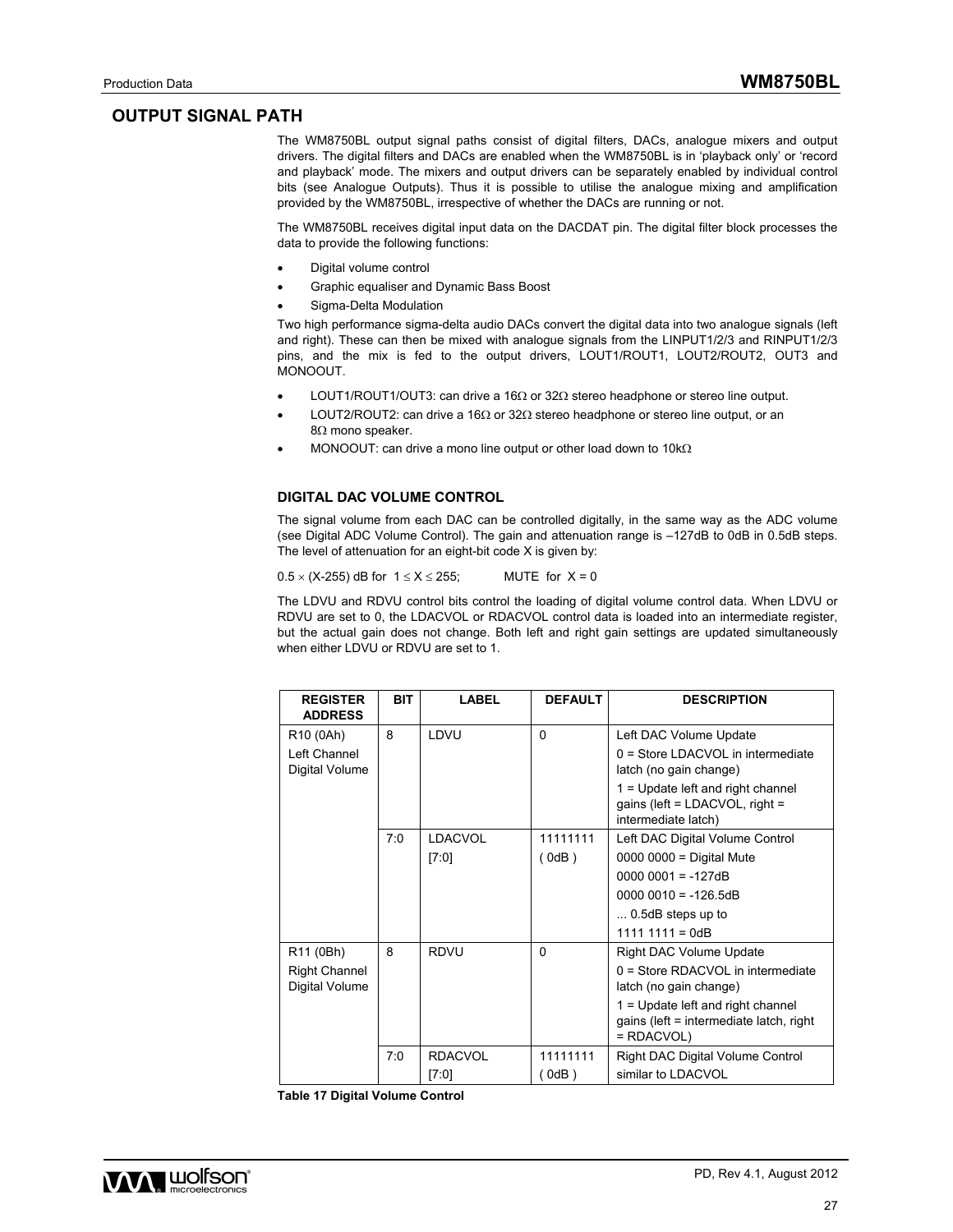#### **GRAPHIC EQUALISER**

The WM8750BL has a digital graphic equaliser and adaptive bass boost function. This function operates on digital audio data before it is passed to the audio DACs. Bass enhancement can take two different forms:

- Linear bass control: bass signals are amplified or attenuated by a user programmable gain. This is independent of signal volume, and very high bass gains on loud signals may lead to signal clipping.
- Adaptive bass boost: The bass volume is amplified by a variable gain. When the bass volume is low, it is boosted more than when the bass volume is high. This method is recommended because it prevents clipping, and usually sounds more pleasant to the human ear.

Treble control applies a user programmable gain, without any adaptive boost function. Bass and treble control are completely independent with separately programmable gains and filter characteristics.

| <b>REGISTER</b><br><b>ADDRESS</b> | <b>BIT</b>     | <b>LABEL</b> | <b>DEFAULT</b> |                                   | <b>DESCRIPTION</b>                        |                |
|-----------------------------------|----------------|--------------|----------------|-----------------------------------|-------------------------------------------|----------------|
| R12 (0Ch)                         | $\overline{7}$ | <b>BB</b>    | $\mathbf 0$    | <b>Bass Boost</b>                 |                                           |                |
| <b>Bass Control</b>               |                |              |                | $0 =$ Linear bass control         |                                           |                |
|                                   |                |              |                | $1 =$ Adaptive bass boost         |                                           |                |
|                                   | 6              | BC           | $\Omega$       | <b>Bass Filter Characteristic</b> |                                           |                |
|                                   |                |              |                |                                   | 0 = Low Cutoff (130Hz at 48kHz sampling)  |                |
|                                   |                |              |                |                                   | 1 = High Cutoff (200Hz at 48kHz sampling) |                |
|                                   | 3:0            | <b>BASS</b>  | 1111           | <b>Bass Intensity</b>             |                                           |                |
|                                   |                | [3:0]        | (Disabled)     | Code                              | $BB=0$                                    | $BB=1$         |
|                                   |                |              |                | 0000                              | $+9dB$                                    | $15$ (max)     |
|                                   |                |              |                | 0001                              | $+9dB$                                    | 14             |
|                                   |                |              |                | 0010                              | $+7.5dB$                                  | 13             |
|                                   |                |              |                | 0011                              | $+6dB$                                    | 12             |
|                                   |                |              |                | 0100                              | $+4.5dB$                                  | 11             |
|                                   |                |              |                | 0101                              | $+3dB$                                    | 10             |
|                                   |                |              |                | 0110                              | $+1.5dB$                                  | 9              |
|                                   |                |              |                | 0111                              | 0dB                                       | 8              |
|                                   |                |              |                | 1000                              | $-1.5dB$                                  | 7              |
|                                   |                |              |                | 1001                              | -3dB                                      | 6              |
|                                   |                |              |                | 1010                              | -4.5dB                                    | 5              |
|                                   |                |              |                | 1011                              | $-6dB$                                    | 4              |
|                                   |                |              |                | 1100                              | $-6dB$                                    | 3              |
|                                   |                |              |                | 1101                              | -6dB                                      | $\overline{2}$ |
|                                   |                |              |                | 1110                              | $-6dB$                                    | 1              |
|                                   |                |              |                | 1111                              | Bypass (OFF)                              |                |
| R13 (0Dh)                         | 6              | <b>TC</b>    | $\mathbf 0$    | Treble Filter Characteristic      |                                           |                |
| <b>Treble Control</b>             |                |              |                |                                   | 0 = High Cutoff (8kHz at 48kHz sampling)  |                |
|                                   |                |              |                |                                   | 1 = Low Cutoff (4kHz at 48kHz sampling)   |                |
|                                   | 3:0            | <b>TRBL</b>  | 1111           | Treble Intensity                  |                                           |                |
|                                   |                | [3:0]        | (Disabled)     | 0000 or 0001 = $+9dB$             |                                           |                |
|                                   |                |              |                | $0010 = +7.5dB$                   |                                           |                |
|                                   |                |              |                | $\dots$ (1.5dB steps)             |                                           |                |
|                                   |                |              |                | 1011 to $1110 = -6dB$             |                                           |                |
|                                   |                |              |                | $1111 = Disable$                  |                                           |                |

**Table 18 Graphic Equaliser**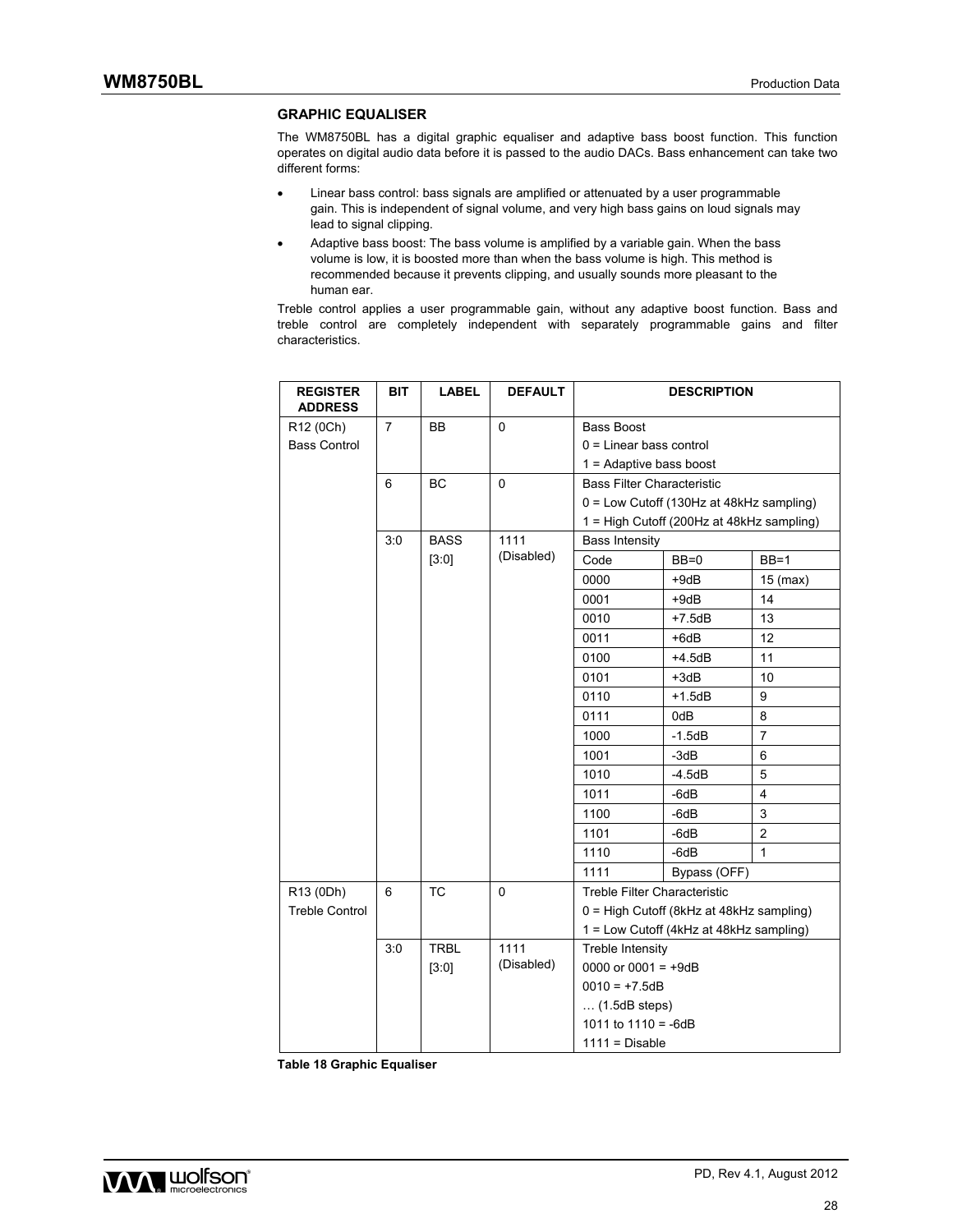### **DIGITAL TO ANALOGUE CONVERTER (DAC)**

After passing through the graphic equaliser filters, digital 'de-emphasis' can be applied to the audio data if necessary (e.g. when the data comes from a CD with pre-emphasis used in the recording). Deemphasis filtering is available for sample rates of 48kHz, 44.1kHz and 32kHz.

The WM8750BL also has a Soft Mute function, which gradually attenuates the volume of the digital signal to zero. When removed, the gain will return to the original setting. This function is enabled by default. To play back an audio signal, it must first be disabled by setting the DACMU bit to zero.

| <b>REGISTER</b><br><b>ADDRESS</b> | <b>BIT</b> | <b>LABEL</b> | <b>DEFAULT</b> | <b>DESCRIPTION</b>            |
|-----------------------------------|------------|--------------|----------------|-------------------------------|
| R5 (05h)                          | 2:1        | <b>DEEMP</b> | 00             | De-emphasis Control           |
| ADC and DAC                       |            | [1:0]        |                | $11 = 48kHz$ sample rate      |
| Control                           |            |              |                | $10 = 44.1$ kHz sample rate   |
|                                   |            |              |                | $01 = 32$ kHz sample rate     |
|                                   |            |              |                | $00 = No$ De-emphasis         |
|                                   | 3          | <b>DACMU</b> |                | Digital Soft Mute             |
|                                   |            |              |                | $1 = \text{mute}$             |
|                                   |            |              |                | $0 = no$ mute (signal active) |

#### **Table 19 DAC Control**

The digital audio data is converted to oversampled bit streams in the on-chip, true 24-bit digital interpolation filters. The bitstream data enters two multi-bit, sigma-delta DACs, which convert them to high quality analogue audio signals. The multi-bit DAC architecture reduces high frequency noise and sensitivity to clock jitter. It also uses a Dynamic Element Matching technique for high linearity and low distortion.

In normal operation, the left and right channel digital audio data is converted to analogue in two separate DACs. However, it is also possible to disable one channel, so that the same signal (left or right) appears on both analogue output channels. Additionally, there is a mono-mix mode where the two audio channels are mixed together digitally and then converted to analogue using only one DAC, while the other DAC is switched off. The mono-mix signal can be selected to appear on both analogue output channels.

The DAC output defaults to non-inverted. Setting DACINV will invert the DAC output phase on both left and right channels.

| <b>REGISTER</b><br><b>ADDRESS</b> | <b>BIT</b> | <b>LABEL</b>    | <b>DEFAULT</b> | <b>DESCRIPTION</b>                                      |
|-----------------------------------|------------|-----------------|----------------|---------------------------------------------------------|
| R <sub>23</sub> (17h)             | 5:4        | <b>DMONOMIX</b> | 00             | DAC mono mix                                            |
| Additional                        |            | [1:0]           |                | 00: stereo                                              |
| Control (1)                       |            |                 |                | 01: mono $((L+R)/2)$ into DACL, '0' into<br><b>DACR</b> |
|                                   |            |                 |                | 10: mono $((L+R)/2)$ into DACR, '0' into<br><b>DACL</b> |
|                                   |            |                 |                | 11: mono $((L+R)/2)$ into DACL and<br><b>DACR</b>       |
|                                   | 1          | <b>DACINV</b>   | 0              | DAC phase invert                                        |
|                                   |            |                 |                | $0:$ non-inverted                                       |
|                                   |            |                 |                | $1:$ inverted                                           |

**Table 20 DAC Mono Mix and Phase Invert Select** 

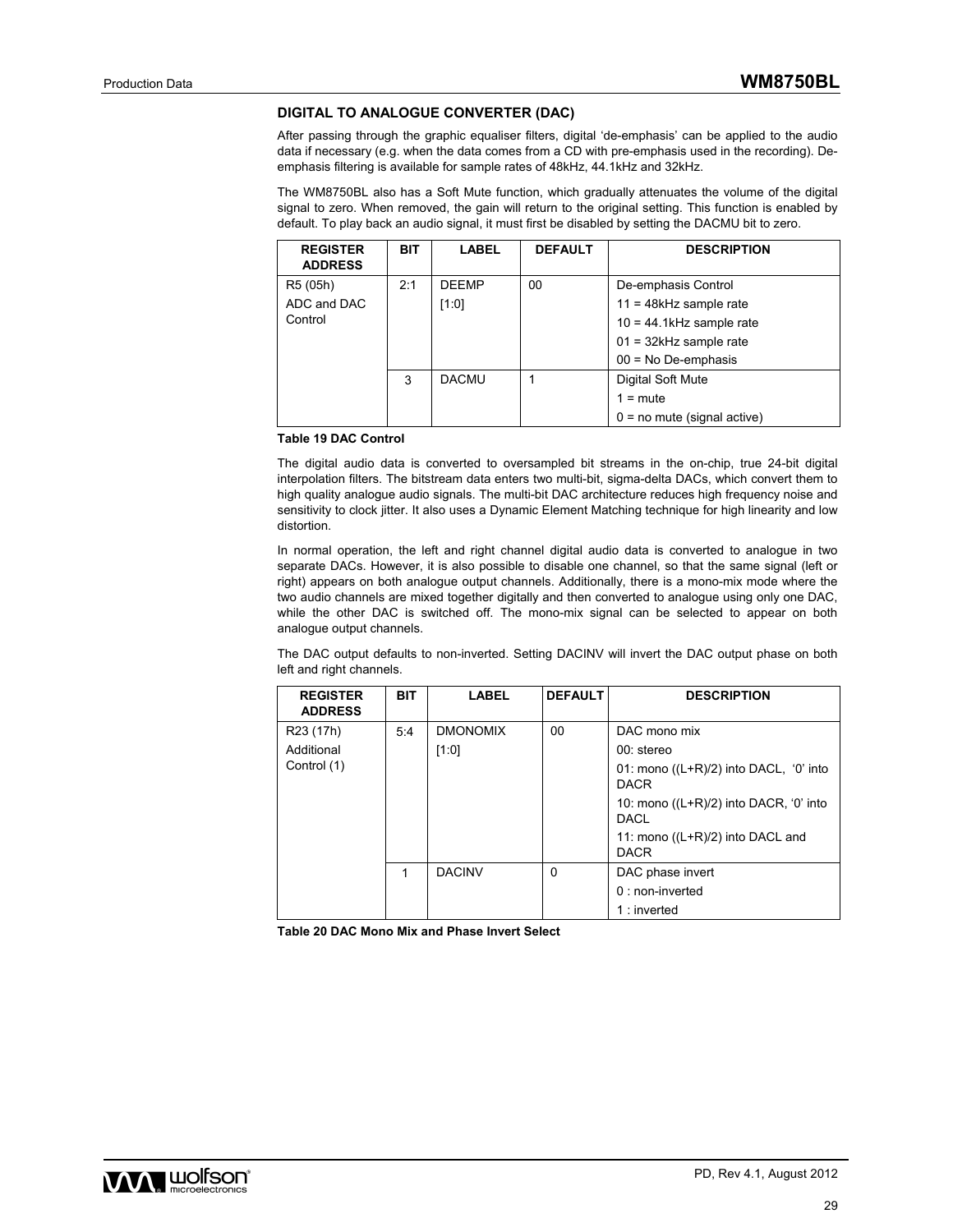### **OUTPUT MIXERS**

The WM8750BL provides the option to mix the DAC output signal with analogue line-in signals from the LINPUT1/2/3, RINPUT1/2/3 pins or a mono differential input (LINPUT1 – RINPUT1) or (LINPUT2 – RINPUT2), selected by DS (see Table 5) . The level of the mixed-in signals can be controlled with PGAs (Programmable Gain Amplifiers).

The mono mixer is designed to allow a number of signal combinations to be mixed, including the possibility of mixing both the right and left channels together to produce a mono output. To prevent overloading of the mixer when full-scale DAC left and right signals are input, the mixer inputs from the DAC outputs each have a fixed gain of -6dB. The bypass path inputs to the mono mixer have variable gain as determined by R38/R39 bits [6:4].

| <b>REGISTER</b><br><b>ADDRESS</b> | <b>BIT</b> | LABEL          | <b>DEFAULT</b> | <b>DESCRIPTION</b>                              |
|-----------------------------------|------------|----------------|----------------|-------------------------------------------------|
| R34 (22h)                         | 2:0        | LMIXSEL        | 000            | Left Input Selection for Output Mix             |
| Left Mixer (1)                    |            |                |                | $000 = LINPUT1$                                 |
|                                   |            |                |                | $001 = LINPUT2$                                 |
|                                   |            |                |                | $010 = LINPUT3$                                 |
|                                   |            |                |                | 011 = Left ADC Input (after PGA /<br>MICBOOST)  |
|                                   |            |                |                | $100$ = Differential input                      |
| R36 (24h)                         | 2:0        | <b>RMIXSEL</b> | 000            | Right Input Selection for Output Mix            |
| <b>Right Mixer</b>                |            |                |                | $000 = RINPUT1$                                 |
| (1)                               |            |                |                | $001 = RINPUT2$                                 |
|                                   |            |                |                | $010 = RINPUT3$                                 |
|                                   |            |                |                | 011 = Right ADC Input (after PGA /<br>MICBOOST) |
|                                   |            |                |                | $100$ = Differential input                      |

**Table 21 Output Mixer Signal Selection** 

| <b>REGISTER</b><br><b>ADDRESS</b> | <b>BIT</b>     | <b>LABEL</b>       | <b>DEFAULT</b> | <b>DESCRIPTION</b>                         |
|-----------------------------------|----------------|--------------------|----------------|--------------------------------------------|
| R34 (22h)                         | 8              | LD <sub>2</sub> LO | $\Omega$       | Left DAC to Left Mixer                     |
| Left Mixer                        |                |                    |                | $0 = Disable (Mute)$                       |
| Control (1)                       |                |                    |                | $1 =$ Enable Path                          |
|                                   | $\overline{7}$ | LI2LO              | $\Omega$       | <b>LMIXSEL Signal to Left Mixer</b>        |
|                                   |                |                    |                | $0 = Disable (Mute)$                       |
|                                   |                |                    |                | $1 =$ Enable Path                          |
|                                   | 6:4            | LI2LOVOL           | 101            | <b>LMIXSEL Signal to Left Mixer Volume</b> |
|                                   |                | [2:0]              | $(-9dB)$       | $000 = +6dB$                               |
|                                   |                |                    |                | $\ldots$ (3dB steps)                       |
|                                   |                |                    |                | $111 = -15dB$                              |
| R35 (23h)                         | 8              | RD <sub>2LO</sub>  | $\Omega$       | Right DAC to Left Mixer                    |
| Left Mixer                        |                |                    |                | $0 = Disable (Mute)$                       |
| Control (2)                       |                |                    |                | $1 =$ Enable Path                          |
|                                   | $\overline{7}$ | RI <sub>2</sub> LO | $\Omega$       | RMIXSEL Signal to Left Mixer               |
|                                   |                |                    |                | $0 = Disable (Mute)$                       |
|                                   |                |                    |                | $1 =$ Enable Path                          |
|                                   | 6:4            | RI2LOVOL           | 101            | RMIXSEL Signal to Left Mixer Volume        |
|                                   |                | [2:0]              | $(-9dB)$       | $000 = +6dB$                               |
|                                   |                |                    |                | $\ldots$ (3dB steps)                       |
|                                   |                |                    |                | $111 = -15dB$                              |

**Table 22 Left Output Mixer Control**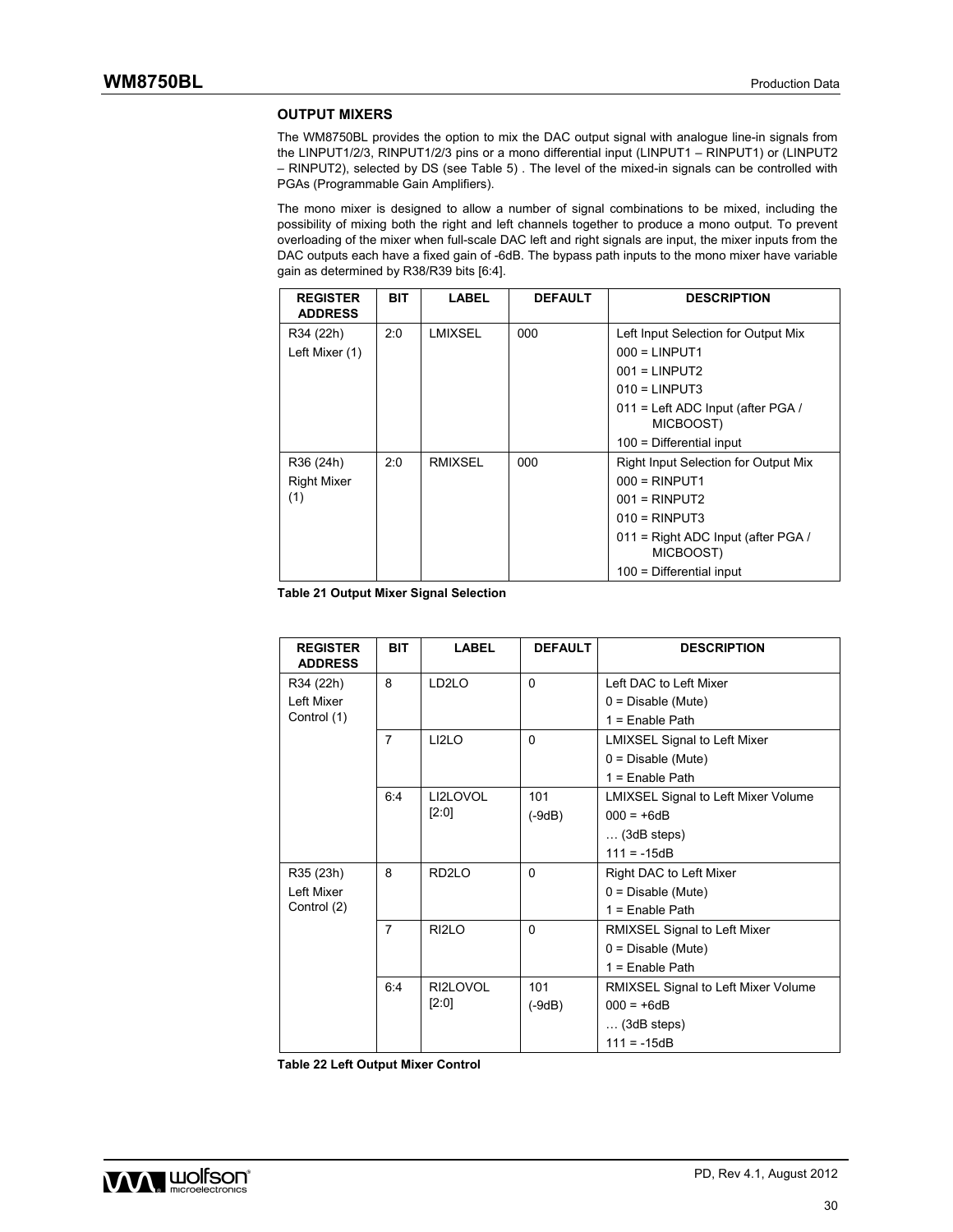| <b>REGISTER</b><br><b>ADDRESS</b> | <b>BIT</b>     | <b>LABEL</b>       | <b>DEFAULT</b> | <b>DESCRIPTION</b>                   |
|-----------------------------------|----------------|--------------------|----------------|--------------------------------------|
| R36 (24h)                         | 8              | LD2RO              | $\Omega$       | Left DAC to Right Mixer              |
| <b>Right Mixer</b>                |                |                    |                | $0 = Disable (Mute)$                 |
| Control (1)                       |                |                    |                | $1 =$ Enable Path                    |
|                                   | $\overline{7}$ | LI2RO              | $\Omega$       | <b>LMIXSEL Signal to Right Mixer</b> |
|                                   |                |                    |                | $0 = Disable (Mute)$                 |
|                                   |                |                    |                | $1 =$ Enable Path                    |
|                                   | 6:4            | LI2ROVOL           | 101            | LMIXSEL Signal to Right Mixer Volume |
|                                   |                | [2:0]              | (-9dB)         | $000 = +6dB$                         |
|                                   |                |                    |                | $\ldots$ (3dB steps)                 |
|                                   |                |                    |                | $111 = -15dB$                        |
| R37 (25h)                         | 8              | RD2RO              | $\Omega$       | Right DAC to Right Mixer             |
| <b>Right Mixer</b>                |                |                    |                | $0 = Disable (Mute)$                 |
| Control (2)                       |                |                    |                | $1 =$ Enable Path                    |
|                                   | 7              | RI <sub>2</sub> RO | $\Omega$       | RMIXSEL Signal to Right Mixer        |
|                                   |                |                    |                | $0 = Disable (Mute)$                 |
|                                   |                |                    |                | $1 =$ Enable Path                    |
|                                   | 6:4            | RI2ROVOL           | 101            | RMIXSEL Signal to Right Mixer Volume |
|                                   |                | [2:0]              | (-9dB)         | $000 = +6dB$                         |
|                                   |                |                    |                | $\ldots$ (3dB steps)                 |
|                                   |                |                    |                | $111 = -15dB$                        |

**Table 23 Right Output Mixer Control** 

| <b>REGISTER</b><br><b>ADDRESS</b> | <b>BIT</b>     | <b>LABEL</b>       | <b>DEFAULT</b> | <b>DESCRIPTION</b>                  |
|-----------------------------------|----------------|--------------------|----------------|-------------------------------------|
| R38 (26h)                         | 8              | LD2MO              | $\Omega$       | Left DAC to Mono Mixer              |
| Mono Mixer                        |                |                    |                | $0 = Disable (Mute)$                |
| Control (1)                       |                |                    |                | $1 =$ Enable Path                   |
|                                   | $\overline{7}$ | LI2MO              | $\Omega$       | <b>LMIXSEL Signal to Mono Mixer</b> |
|                                   |                |                    |                | $0 = Disable (Mute)$                |
|                                   |                |                    |                | $1 =$ Enable Path                   |
|                                   | 6:4            | LI2MOVOL           | 101            | <b>LMIXSEL Signal to Mono Mixer</b> |
|                                   |                | $[2:0]$            | $(-9dB)$       | Volume                              |
|                                   |                |                    |                | $000 = +6dB$                        |
|                                   |                |                    |                | $\ldots$ (3dB steps)                |
|                                   |                |                    |                | $111 = -15dB$                       |
| R39 (27h)                         | 8              | RD <sub>2</sub> MO | $\Omega$       | Right DAC to Mono Mixer             |
| Mono Mixer                        |                |                    |                | $0 = Disable (Mute)$                |
| Control (2)                       |                |                    |                | $1 =$ Enable Path                   |
|                                   | $\overline{7}$ | RI2MO              | $\Omega$       | RMIXSEL Signal to Mono Mixer        |
|                                   |                |                    |                | $0 = Disable (Mute)$                |
|                                   |                |                    |                | $1 =$ Enable Path                   |
|                                   | 6:4            | RI2MOVOL           | 101            | RMIXSEL Signal to Mono Mixer        |
|                                   |                | $[2:0]$            | $(-9dB)$       | Volume                              |
|                                   |                |                    |                | $000 = +6dB$                        |
|                                   |                |                    |                | $\ldots$ (3dB steps)                |
|                                   |                |                    |                | $111 = -15dB$                       |

**Table 24 Mono Output Mixer Control** 

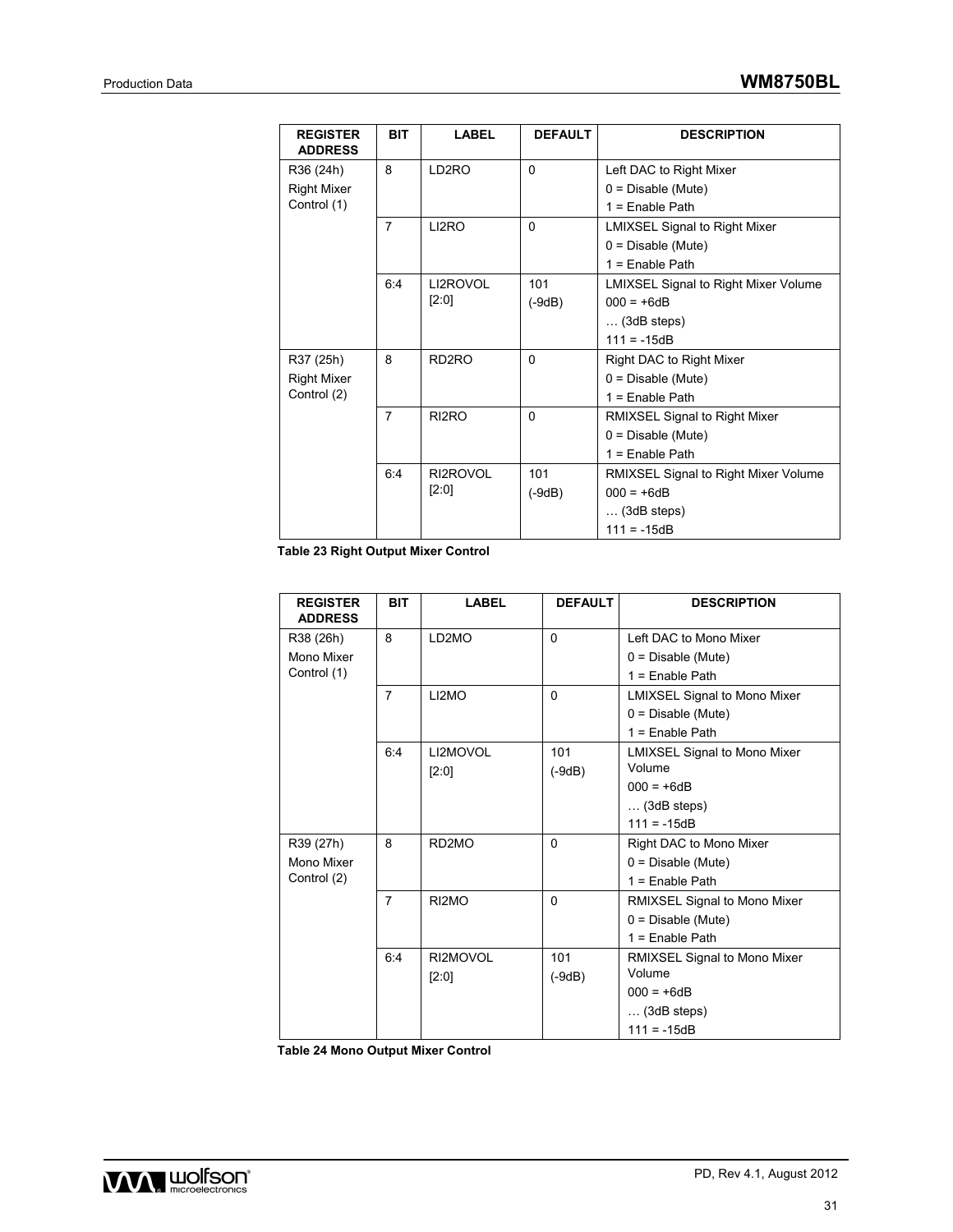### **ANALOGUE OUTPUTS**

### **LOUT1/ROUT1 OUTPUTS**

The LOUT1 and ROUT1 pins can drive a 16 $\Omega$  or 32 $\Omega$  headphone or a line output (see Headphone Output and Line Output sections, respectively). The signal volume on LOUT1 and ROUT1 can be independently adjusted under software control by writing to LOUT1VOL and ROUT1VOL, respectively. Note that gains over 0dB may cause clipping if the signal is large. Any gain setting below 0101111 (minimum) mutes the output driver. The corresponding output pin remains at the same DC level (the reference voltage on the VREF pin), so that no click noise is produced when muting or unmuting.

A zero cross detect on the analogue output may also be enabled when changing the gain setting to minimize audible clicks and zipper noise as the gain updates. If zero cross is enabled a timeout is also available to update the gain if a zero cross does not occur. This function may be enabled by setting TOEN in register R23 (17h).

| <b>REGISTER</b><br><b>ADDRESS</b> | <b>BIT</b>     | <b>LABEL</b>       | <b>DEFAULT</b> | <b>DESCRIPTION</b>                                                                           |
|-----------------------------------|----------------|--------------------|----------------|----------------------------------------------------------------------------------------------|
| R <sub>2</sub> (02h)              | 8              | LO1VU              | $\Omega$       | Left Volume Update                                                                           |
| LOUT <sub>1</sub><br>Volume       |                |                    |                | $0 =$ Store LOUT1VOL in intermediate<br>latch (no gain change)                               |
|                                   |                |                    |                | 1 = Update left and right channel gains<br>(left = LOUT1VOL, right = intermediate)<br>latch) |
|                                   | $\overline{7}$ | LO <sub>1</sub> ZC | $\Omega$       | Left zero cross enable                                                                       |
|                                   |                |                    |                | $1 =$ Change gain on zero cross only                                                         |
|                                   |                |                    |                | $0 = Change gain immediately$                                                                |
|                                   | 6:0            | LOUT1VOL           | 1111001        | LOUT1 Volume                                                                                 |
|                                   |                | [6:0]              | (0dB)          | $1111111 = +6dB$                                                                             |
|                                   |                |                    |                | $\ldots$ (80 steps)                                                                          |
|                                   |                |                    |                | $0110000 = -67dB$                                                                            |
|                                   |                |                    |                | $0101111$ to $0000000 =$ Analogue<br><b>MUTE</b>                                             |
| R3 (03h)                          | 8              | RO <sub>1VU</sub>  | $\Omega$       | <b>Right Volume Update</b>                                                                   |
| ROUT <sub>1</sub><br>Volume       |                |                    |                | $0 =$ Store ROUT1VOL in intermediate<br>latch (no gain change)                               |
|                                   |                |                    |                | 1 = Update left and right channel gains<br>(left = intermediate latch, right =<br>ROUT1VOL)  |
|                                   | $\overline{7}$ | <b>RO17C</b>       | $\Omega$       | Right zero cross enable                                                                      |
|                                   |                |                    |                | 1 = Change gain on zero cross only                                                           |
|                                   |                |                    |                | $0 = Change gain immediately$                                                                |
|                                   | 6:0            | ROUT1VOL           | 1111001        | ROUT1 Volume                                                                                 |
|                                   |                | [6:0]              |                | Similar to LOUT1VOL                                                                          |

**Table 25 LOUT1/ROUT1 Volume Control** 

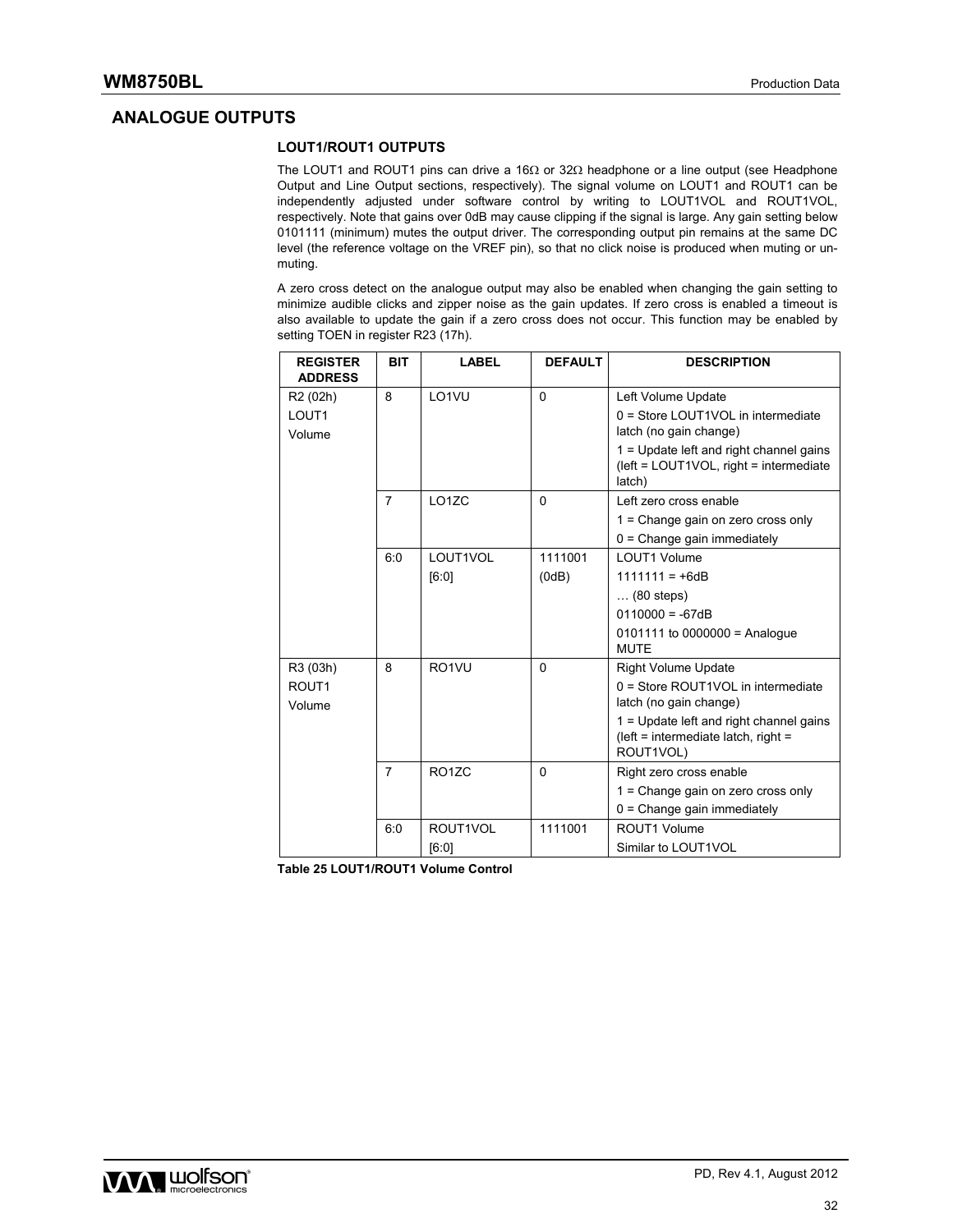### **LOUT2/ROUT2 OUTPUTS**

The LOUT2 and ROUT2 output pins are essentially similar to LOUT1 and ROUT1, but they are independently controlled and can also drive an  $8\Omega$  mono speaker (see Speaker Output section). For speaker drive, the ROUT2 signal must be inverted (ROUT2INV = 1), so that the left and right channel are mixed to mono in the speaker  $[L-(-R) = L+R]$ .

| <b>REGISTER</b><br><b>ADDRESS</b> | <b>BIT</b>     | LABEL              | <b>DEFAULT</b> | <b>DESCRIPTION</b>                               |
|-----------------------------------|----------------|--------------------|----------------|--------------------------------------------------|
| R40 (28h)                         | 6:0            | LOUT2VOL           | 1111001        | Similar to LOUT1VOL                              |
| LOUT2                             |                | [6:0]              | (0dB)          |                                                  |
| Volume                            | $\overline{7}$ | LO <sub>2</sub> ZC | $\Omega$       | Left zero cross enable                           |
|                                   |                |                    |                | 1 = Change gain on zero cross only               |
|                                   |                |                    |                | $0 =$ Change gain immediately                    |
|                                   | 8              | LO <sub>2</sub> VU | $\Omega$       | Same as LO1VU                                    |
| R41 (29h)                         | 6:0            | ROUT2VOL           | 1111001        | Similar ROUT1VOL                                 |
| ROUT <sub>2</sub>                 |                | [6:0]              | (0dB)          |                                                  |
| Volume                            | 7              | RO <sub>2</sub> ZC | $\Omega$       | Right zero cross enable                          |
|                                   |                |                    |                | $1 =$ Change gain on zero cross only             |
|                                   |                |                    |                | $0 =$ Change gain immediately                    |
|                                   | 8              | RO <sub>2</sub> VU | 0              | Same as RO1VU                                    |
| R24 (18h)                         | 4              | ROUT2INV           | 0              | ROUT2 Invert                                     |
| Additional                        |                |                    |                | $0 = No$ Inversion (0° phase shift)              |
| Control (2)                       |                |                    |                | 1 = Signal inverted (180 $^{\circ}$ phase shift) |

**Table 26 LOUT2/ROUT2 Volume Control** 

### **MONO OUTPUT**

The MONOOUT pin can drive a mono line output. The signal volume on MONOOUT can be adjusted under software control by writing to MONOOUTVOL.

| <b>REGISTER</b><br><b>ADDRESS</b> | <b>BIT</b> | <b>LABEL</b>   | <b>DEFAULT</b> | <b>DESCRIPTION</b>                     |
|-----------------------------------|------------|----------------|----------------|----------------------------------------|
| R42 (2Ah)                         | 6:0        | <b>MONOOUT</b> | 1111001        | MONOOUT Volume                         |
| <b>MONOOUT</b>                    |            | VOL [6:0]      | (0dB)          | $1111111 = +6dB$                       |
| Volume                            |            |                |                | $\ldots$ (80 steps)                    |
|                                   |            |                |                | $0110000 = -67dB$                      |
|                                   |            |                |                | $0101111$ to $0000000 =$ Analogue MUTE |
|                                   | 7          | MOZC           | $\Omega$       | MONOOUT zero cross enable              |
|                                   |            |                |                | 1 = Change gain on zero cross only     |
|                                   |            |                |                | $0 = Change gain immediately$          |

**Table 27 MONOOUT Volume Control** 

### **OUT3 OUTPUT**

The OUT3 pin can drive a 16 $\Omega$  or 32 $\Omega$  headphone or a line output or be used as a DC reference for a headphone output (see Headphone Output section). It can be selected to either drive out an inverted ROUT1 or inverted MONOOUT for e.g. an earpiece drive between OUT3 and LOUT1 or differential output between OUT3 and MONOOUT. OUT3 can also drive an un-inverted ROUT1 signal, which originates at the right mixer output before the output PGA.

OUT3SW selects the mode of operation required.

| <b>REGISTER</b><br><b>ADDRESS</b> | <b>BIT</b> | <b>LABEL</b> | <b>DEFAULT</b> | <b>DESCRIPTION</b>                                              |
|-----------------------------------|------------|--------------|----------------|-----------------------------------------------------------------|
| R <sub>24</sub> (18h)             | 8:7        | OUT3SW       | 00             | OUT3 select                                                     |
| Additional                        |            | [1:0]        |                | 00:VREF                                                         |
| Control (2)                       |            |              |                | 01 : ROUT1 signal (volume controlled by<br>ROUT1VOL)            |
|                                   |            |              |                | 10: MONOOUT                                                     |
|                                   |            |              |                | 11 : right mixer output (no volume<br>control through ROUT1VOL) |

**Table 28 OUT3 Select** 

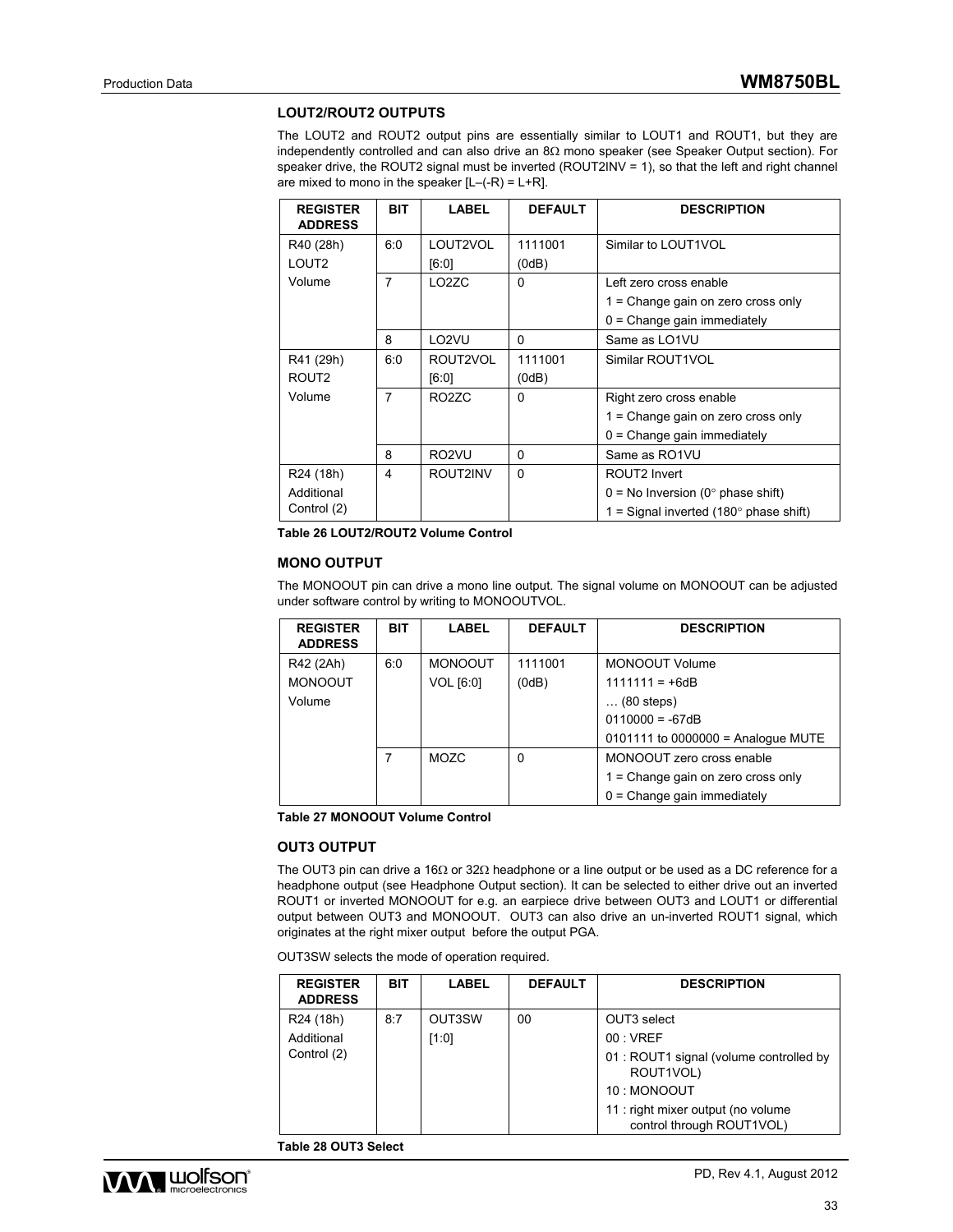### **ENABLING THE OUTPUTS**

Each analogue output of the WM8750BL can be separately enabled or disabled. The analogue mixer associated with each output is powered on or off along with the output pin. All outputs are disabled by default. To save power, unused outputs should remain disabled.

Outputs can be enabled at any time, except when VREF is disabled (VR=0), as this may cause pop noise (see "Power Management" and "Applications Information" sections)

| <b>REGISTER</b><br><b>ADDRESS</b>                | <b>BIT</b>     | <b>LABEL</b>      | <b>DEFAULT</b> | <b>DESCRIPTION</b>    |  |
|--------------------------------------------------|----------------|-------------------|----------------|-----------------------|--|
| R <sub>26</sub> (1Ah)                            | 6              | LOUT <sub>1</sub> | 0              | LOUT1 Enable          |  |
| Power                                            | 5              | ROUT <sub>1</sub> | 0              | ROUT1 Enable          |  |
| Management                                       | 4              | LOUT <sub>2</sub> | 0              | LOUT2 Enable          |  |
| (2)                                              | 3              | ROUT <sub>2</sub> | 0              | ROUT2 Enable          |  |
|                                                  | $\overline{2}$ | <b>MONO</b>       | 0              | <b>MONOOUT Enable</b> |  |
|                                                  |                | OUT <sub>3</sub>  | 0              | OUT3 Enable           |  |
| Note: All "Enable" bits are $1 = ON$ , $0 = OFF$ |                |                   |                |                       |  |

#### **Table 29 Analogue Output Control**

Whenever an analogue output is disabled, it remains connected to VREF (pin 20) through a resistor. This helps to prevent pop noise when the output is re-enabled. The resistance between VREF and each output can be controlled using the VROI bit in register 27. The default is low (1.5k $\Omega$ ), so that any capacitors on the outputs can charge up quickly at start-up. If a high impedance is desired for disabled outputs, VROI can then be set to 1, increasing the resistance to about  $40k\Omega$ .

| <b>REGISTER</b><br><b>ADDRESS</b> | <b>BIT</b> | LABEL | <b>DEFAULT</b> | <b>DESCRIPTION</b>                                                |
|-----------------------------------|------------|-------|----------------|-------------------------------------------------------------------|
| R27 (1Bh)<br>Additional (1)       | 6          | VROI  | U              | VREF to analogue output resistance<br>0:1.5 kΩ<br>1:40 k $\Omega$ |

**Table 30 Disabled Outputs to VREF Resistance** 

### **HEADPHONE SWITCH**

The RINPUT3/HPDETECT pin can be used as a headphone switch control input to automatically disable the speaker output and enable the headphone output e.g. when a headphone is plugged into a jack socket. In this mode, enabled by setting HPSWEN, HPDETECT switches between headphone and speaker outputs (e.g. when the pin is connected to a mechanical switch in the headphone socket to detect plug-in). The HPSWPOL bit reverses the pin's polarity. Note that the LOUT1, ROUT1, LOUT2 and ROUT2 bits in register 26 must also be set for headphone and speaker output (see Table 31 and Table 32).

#### **Note:**

When RINPUT3/HPDETECT is used as the HPDETECT input, the thresholds become CMOS levels (0.3 AVDD / 0.7 AVDD).

| <b>HPSWEN</b> | <b>HPSWPOL</b> | <b>HPDETECT</b><br>(PIN23) | L/ROUT1<br>(REG. 26) | L/ROUT2<br>(REG. 26) | <b>HEADPHONE</b><br><b>ENABLED</b> | <b>SPEAKER</b><br><b>ENABLED</b> |
|---------------|----------------|----------------------------|----------------------|----------------------|------------------------------------|----------------------------------|
| $\mathbf 0$   | X              | X                          | 0                    | 0                    | no                                 | no                               |
| $\Omega$      | X              | X                          | 0                    |                      | no                                 | yes                              |
| $\Omega$      | X              | X                          | 1                    | $\Omega$             | yes                                | no                               |
| $\mathbf 0$   | X              | X                          |                      |                      | yes                                | yes                              |
| 1             | $\Omega$       | 0                          | X                    | $\Omega$             | no                                 | no                               |
|               | $\Omega$       | 0                          | X                    |                      | no                                 | yes                              |
|               | $\Omega$       |                            | 0                    | X                    | no                                 | no                               |
| 4             | $\Omega$       | 4                          | 1                    | X                    | yes                                | no                               |
|               |                | 0                          | $\Omega$             | X                    | no                                 | no                               |
|               |                | 0                          |                      | X                    | yes                                | no                               |
|               | 4              | 1                          | Х                    | 0                    | no                                 | no                               |
|               |                |                            | X                    |                      | no                                 | yes                              |

**Table 31 Headphone Switch Operation** 

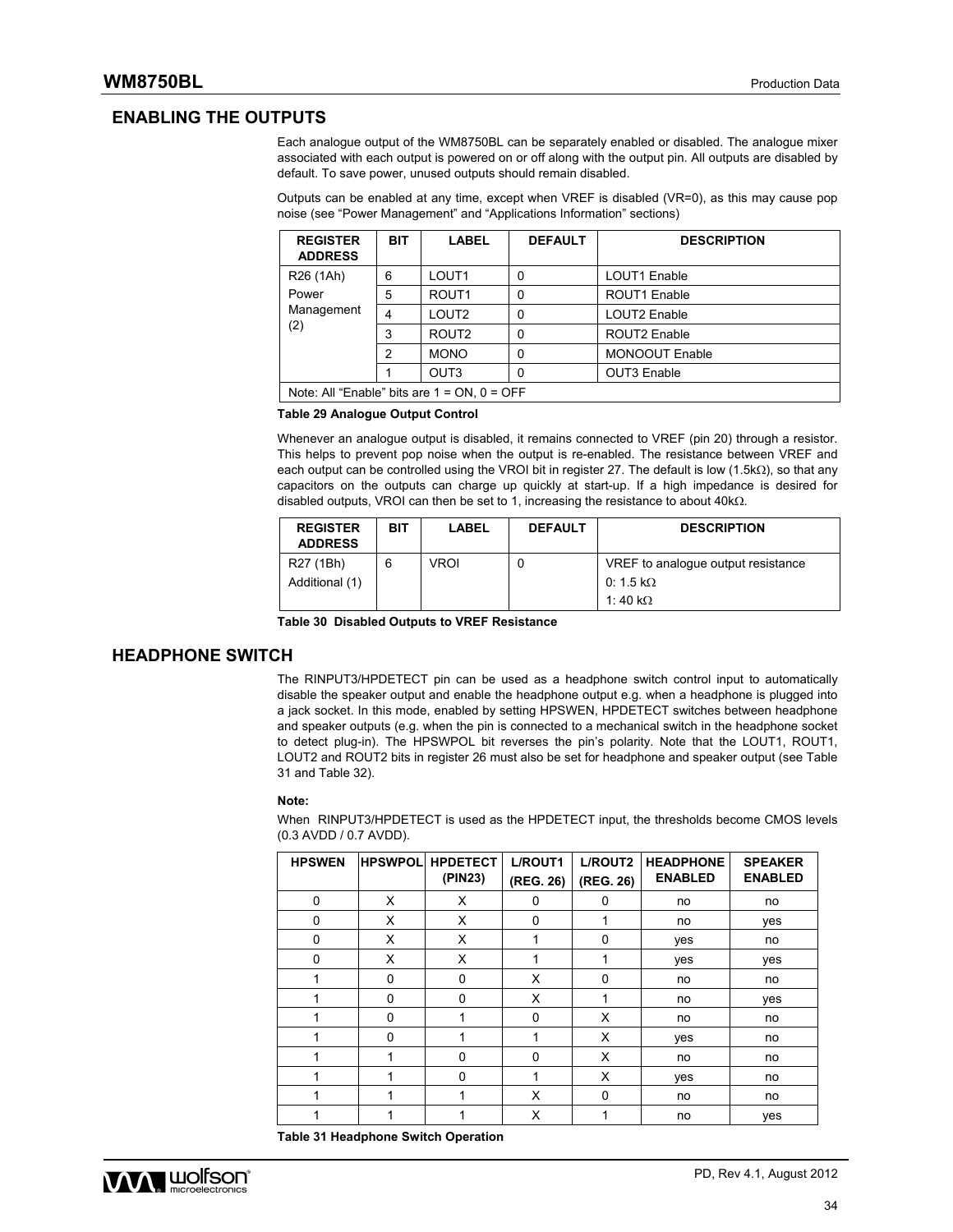### Production Data **WM8750BL**

| <b>REGISTER</b><br><b>ADDRESS</b> | <b>BIT</b> | <b>LABEL</b>   | <b>DEFAULT</b> | <b>DESCRIPTION</b>               |
|-----------------------------------|------------|----------------|----------------|----------------------------------|
| R24 (18h)                         | 6          | <b>HPSWEN</b>  | 0              | <b>Headphone Switch Enable</b>   |
| Additional                        |            |                |                | 0 : Headphone switch disabled    |
| Control (2)                       |            |                |                | 1 : Headphone switch enabled     |
|                                   | 5          | <b>HPSWPOL</b> | 0              | <b>Headphone Switch Polarity</b> |
|                                   |            |                |                | $0:$ HPDETECT high = headphone   |
|                                   |            |                |                | $1:$ HPDETECT high = speaker     |

**Table 32 Headphone Switch** 



**Figure 11 Example Headset Detection Circuit Using Normally-Open Switch** 



**Figure 12 Example Headset Detection Circuit Using Normally-Closed Switch** 

### **THERMAL SHUTDOWN**

The speaker and headphone outputs can drive very large currents. To protect the WM8750BL from overheating a thermal shutdown circuit is included. If the device temperature reaches approximately 150°C and the thermal shutdown circuit is enabled (TSDEN = 1 ) then the speaker and headphone amplifiers (outputs OUT1L/R, OUT2L/R and OUT3) will be disabled.

| <b>REGISTER</b><br><b>ADDRESS</b> | <b>BIT</b> | LABEL | <b>DEFAULT</b> | <b>DESCRIPTION</b>             |
|-----------------------------------|------------|-------|----------------|--------------------------------|
| R <sub>23</sub> (17h)             | 8          | TSDEN |                | <b>Thermal Shutdown Enable</b> |
| Additional                        |            |       |                | 0 : thermal shutdown disabled  |
| Control (1)                       |            |       |                | 1: thermal shutdown enabled    |

**Table 33 Thermal Shutdown** 

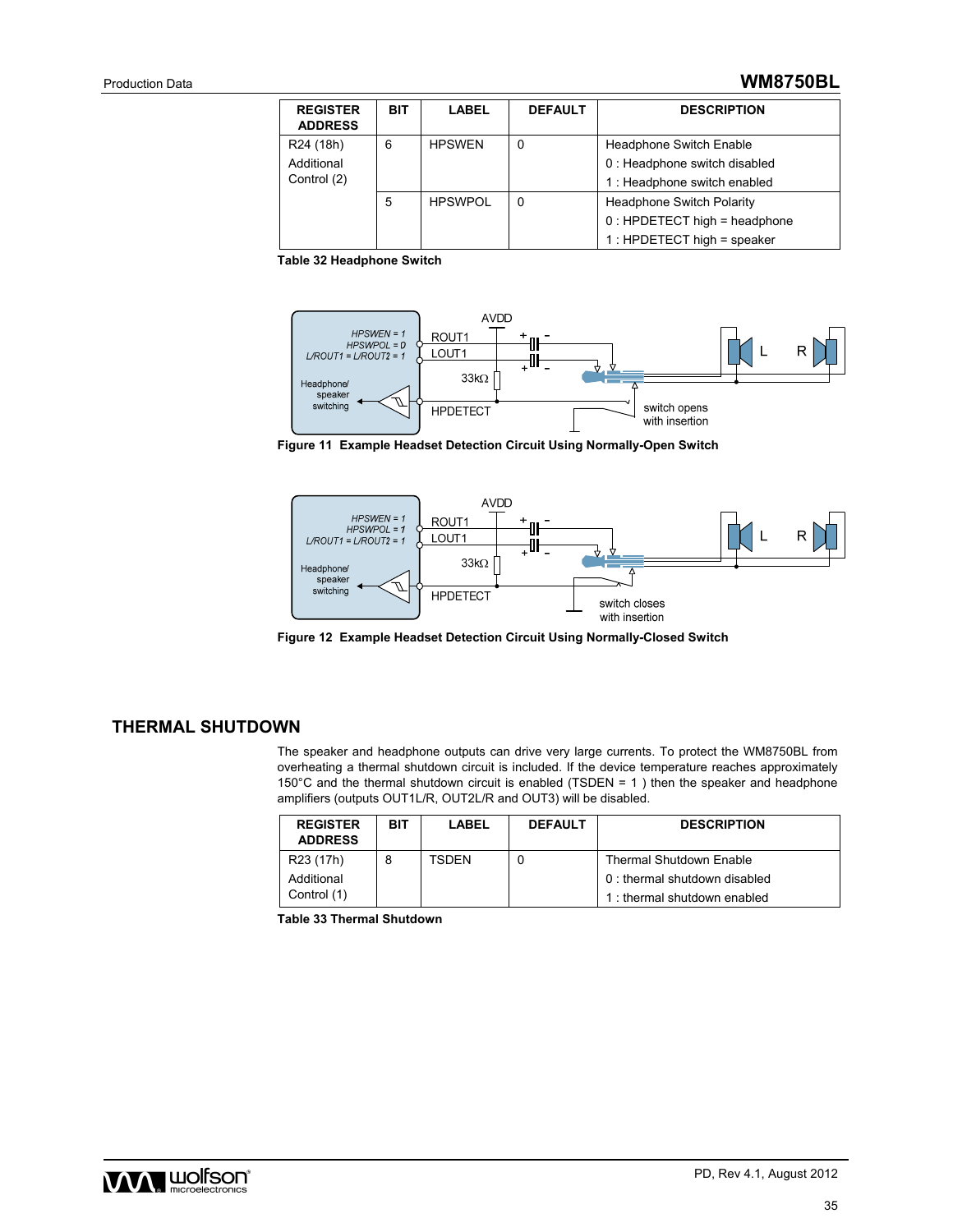### **HEADPHONE OUTPUT**

Analogue outputs LOUT1/ROUT1, LOUT2/ROUT2, and OUT3, can drive a  $16\Omega$  or  $32\Omega$  headphone load, either through DC blocking capacitors, or DC coupled without any capacitor.



#### **Figure 13 Recommended Headphone Output Configurations**

When DC blocking capacitors are used, then their capacitance and the load resistance together determine the lower cut-off frequency,  $f_c$ . Increasing the capacitance lowers  $f_c$ , improving the bass response. Smaller capacitance values will diminish the bass response. Assuming a 16 Ohm load and  $C1, C2 = 220 \mu F$ :

 $f_c = 1 / 2\pi R_L C_1 = 1 / (2\pi \times 16\Omega \times 220\mu F) = 45 Hz$ 

In the DC coupled configuration, the headphone "ground" is connected to the OUT3 pin, which must be enabled by setting OUT3 = 1 and OUT3SW = 00. As the OUT3 pin produces a DC voltage of AVDD/2 (=VREF), there is no DC offset between LOUT1/ROUT1 and OUT3, and therefore no DC blocking capacitors are required. This saves space and material cost in portable applications.

It is recommended to connect the DC coupled headphone outputs only to headphones, and not to the line input of another device. Although the built-in thermal shutdown circuit will prevent any damage to the headphone outputs, such a connection may be noisy, and may not function properly if the other device is grounded.

#### **SPEAKER OUTPUT**

LOUT2 and ROUT2 can differentially drive a mono  $8\Omega$  speaker as shown below.



#### **Figure 14 Speaker Output Connection**

The right channel is inverted by setting the ROUT2INV bit, so that the signal across the loudspeaker is the sum of left and right channels.

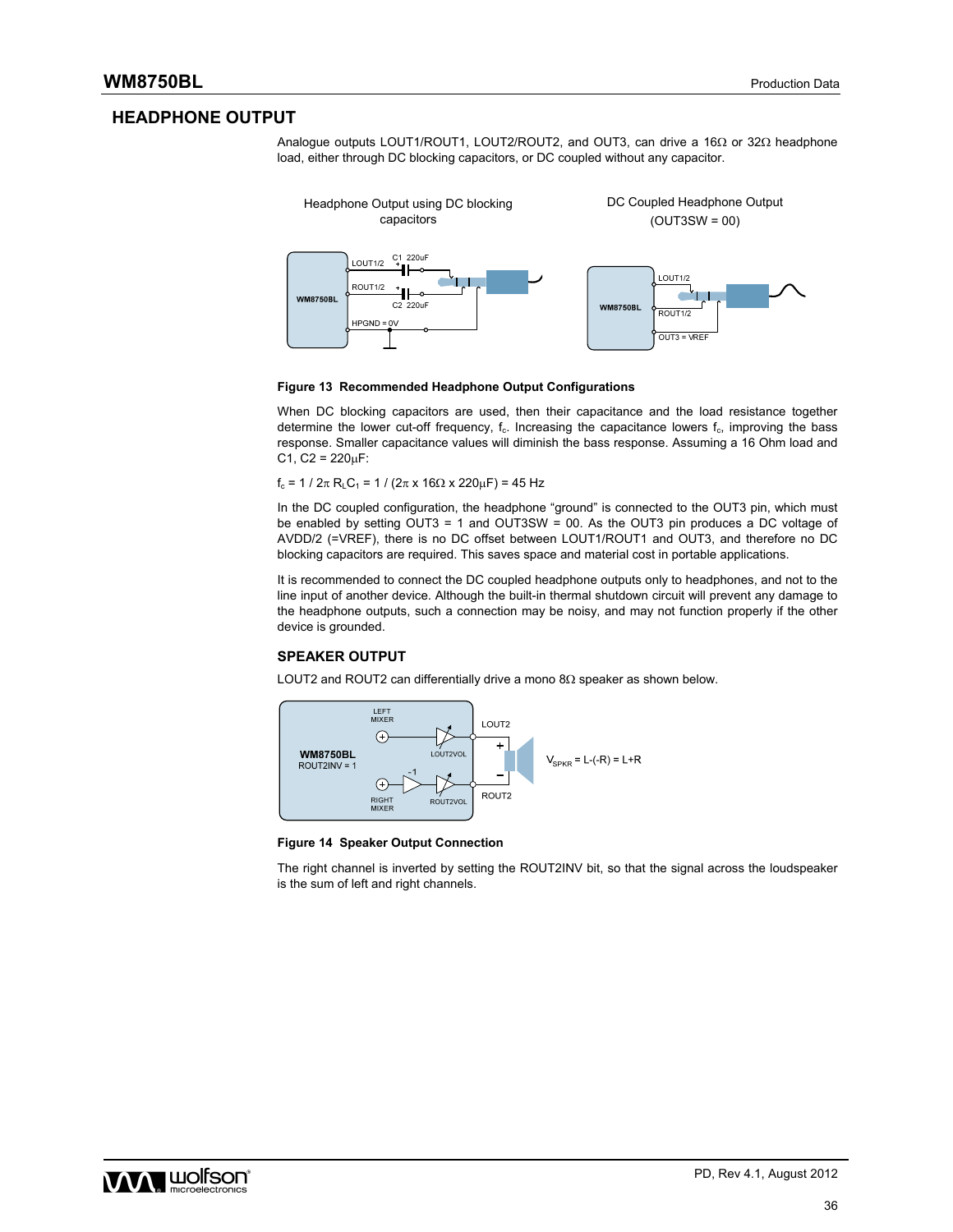#### **LINE OUTPUT**

The analogue outputs, LOUT1/ROUT1 and LOUT2/ROUT2, can be used as line outputs. Additionally, OUT3 and MONOOUT can be used as a stereo line-out by setting OUT3SW=11 (reg. 24) and ensuring the contents of registers 38 and 39 (mono-out mix) are the same as reg. 34 and 35 (left out mix). Recommended external components are shown below.



#### **Figure 15 Recommended Circuit for Line Output**

The DC blocking capacitors and the load resistance together determine the lower cut-off frequency,  $f_c$ . Assuming a 10 kOhm load and C1,  $C2 = 1 \mu F$ :

 $f_c = 1 / 2\pi (R_L + R_1) C_1 = 1 / (2\pi \times 10.1 \text{ k}\Omega \times 1 \mu \text{F}) = 16 \text{ Hz}$ 

Increasing the capacitance lowers f<sub>c</sub>, improving the bass response. Smaller values of C1 and C2 will diminish the bass response. The function of R1 and R2 is to protect the line outputs from damage when used improperly.

### **DIGITAL AUDIO INTERFACE**

The digital audio interface is used for inputting DAC data into the WM8750BL and outputting ADC data from it. It uses five pins:

- ADCDAT: ADC data output
- ADCLRC: ADC data alignment clock
- DACDAT: DAC data input
- DACLRC: DAC data alignment clock
- BCLK: Bit clock, for synchronisation

The clock signals BCLK, ADCLRC and DACLRC can be outputs when the WM8750BL operates as a master, or inputs when it is a slave (see Master and Slave Mode Operation, below).

Four different audio data formats are supported:

- Left justified
- $\cdot$   $I^2S$
- DSP mode

All four of these modes are MSB first. They are described in Audio Data Formats, below. Refer to the Electrical Characteristic section for timing information.

#### **MASTER AND SLAVE MODE OPERATION**

The WM8750BL can be configured as either a master or slave mode device. As a master device the WM8750BL generates BCLK, ADCLRC and DACLRC and thus controls sequencing of the data transfer on ADCDAT and DACDAT. In slave mode, the WM8750BL responds with data to clocks it receives over the digital audio interface. The mode can be selected by writing to the MS bit (see Table 23). Master and slave modes are illustrated below.



Figure 16 Master Mode **Figure 17 Slave Mode** 

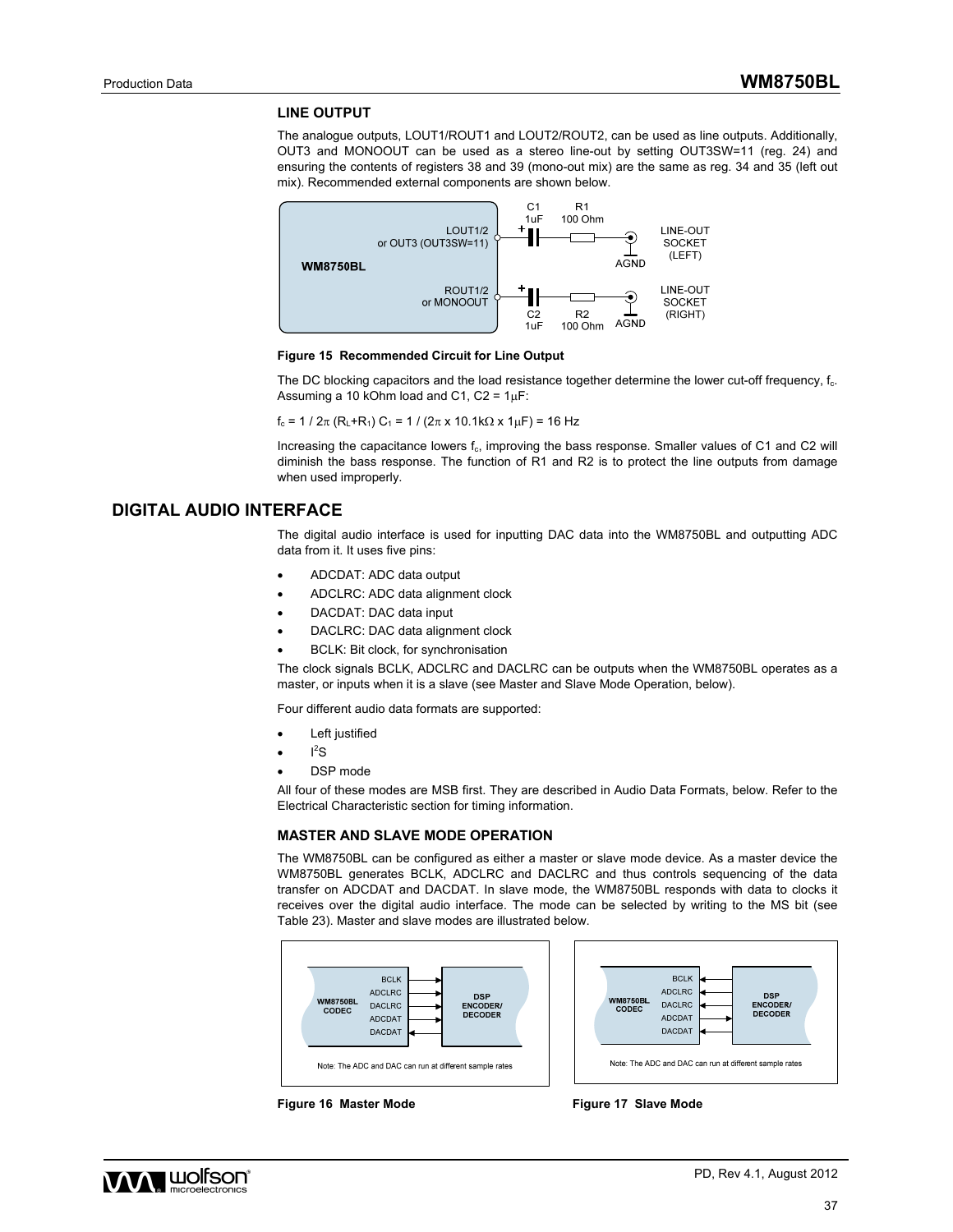**Note:** For optimum ADC audio performance in slave mode, the BCLK input signal should be configured to transition at the same time as the falling edge of MCLK.

The ADCDAT digital data output is buffered inside the CODEC using a digital logic buffering block. However, the ADCDAT buffering block is not reset by the power-on reset circuit and hence the ADCDAT pin stage (logic high or logic low) is undefined at power up until data is clocked out from the ADC. Implementation of either of these workarounds will ensure correct operation:

- Ensure that any external connection to the ADCDAT pin is made with the understanding that ADCDAT pin may be driven high or low by the CODEC until ADC data is clocked out.
- Tri-state the ADCDACDAT output pin by setting the TRI bit in R24 (Additional Control 2 register). Setting this bit will also configure ADCLRC, DACLRC and BCLK as inputs and (as the CODEC has no internal pull-up/down resistors) the input voltage level must be set on these pins by an external source (either the device connected to the digital audio interface or pull-up/down resistors) to prevent excess current consumption.

#### **AUDIO DATA FORMATS**

In  $I^2S$  mode, the MSB is available on the second rising edge of BCLK following a LRCLK transition. The other bits up to the LSB are then transmitted in order. Depending on word length, BCLK frequency and sample rate, there may be unused BCLK cycles between the LSB of one sample and the MSB of the next.



Figure 18 <sup>12</sup>S Audio Interface Format (assuming n-bit word length)

In Left Justified mode, the MSB is available on the first rising edge of BCLK following a LRCLK transition. The other bits up to the LSB are then transmitted in order. Depending on word length, BCLK frequency and sample rate, there may be unused BCLK cycles before each LRCLK transition.



**Figure 19 Left Justified Audio Interface (assuming n-bit word length)** 

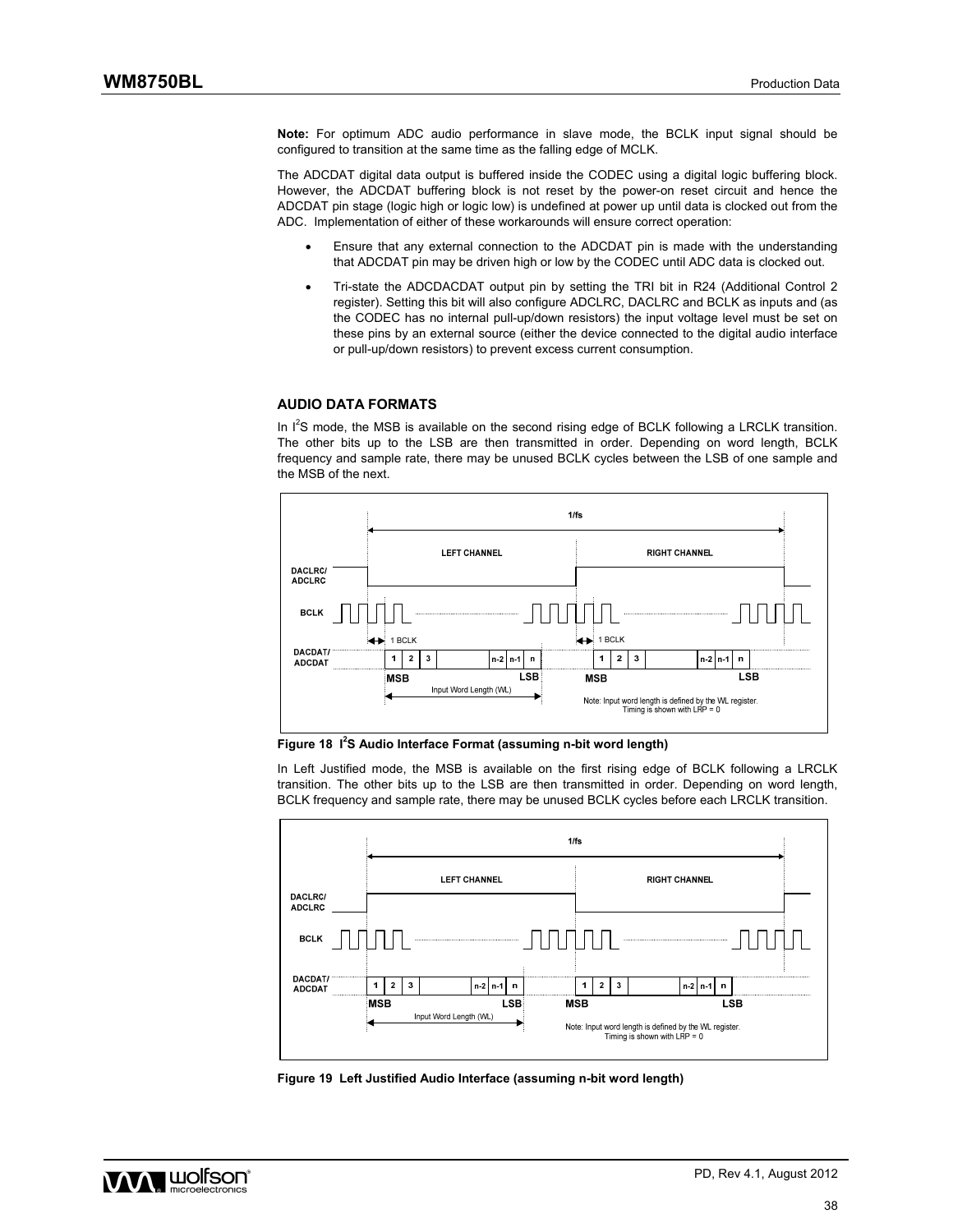In DSP/PCM mode, the left channel MSB is available on either the  $1<sup>st</sup>$  (mode B) or  $2<sup>nd</sup>$  (mode A) rising edge of BCLK (selectable by LRP) following a rising edge of LRC. Right channel data immediately follows left channel data. Depending on word length, BCLK frequency and sample rate, there may be unused BCLK cycles between the LSB of the right channel data and the next sample.

In device master mode, the LRC output will resemble the frame pulse shown in Figure 20 and Figure 21. In device slave mode, Figure 22 and Figure 23, it is possible to use any length of frame pulse less than 1/fs, providing the falling edge of the frame pulse occurs greater than one BCLK period before the rising edge of the next frame pulse.



**Figure 20 DSP/PCM Mode Audio Interface (mode A, LRP=0, Master)** 



**Figure 21 DSP/PCM Mode Audio Interface (mode B, LRP=1, Master)** 

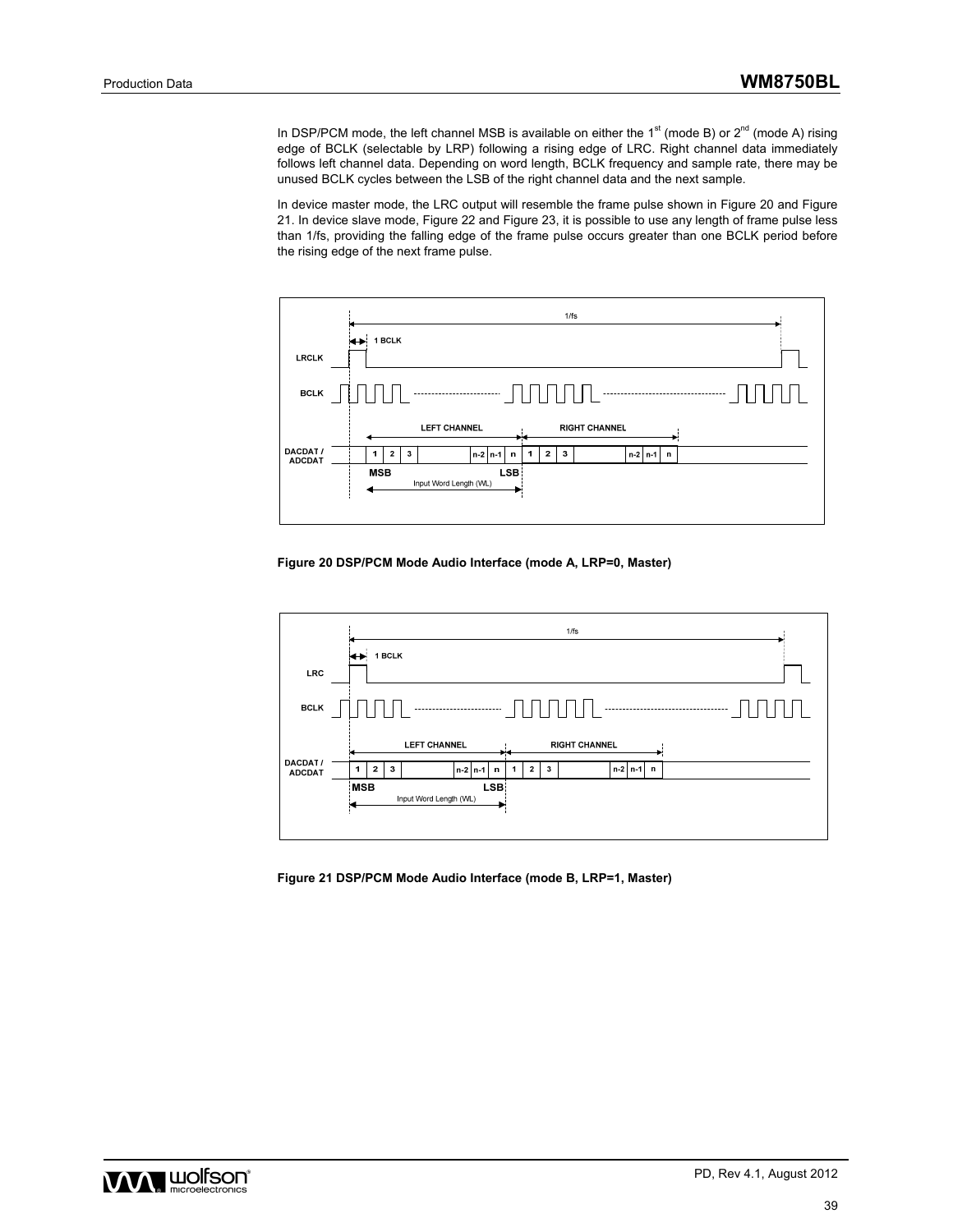

**Figure 22 DSP/PCM Mode Audio Interface (mode A, LRP=0, Slave)** 



**Figure 23 DSP/PCM Mode Audio Interface (mode B, LRP=0, Slave)** 

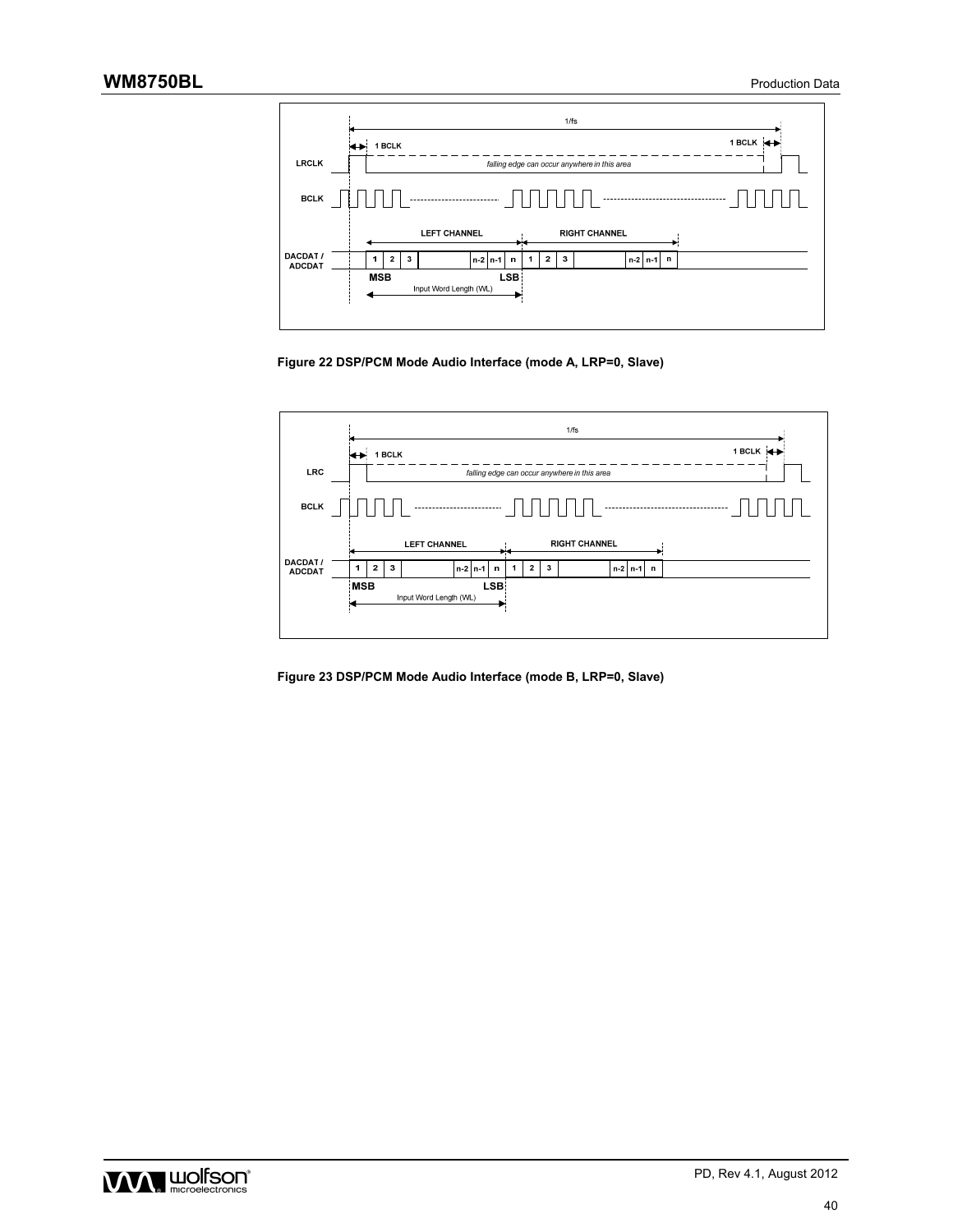### **AUDIO INTERFACE CONTROL**

The register bits controlling audio format, word length and master / slave mode are summarised in Table 34. MS selects audio interface operation in master or slave mode. In Master mode BCLK, ADCLRC and DACLRC are outputs. The frequency of ADCLRC and DACLRC is set by the sample rate control bits SR[4:0] and USB. In Slave mode BCLK, ADCLRC and DACLRC are inputs.

| <b>REGISTER</b><br><b>ADDRESS</b> | <b>BIT</b>     | <b>LABEL</b>   | <b>DEFAULT</b> | <b>DESCRIPTION</b>                            |
|-----------------------------------|----------------|----------------|----------------|-----------------------------------------------|
| R7 (07h)                          | $\overline{7}$ | <b>BCLKINV</b> | $\Omega$       | BCLK invert bit (for master and slave         |
| Digital Audio                     |                |                |                | modes)                                        |
| Interface                         |                |                |                | $0 = BCLK$ not inverted                       |
| Format                            |                |                |                | $1 = BCLK$ inverted                           |
|                                   | 6              | <b>MS</b>      | $\Omega$       | Master / Slave Mode Control                   |
|                                   |                |                |                | 1 = Enable Master Mode                        |
|                                   |                |                |                | 0 = Enable Slave Mode                         |
|                                   | 5              | <b>LRSWAP</b>  | $\Omega$       | Left/Right channel swap                       |
|                                   |                |                |                | 1 = swap left and right DAC data in           |
|                                   |                |                |                | audio interface                               |
|                                   |                |                |                | 0 = output left and right data as normal      |
|                                   | 4              | <b>LRP</b>     | $\Omega$       | right, left and i2s modes - LRCLK<br>polarity |
|                                   |                |                |                | 1 = invert LRCLK polarity                     |
|                                   |                |                |                | 0 = normal LRCLK polarity                     |
|                                   |                |                |                | DSP Mode - mode A/B select                    |
|                                   |                |                |                | 1 = MSB is available on 1st BCLK rising       |
|                                   |                |                |                | edge after LRC rising edge (mode B)           |
|                                   |                |                |                | 0 = MSB is available on 2nd BCLK rising       |
|                                   |                |                |                | edge after LRC rising edge (mode A)           |
|                                   | 3:2            | WL[1:0]        | 10             | Audio Data Word Length                        |
|                                   |                |                |                | $11 = 32$ bits (see Note)                     |
|                                   |                |                |                | $10 = 24$ bits                                |
|                                   |                |                |                | $01 = 20$ bits                                |
|                                   |                |                |                | $00 = 16$ bits                                |
|                                   | 1:0            | FORMAT[1:0]    | 10             | Audio Data Format Select                      |
|                                   |                |                |                | $11 = DSP Mode$                               |
|                                   |                |                |                | 10 = $I^2S$ Format                            |
|                                   |                |                |                | $01$ = Left justified                         |
|                                   |                |                |                | $00 =$ Reserved                               |

**Table 34 Audio Data Format Control** 

#### **AUDIO INTERFACE OUTPUT TRISTATE**

Register bit TRI, register 24(18h) bit[3] can be used to tristate the ADCDAT pin and switch ADCLRC, DACLRC and BCLK to inputs. In Slave mode (MASTER=0) ADCLRC, DACLRC and BCLK are by default configured as inputs and only ADCDAT will be tri-stated, (see Table 35).

| <b>REGISTER</b><br><b>ADDRESS</b> | BIT. | LABEL | <b>DEFAULT</b> | <b>DESCRIPTION</b>                                                                                        |
|-----------------------------------|------|-------|----------------|-----------------------------------------------------------------------------------------------------------|
| R24(18h)<br>Additional            | 3    | TRI   | 0              | Tristates ADCDAT and switches ADCLRC.<br>DACLRC and BCLK to inputs.                                       |
| Control (2)                       |      |       |                | $0 =$ ADCDAT is an output, ADCLRC, DACLRC<br>and BCLK are inputs (slave mode) or outputs<br>(master mode) |
|                                   |      |       |                | 1 = ADCDAT is tristated, ADCLRC, DACLRC<br>and BCLK are inputs                                            |

**Table 35 Tri-stating the Audio Interface** 

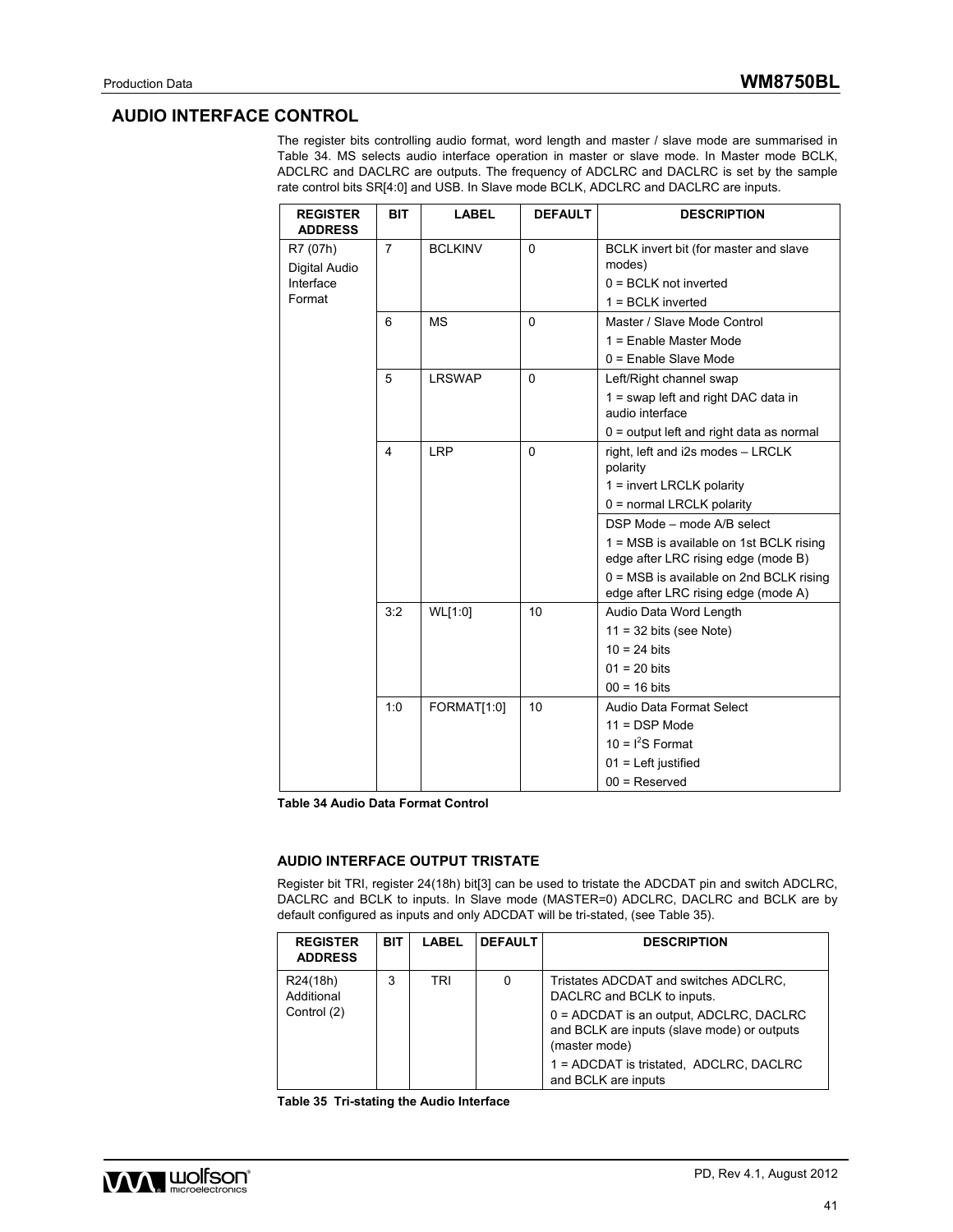### **MASTER MODE ADCLRC AND DACLRC ENABLE**

In Master mode, by default ADCLRC is disabled when the ADC is disabled and DACLRC is disabled when the DAC is disabled. Register bit LRCM, register 24(18h) bit[2] changes the control so that the ADCLRC and DACLRC are disabled only when ADC and DAC are disabled. This enables the user to use e.g. ADCLRC for both ADC and DAC LRCLK and disable the ADC when DAC only operation is required, (see Table 36).

| <b>REGISTER</b><br><b>ADDRESS</b> | <b>BIT</b> | <b>LABEL</b> | <b>DEFAULT</b> | <b>DESCRIPTION</b>                                                                                                  |
|-----------------------------------|------------|--------------|----------------|---------------------------------------------------------------------------------------------------------------------|
| R24(18h)<br>Additional            | 2          | LRCM         | 0              | Selects disable mode for ADCLRC and<br><b>DACLRC</b>                                                                |
| Control (2)                       |            |              |                | $0 = ADCLRC$ disabled when ADC (Left and<br>Right) disabled, DACLRC disabled when<br>DAC (Left and Right) disabled. |
|                                   |            |              |                | 1 = ADCLRC and DACLRC disabled only when<br>ADC (Left and Right) and DAC (Left and<br>Right) are disabled.          |

**Table 36 ADCLRC/DACLRC Enable** 

#### **BIT CLOCK MODE**

The default master mode bit clock generator produces a bit clock frequency based on the sample rate and input MCLK frequency as shown in Table 40. When enabled by setting the appropriate BCM[1:0] bits, the bit clock mode (BCM) function overrides the default master mode bit clock generator to produce the bit clock frequency shown in the table below:

| <b>REGISTER</b><br><b>ADDRESS</b>                  | <b>BIT</b> | <b>LABEL</b>    | <b>DEFAULT</b> | <b>DESCRIPTION</b>                                                                                        |
|----------------------------------------------------|------------|-----------------|----------------|-----------------------------------------------------------------------------------------------------------|
| R8 (08h)<br>Clocking and<br>Sample Rate<br>Control | 8:7        | <b>BCM[1:0]</b> | 00             | <b>BCLK Frequency</b><br>$00 = BCM$ function disabled<br>$01 = MCLK/4$<br>$10 = MCLK/8$<br>$11 = MCLK/16$ |

**Table 37 Master Mode BCLK Frequency Control** 

The BCM mode bit clock generator produces 16 or 24 bit clock cycles per sample. The number of bit clock cycles per sample in this mode is determined by the word length bits (WL[1:0]) in the Digital Audio Interface Format register (R7). When these bits are set to 00, there will be 16 bit clock cycles per sample. When these bits are set to 01, 10 or 11, there will be 24 bit clock cycles per sample. Please refer to Figure 24.

The BCM generator uses the ADCLRC signal, hence the ADCLRC signal must be enabled when using bit clock mode. To enable the ADCLRC signal, either the ADC must be powered up or, if the ADC is not in use, the LRCM bit must be set to enable both the ADCLRC and DACLRC signals when either the ADC or the DAC is enabled.

When the BCM function is enabled, the following restrictions apply:

- 1. The bit clock invert (BCLKINV) function is not available.
- 2. The DAC and ADC must be operated at the same sample rate.

3. DSP late digital audio interface mode is not available and must not be enabled.

| LRC |                                                                                                                                                                                                                                     |
|-----|-------------------------------------------------------------------------------------------------------------------------------------------------------------------------------------------------------------------------------------|
|     | $m_{\rm H}$ , $\kappa$ , the contribution is a set of the contribution in the contribution of the contribution in the contribution of the contribution of the contribution of the contribution of the contribution of the contribut |
|     |                                                                                                                                                                                                                                     |
|     |                                                                                                                                                                                                                                     |
|     |                                                                                                                                                                                                                                     |
|     |                                                                                                                                                                                                                                     |

#### **Figure 24 Bit Clock Mode**

**Note:** The shaded bit clock cycles are present only when 24-bit mode is selected. Please refer to the "Bit Clock Mode" description for details.

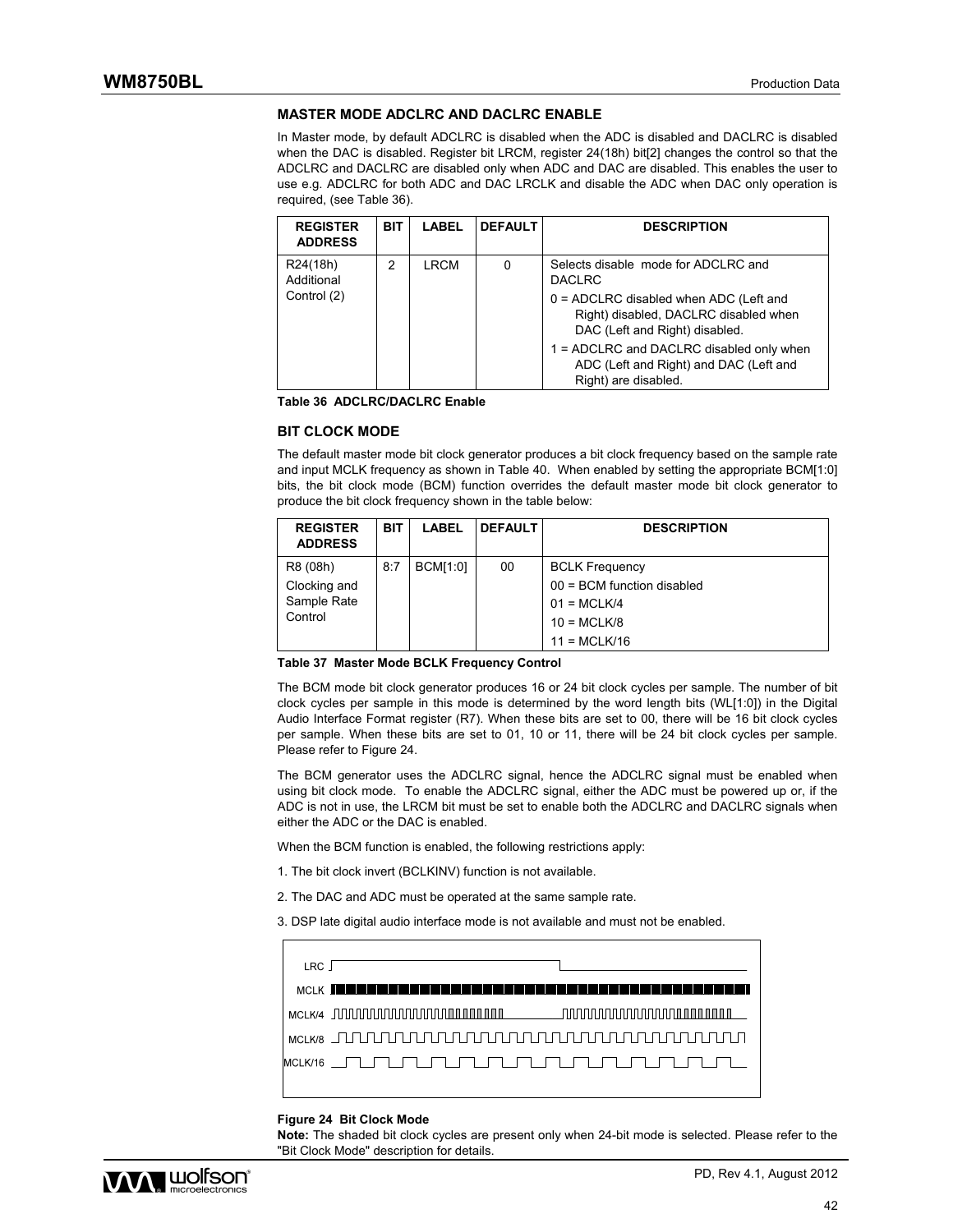### **CLOCK OUTPUT**

By default ADCLRC (pin 9) is the ADC word clock input/output. Under the control of ADCLRM[1:0], register 27(1Bh) bits [8:7] the ADCLRC pin may be configured as a clock output. If ADCLRM is 01, 10 or 11 then ADCLRC pin is always an output even in slave mode or when TRI = '1', (see Table 38). The ADC then uses the DACLRC pin as its LRCLK in both master and slave modes.

| <b>REGISTER</b><br><b>ADDRESS</b> | <b>BIT</b> | <b>LABEL</b>  | <b>DEFAULT</b> | <b>DESCRIPTION</b>                                                                   |
|-----------------------------------|------------|---------------|----------------|--------------------------------------------------------------------------------------|
| R27(1Bh)                          | [8:71      | <b>ADCLRM</b> | 00             | Configures ADCLRC pin                                                                |
| Additional<br>Control (3)         |            | [1:0]         |                | $00 = ADCLRC$ is ADC word clock input (slave<br>mode) or ADCLRC output (master mode) |
|                                   |            |               |                | 01 = ADCLRC pin is MCLK output                                                       |
|                                   |            |               |                | 10 = ADCLRC pin is MCLK / 5.5 output                                                 |
|                                   |            |               |                | 11 = ADCLRC pin is MCLK / 6 output                                                   |

**Table 38 ADCLRC Clock Output** 

### **CLOCKING AND SAMPLE RATES**

The WM8750BL supports a wide range of master clock frequencies on the MCLK pin, and can generate many commonly used audio sample rates directly from the master clock. The ADC and DAC do not need to run at the same sample rate; several different combinations are possible.

There are two clocking modes:

- 'Normal' mode supports master clocks of 128f<sub>s</sub>, 192f<sub>s</sub>, 256f<sub>s</sub>, 384f<sub>s</sub>, and their multiples (**Note:** f<sub>s</sub> refers to the ADC or DAC sample rate, whichever is faster)
- USB mode supports 12MHz or 24MHz master clocks. This mode is intended for use in systems with a USB interface, and eliminates the need for an external PLL to generate another clock frequency for the audio codec.

| <b>REGISTER</b><br><b>ADDRESS</b> | <b>BIT</b> | LABEL      | <b>DEFAULT</b> | <b>DESCRIPTION</b>          |
|-----------------------------------|------------|------------|----------------|-----------------------------|
| R8 (08h)                          | 6          | CLKDIV2    | 0              | Master Clock Divide by 2    |
| Clocking and                      |            |            |                | $1 = MCLK$ is divided by 2  |
| Sample Rate                       |            |            |                | $0 = MCLK$ is not divided   |
| Control                           | 5:1        | SR [4:0]   | 00000          | Sample Rate Control         |
|                                   | 0          | <b>USB</b> | 0              | <b>Clocking Mode Select</b> |
|                                   |            |            |                | $1 =$ USB Mode              |
|                                   |            |            |                | $0 = 'Normal' Mode$         |

#### **Table 39 Clocking and Sample Rate Control**

The clocking of the WM8750BL is controlled using the CLKDIV2, USB, and SR control bits. Setting the CLKDIV2 bit divides MCLK by two internally. The USB bit selects between 'Normal' and USB mode. Each value of SR[4:0] selects one combination of MCLK division ratios and hence one combination of sample rates (see next page). Since all sample rates are generated by dividing MCLK, their accuracy depends on the accuracy of MCLK. If MCLK changes, the sample rates change proportionately.

Note that some sample rates (e.g. 44.1kHz in USB mode) are approximated, i.e. they differ from their target value by a very small amount. This is not audible, as the maximum deviation is only 0.27% (8.0214kHz instead of 8kHz in USB mode). By comparison, a half-tone step corresponds to a 5.9% change in pitch.

The SR[4:0] bits must be set to configure the appropriate ADC and DAC sample rates in both master and slave mode.

**Note:** When the ADC is configured at a sample rate of 88.2, 88.235 or 96kHZ (SR[4:0]), the ADC right channel data output will be delayed by one sample relative to the left channel data.

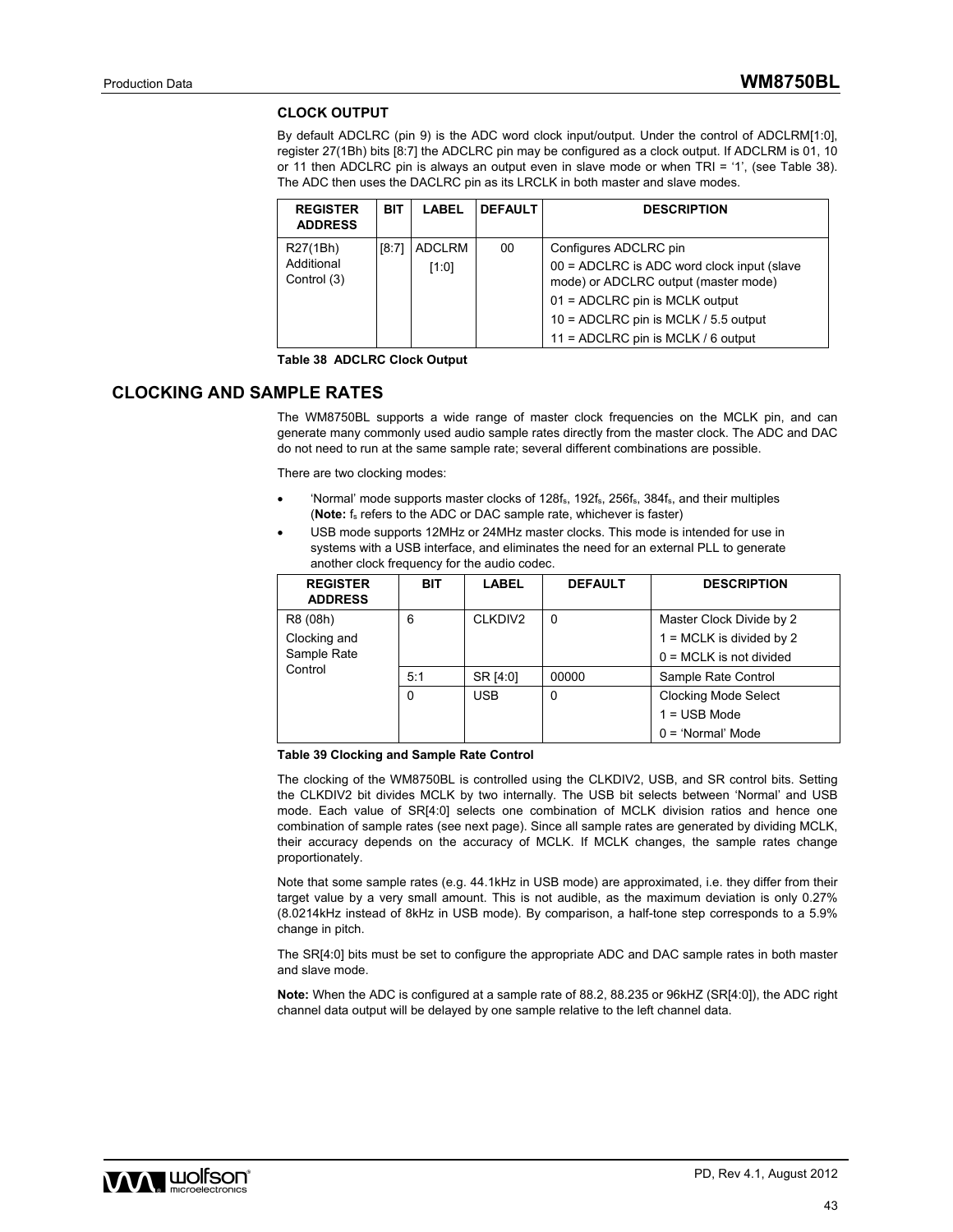| <b>MCLK</b> | MCLK                  | <b>ADC SAMPLE RATE</b>                                                | DAC SAMPLE RATE                           | <b>USB</b>        | SR [4:0]  | <b>FILTER</b>       | <b>BCLK</b> |
|-------------|-----------------------|-----------------------------------------------------------------------|-------------------------------------------|-------------------|-----------|---------------------|-------------|
| CLKDIV2=0   | CLKDIV2=1             | (ADCLRC)                                                              | (DACLRC)                                  |                   |           | <b>TYPE</b>         | $(MS=1)$    |
|             |                       | 'Normal' Clock Mode (** indicates backward compatibility with WM8731) |                                           |                   |           |                     |             |
| 12.288 MHz  | 24.576 MHz            | 8 kHz (MCLK/1536)                                                     | 8 kHz (MCLK/1536)                         | 0                 | 00110 *   | 1                   | MCLK/4      |
|             |                       | 8 kHz (MCLK/1536)                                                     | 48 kHz (MCLK/256)                         | 0                 | 00100 *   | 1                   | MCLK/4      |
|             |                       | 12 kHz (MCLK/1024)                                                    | 12 kHz (MCLK/1024)                        | 0                 | 01000     | 1                   | MCLK/4      |
|             |                       | 16 kHz (MCLK/768)                                                     | 16 kHz (MCLK/768)                         | 0                 | 01010     | 1                   | MCLK/4      |
|             |                       | 24 kHz (MCLK/512)                                                     | 24 kHz (MCLK/512)                         | 0                 | 11100     | 1                   | MCLK/4      |
|             |                       | 32 kHz (MCLK/384)                                                     | 32 kHz (MCLK/384)                         | 0                 | 01100 *   | 1                   | MCLK/4      |
|             |                       | 48 kHz (MCLK/256)                                                     | 8 kHz (MCLK/1536)                         | 0                 | 00010 *   | $\mathbf{1}$        | MCLK/4      |
|             |                       | 48 kHz (MCLK/256)                                                     | 48 kHz (MCLK/256)                         | 0                 | 00000 *   | 1                   | MCLK/4      |
|             |                       | 96 kHz (MCLK/128)                                                     | 96 kHz (MCLK/128)                         | $\mathbf 0$       | $01110*$  | 3                   | MCLK/2      |
|             | 11.2896MHz 22.5792MHz | 8.0182 kHz (MCLK/1408)                                                | 8.0182 kHz (MCLK/1408)                    | 0                 | 10110 *   | 1                   | MCLK/4      |
|             |                       | 8.0182 kHz (MCLK/1408)                                                | 44.1 kHz (MCLK/256)                       | 0                 | 10100 *   | 1                   | MCLK/4      |
|             |                       | 11.025 kHz (MCLK/1024)                                                | 11.025 kHz (MCLK/1024)                    | $\mathbf 0$       | 11000     | 1                   | MCLK/4      |
|             |                       | 22.05 kHz (MCLK/512)                                                  | 22.05 kHz (MCLK/512)                      | 0                 | 11010     | 1                   | MCLK/4      |
|             |                       | 44.1 kHz (MCLK/256)                                                   | 8.0182 kHz (MCLK/1408)                    | 0                 | 10010 *   | 1                   | MCLK/4      |
|             |                       | 44.1 kHz (MCLK/256)                                                   | 44.1 kHz (MCLK/256)                       | 0                 | 10000 *   | 1                   | MCLK/4      |
|             |                       | 88.2 kHz (MCLK/128)                                                   | 88.2 kHz (MCLK/128)                       | 0                 | 11110 *   | 3                   | MCLK/2      |
| 18.432MHz   | 36.864MHz             | 8 kHz (MCLK/2304)                                                     | 8 kHz (MCLK/2304)                         | 0                 | 00111 *   | 1                   | MCLK/6      |
|             |                       | 8 kHz (MCLK/2304)                                                     | 48 kHz (MCLK/384)                         | 0                 | 00101 *   | 1                   | MCLK/6      |
|             |                       | 12 kHz (MCLK/1536)                                                    | 12 kHz (MCLK/1536)                        | 0                 | 01001     | 1                   | MCLK/6      |
|             |                       | 16kHz (MCLK/1152)                                                     | 16 kHz (MCLK/1152)                        | $\mathbf 0$       | 01011     | $\mathbf{1}$        | MCLK/6      |
|             |                       | 24kHz (MCLK/768)                                                      | 24 kHz (MCLK/768)                         | 0                 | 11101     | 1                   | MCLK/6      |
|             |                       | 32 kHz (MCLK/576)                                                     | 32 kHz (MCLK/576)                         | 0                 | 01101 *   | 1                   | MCLK/6      |
|             |                       | 48 kHz (MCLK/384)                                                     | 48 kHz (MCLK/384)                         | 0                 | 00001 *   | 1                   | MCLK/6      |
|             |                       | 48 kHz (MCLK/384)                                                     | 8 kHz (MCLK/2304)                         | 0                 | 00011 *   | 1                   | MCLK/6      |
|             |                       | 96 kHz (MCLK/192)                                                     | 96 kHz (MCLK/192)                         | 0                 | $01111*$  | 3                   | MCLK/3      |
|             | 16.9344MHz 33.8688MHz | 8.0182 kHz (MCLK/2112)                                                | 8.0182 kHz (MCLK/2112)                    | 0                 | $10111*$  | 1                   | MCLK/6      |
|             |                       | 8.0182 kHz (MCLK/2112)                                                | 44.1 kHz (MCLK/384)                       | 0                 | 10101 *   | 1                   | MCLK/6      |
|             |                       | 11.025 kHz (MCLK/1536)                                                | 11.025 kHz (MCLK/1536)                    | $\mathbf 0$       | 11001     | 1                   | MCLK/6      |
|             |                       | 22.05 kHz (MCLK/768)                                                  | 22.05 kHz (MCLK/768)                      | 0                 | 11011     | 1                   | MCLK/6      |
|             |                       | 44.1 kHz (MCLK/384)                                                   | 8.0182 kHz (MCLK/2112)                    | 0                 | 10011 *   | 1                   | MCLK/6      |
|             |                       | 44.1 kHz (MCLK/384)                                                   | 44.1 kHz (MCLK/384)                       | 0                 | 10001 *   | $\mathbf{1}$        | MCLK/6      |
|             |                       | 88.2 kHz (MCLK/192)                                                   | 88.2 kHz (MCLK/192)                       | $\Omega$          | $11111*$  | 3                   | MCLK/3      |
|             |                       | <b>USB Mode</b> (** indicates backward compatibility with WM8731)     |                                           |                   |           |                     |             |
| 12.000MHz   | 24.000MHz             | 8 kHz (MCLK/1500)                                                     | 8 kHz (MCLK/1500)                         | 1                 | 00110 *   | 0                   | <b>MCLK</b> |
|             |                       | 8 kHz (MCLK/1500)                                                     | 48 kHz (MCLK/250)                         | 1                 | 00100 *   | 0                   | <b>MCLK</b> |
|             |                       | 8.0214 kHz (MCLK/1496)                                                | 8.0214kHz (MCLK/1496)                     | 1                 | $10111*$  | 1                   | <b>MCLK</b> |
|             |                       | 8.0214 kHz (MCLK/1496)                                                | 44.118 kHz (MCLK/272)                     | $\mathbf{1}$      | $10101*$  | $\mathbf{1}$        | <b>MCLK</b> |
|             |                       | 11.0259 kHz (MCLK/1088)                                               | 11.0259kHz (MCLK/1088)                    | 1                 | 11001     | 1                   | <b>MCLK</b> |
|             |                       | 12 kHz (MCLK/1000)                                                    | 12 kHz (MCLK/1000)                        | $\mathbf{1}$      | 01000     | $\mathbf 0$         | <b>MCLK</b> |
|             |                       | 16kHz (MCLK/750)                                                      | 16kHz (MCLK/750)                          | 1                 | 01010     | 0                   | <b>MCLK</b> |
|             |                       | 22.0588kHz (MCLK/544)                                                 | 22.0588kHz (MCLK/544)                     | 1                 | 11011     | $\mathbf{1}$        | <b>MCLK</b> |
|             |                       | 24kHz (MCLK/500)                                                      | 24kHz (MCLK/500)                          | 1                 | 11100     | 0                   | <b>MCLK</b> |
|             |                       | 32 kHz (MCLK/375)                                                     | 32 kHz (MCLK/375)                         | 1                 | 01100 *   | 0                   | <b>MCLK</b> |
|             |                       | 44.118 kHz (MCLK/272)                                                 | 8.0214kHz (MCLK/1496)                     | 1                 | $10011*$  | 1                   | <b>MCLK</b> |
|             |                       | 44.118 kHz (MCLK/272)                                                 | 44.118 kHz (MCLK/272)                     | 1                 | $10001 *$ | $\mathbf{1}$        | <b>MCLK</b> |
|             |                       | 48 kHz (MCLK/250)                                                     | 8 kHz (MCLK/1500)                         | 1                 | 00010 *   | 0                   | <b>MCLK</b> |
|             |                       | 48 kHz (MCLK/250)                                                     | 48 kHz (MCLK/250)<br>88.235kHz (MCLK/136) | 1                 | 00000 *   | 0                   | <b>MCLK</b> |
|             |                       | 88.235kHz (MCLK/136)                                                  |                                           | 1<br>$\mathbf{1}$ | $11111*$  | 3<br>$\overline{2}$ | <b>MCLK</b> |
|             |                       | 96 kHz (MCLK/125)                                                     | 96 kHz (MCLK/125)                         |                   | 01110 *   |                     | <b>MCLK</b> |

**Table 40 Master Clock and Sample Rates** 

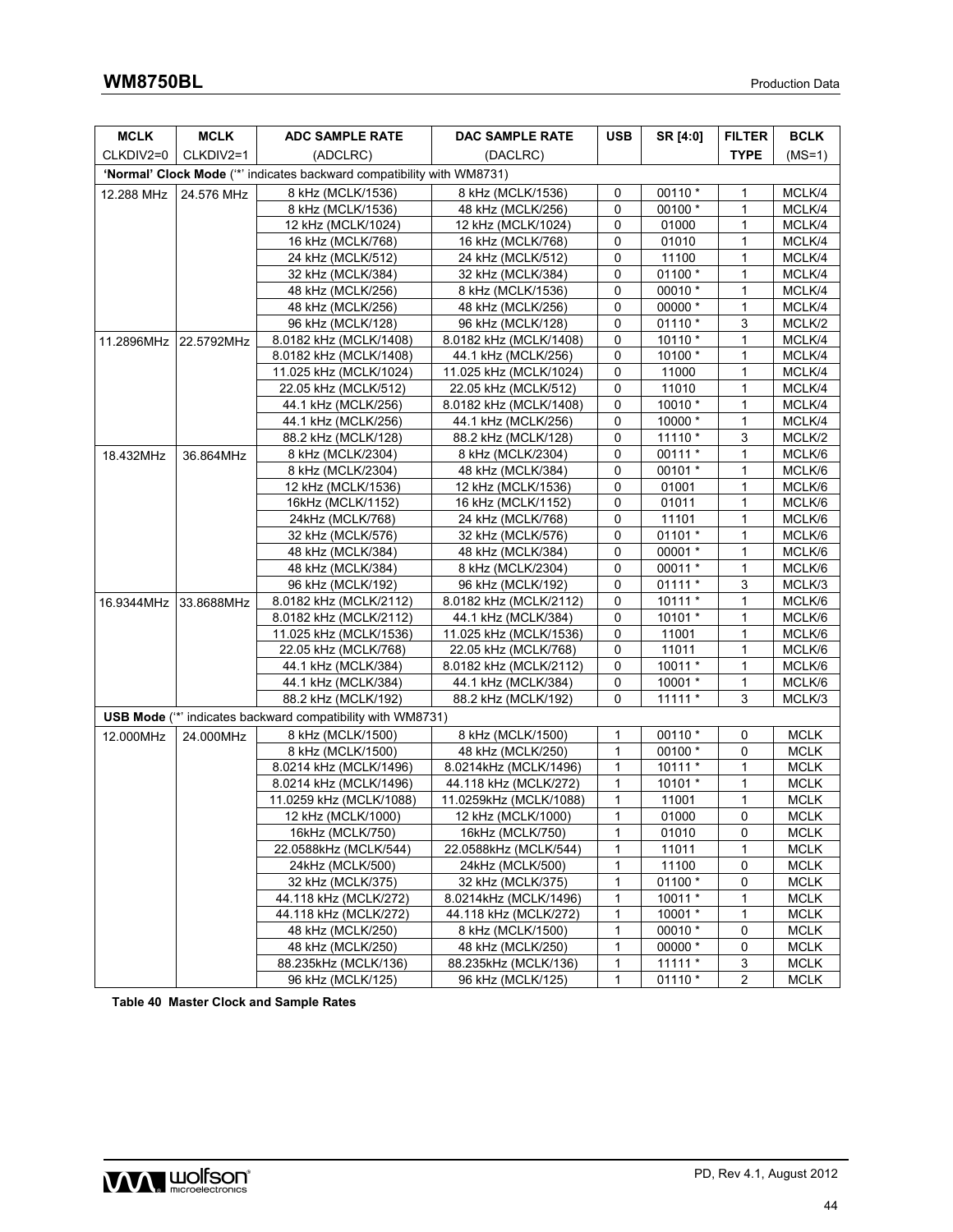### **CONTROL INTERFACE**

### **SELECTION OF CONTROL MODE**

The WM8750BL is controlled by writing to registers through a serial control interface. A control word consists of 16 bits. The first 7 bits (B15 to B9) are address bits that select which control register is accessed. The remaining 9 bits (B8 to B0) are data bits, corresponding to the 9 bits in each control register. The control interface can operate as either a 3-wire or 2-wire MPU interface. The MODE pin selects the interface format.

| <b>MODE</b> | <b>INTERFACE FORMAT</b> |
|-------------|-------------------------|
| Low         | 2 wire                  |
| High        | 3 wire                  |

**Table 41 Control Interface Mode Selection** 

#### **3-WIRE SERIAL CONTROL MODE**

In 3-wire mode, every rising edge of SCLK clocks in one data bit from the SDIN pin. A rising edge on CSB latches in a complete control word consisting of the last 16 bits.



#### **Figure 25 3-Wire Serial Control Interface**

#### **2-WIRE SERIAL CONTROL MODE**

The WM8750BL supports software control via a 2-wire serial bus. Many devices can be controlled by the same bus, and each device has a unique 7-bit address (this is not the same as the 7-bit address of each register in the WM8750BL).

The WM8750BL operates as a slave device only. The controller indicates the start of data transfer with a high to low transition on SDIN while SCLK remains high. This indicates that a device address and data will follow. All devices on the 2-wire bus respond to the start condition and shift in the next eight bits on SDIN (7-bit address + Read/Write bit, MSB first). If the device address received matches the address of the WM8750BL and the R/W bit is '0', indicating a write, then the WM8750BL responds by pulling SDIN low on the next clock pulse (ACK). If the address is not recognised or the R/W bit is '1', the WM8750BL returns to the idle condition and wait for a new start condition and valid address.

Once the WM8750BL has acknowledged a correct address, the controller sends the first byte of control data (B15 to B8, i.e. the WM8750BL register address plus the first bit of register data). The WM8750BL then acknowledges the first data byte by pulling SDIN low for one clock pulse. The controller then sends the second byte of control data (B7 to B0, i.e. the remaining 8 bits of register data), and the WM8750BL acknowledges again by pulling SDIN low.

The transfer of data is complete when there is a low to high transition on SDIN while SCLK is high. After receiving a complete address and data sequence the WM8750BL returns to the idle state and waits for another start condition. If a start or stop condition is detected out of sequence at any point during data transfer (i.e. SDIN changes while SCLK is high), the device jumps to the idle condition.



**Figure 26 2-Wire Serial Control Interface** 

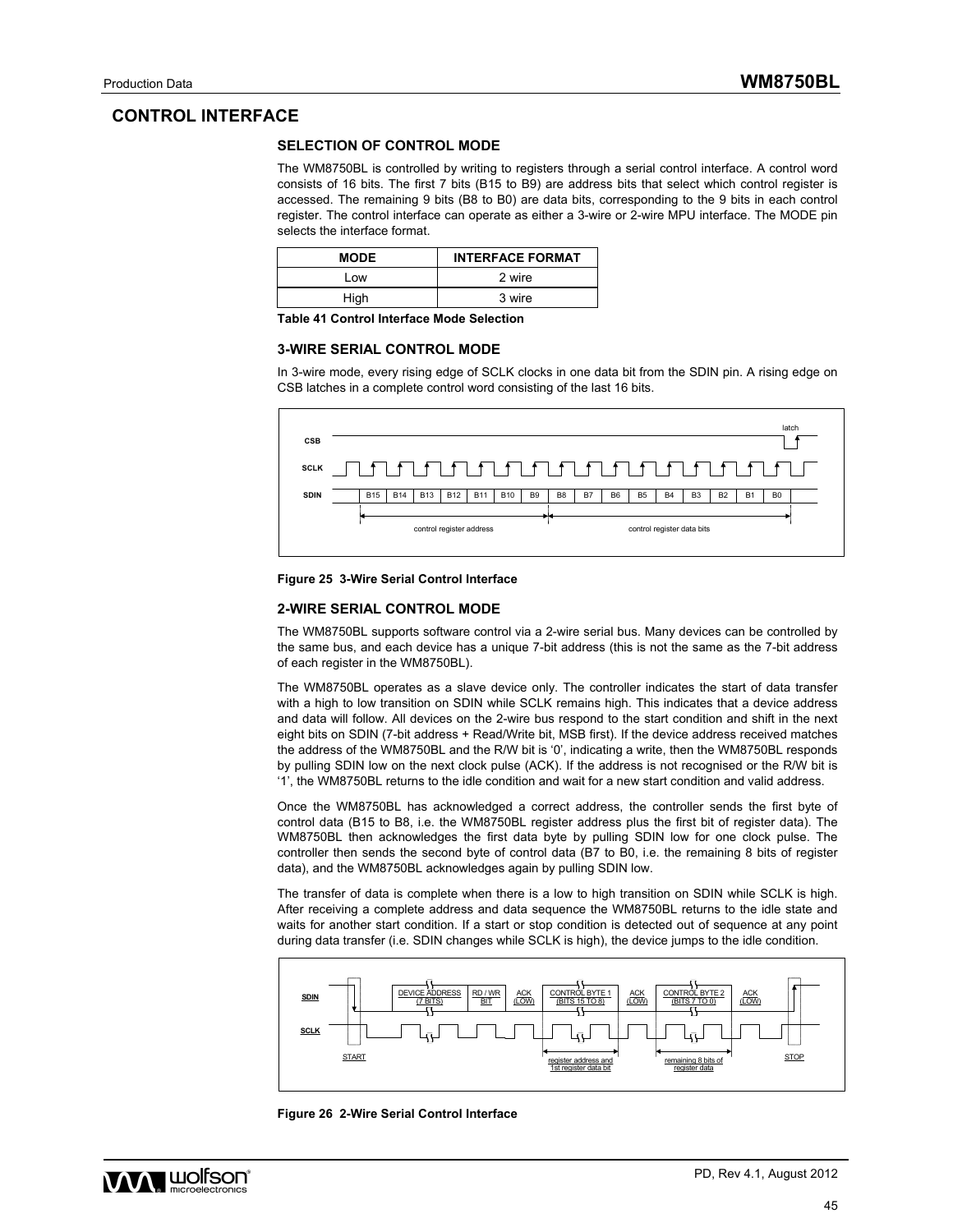| <b>CSB STATE</b> | <b>DEVICE ADDRESS</b> |
|------------------|-----------------------|
| Low              | 0011010 (0 x 34h)     |
| High             | 0011011 (0 x 36h)     |

The WM8750BL has two possible device addresses, which can be selected using the CSB pin.

**Table 42 2-Wire MPU Interface Address Selection** 

### **POWER SUPPLIES**

The WM8750BL can use up to four separate power supplies:

- AVDD / AGND: Analogue supply, powers all analogue functions except the headphone drivers. AVDD can range from 1.8V to 3.6V and has the most significant impact on overall power consumption (except for power consumed in the headphone). A large AVDD slightly improves audio quality.
- HPVDD / HPGND: Headphone supply, powers the headphone drivers. HPVDD is normally tied to AVDD, but it requires separate layout and decoupling capacitors to curb harmonic distortion. If HPVDD is lower than AVDD, the output signal may be clipped.
- DCVDD: Digital core supply, powers all digital functions except the audio and control interfaces. DCVDD can range from 1.42V to 3.6V, and has no effect on audio quality. The return path for DCVDD is DGND, which is shared with DBVDD.
- DBVDD: Digital buffer supply, powers the audio and control interface buffers. This makes it possible to run the digital core at very low voltages, saving power, while interfacing to other digital devices using a higher voltage. DBVDD draws much less power than DCVDD, and has no effect on audio quality. DBVDD can range from 1.8V to 3.6V. The return path for DBVDD is DGND, which is shared with DCVDD.

It is possible to use the same supply voltage on all four. However, digital and analogue supplies should be routed and decoupled separately to keep digital switching noise out of the analogue signal paths.

### **POWER MANAGEMENT**

The WM8750BL has two control registers that allow users to select which functions are active. For minimum power consumption, unused functions should be disabled. To avoid any pop or click noise, it is important to enable or disable functions in the correct order (see Applications Information). VMIDSEL is the enable for the Vmid reference, which defaults to disabled and can be enabled as a 50k potential divider or, for low power maintenance of Vref when all other blocks are disabled, as a 500k $\Omega$  potential divider.

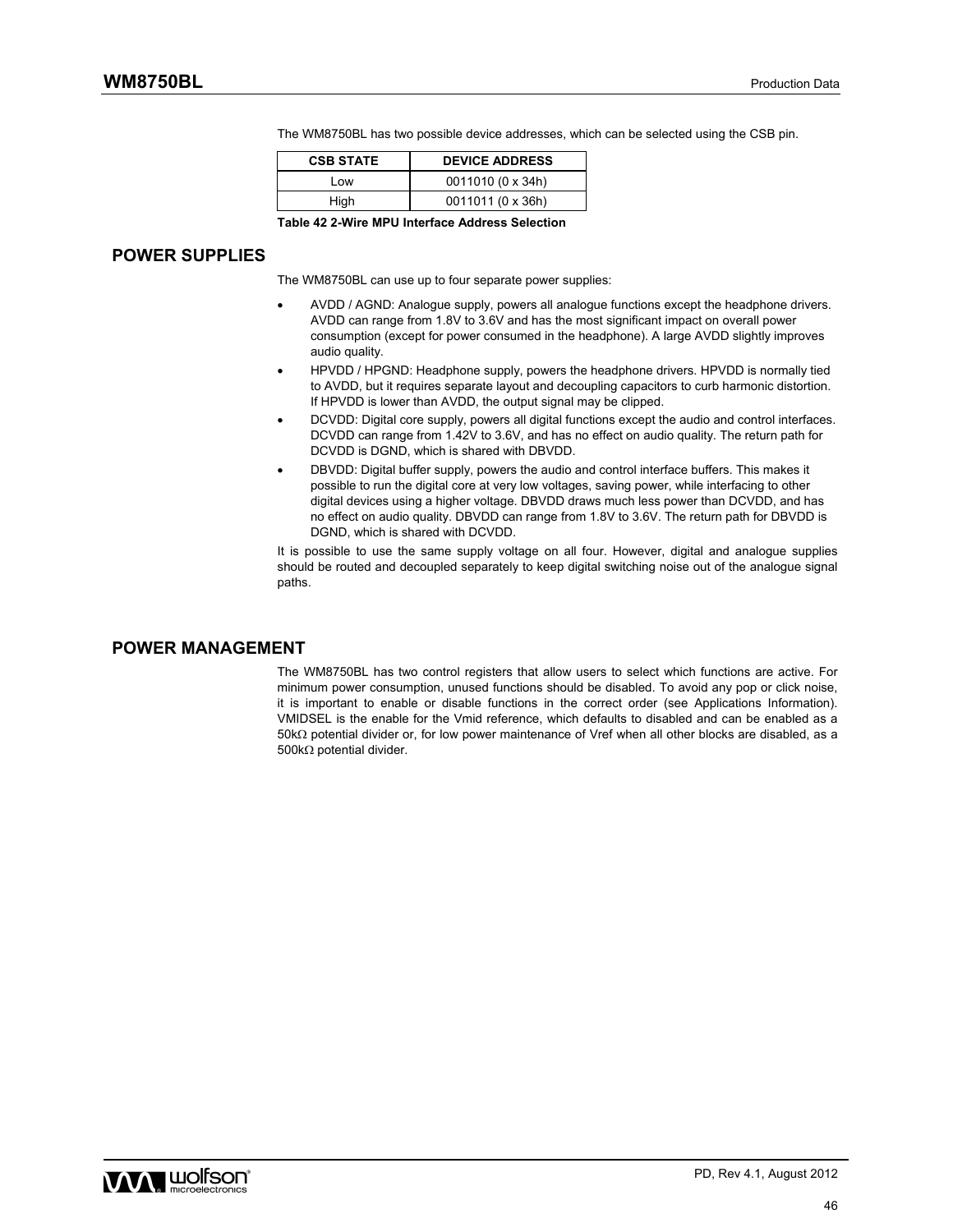| <b>REGISTER</b><br><b>ADDRESS</b>                   | <b>BIT</b>     | <b>LABEL</b>      | <b>DEFAULT</b> | <b>DESCRIPTION</b>                                                                                                                                                                               |
|-----------------------------------------------------|----------------|-------------------|----------------|--------------------------------------------------------------------------------------------------------------------------------------------------------------------------------------------------|
| R <sub>25</sub> (19h)<br>Power<br>Management<br>(1) | 8:7            | <b>VMIDSEL</b>    | 00             | Vmid divider enable and select<br>00 - Vmid disabled (for OFF mode)<br>$01 - 50k\Omega$ divider enabled (for<br>playback/record)<br>$10 - 500k\Omega$ divider enabled (for low-power<br>standby) |
|                                                     |                |                   |                | 11 - 5kΩ divider enabled (for fast start-up)                                                                                                                                                     |
|                                                     | 6              | <b>VREF</b>       | 0              | VREF (necessary for all other functions)<br>$0 = Power down$<br>$1 = Power up$                                                                                                                   |
|                                                     | 5              | <b>AINL</b>       | $\Omega$       | Analogue in PGA Left<br>$0 = Power down$<br>$1 = Power up$                                                                                                                                       |
|                                                     | 4              | <b>AINR</b>       | $\Omega$       | Analogue in PGA Right<br>$0 = Power down$<br>$1 = Power up$                                                                                                                                      |
|                                                     | 3              | <b>ADCL</b>       | 0              | <b>ADC Left</b><br>$0 = Power down$<br>$1 = Power up$                                                                                                                                            |
|                                                     | $\overline{2}$ | <b>ADCR</b>       | 0              | <b>ADC Right</b><br>$0 = Power down$<br>$1 = Power up$                                                                                                                                           |
|                                                     | $\mathbf{1}$   | <b>MICB</b>       | 0              | <b>MICBIAS</b><br>$0 = Power down$<br>$1 = Power up$                                                                                                                                             |
| R <sub>26</sub> (1Ah)<br>Power<br>Management        | 8              | <b>DACL</b>       | 0              | DAC Left<br>$0 = Power down$<br>$1 = Power up$                                                                                                                                                   |
| (2)                                                 | 7              | <b>DACR</b>       | 0              | <b>DAC Right</b><br>$0 = Power down$<br>$1 = Power up$                                                                                                                                           |
|                                                     | 6              | LOUT1             | 0              | LOUT1 Output Buffer*<br>$0 = Power down$<br>$1 = Power up$                                                                                                                                       |
|                                                     | 5              | ROUT <sub>1</sub> | 0              | ROUT1 Output Buffer*<br>$0 = Power down$<br>$1 = Power up$                                                                                                                                       |
|                                                     | 4              | LOUT <sub>2</sub> | 0              | LOUT2 Output Buffer*<br>$0 = Power down$<br>$1 = Power up$                                                                                                                                       |
|                                                     | 3              | ROUT2             | 0              | ROUT2 Output Buffer*<br>$0 = Power down$<br>$1 = Power up$                                                                                                                                       |
|                                                     | $\overline{2}$ | <b>MONO</b>       | 0              | MONOOUT Output Buffer and Mono Mixer<br>$0 = Power down$<br>$1 = Power up$                                                                                                                       |
|                                                     | $\mathbf{1}$   | OUT3              | 0              | <b>OUT3 Output Buffer</b><br>$0 = Power down$<br>$1 = Power up$                                                                                                                                  |
| ROUT1=1 or ROUT2=1.                                 |                |                   |                | * The left mixer is enabled when LOUT1=1 or LOUT2=1. The right mixer is enabled when                                                                                                             |

**Table 43 Power Management**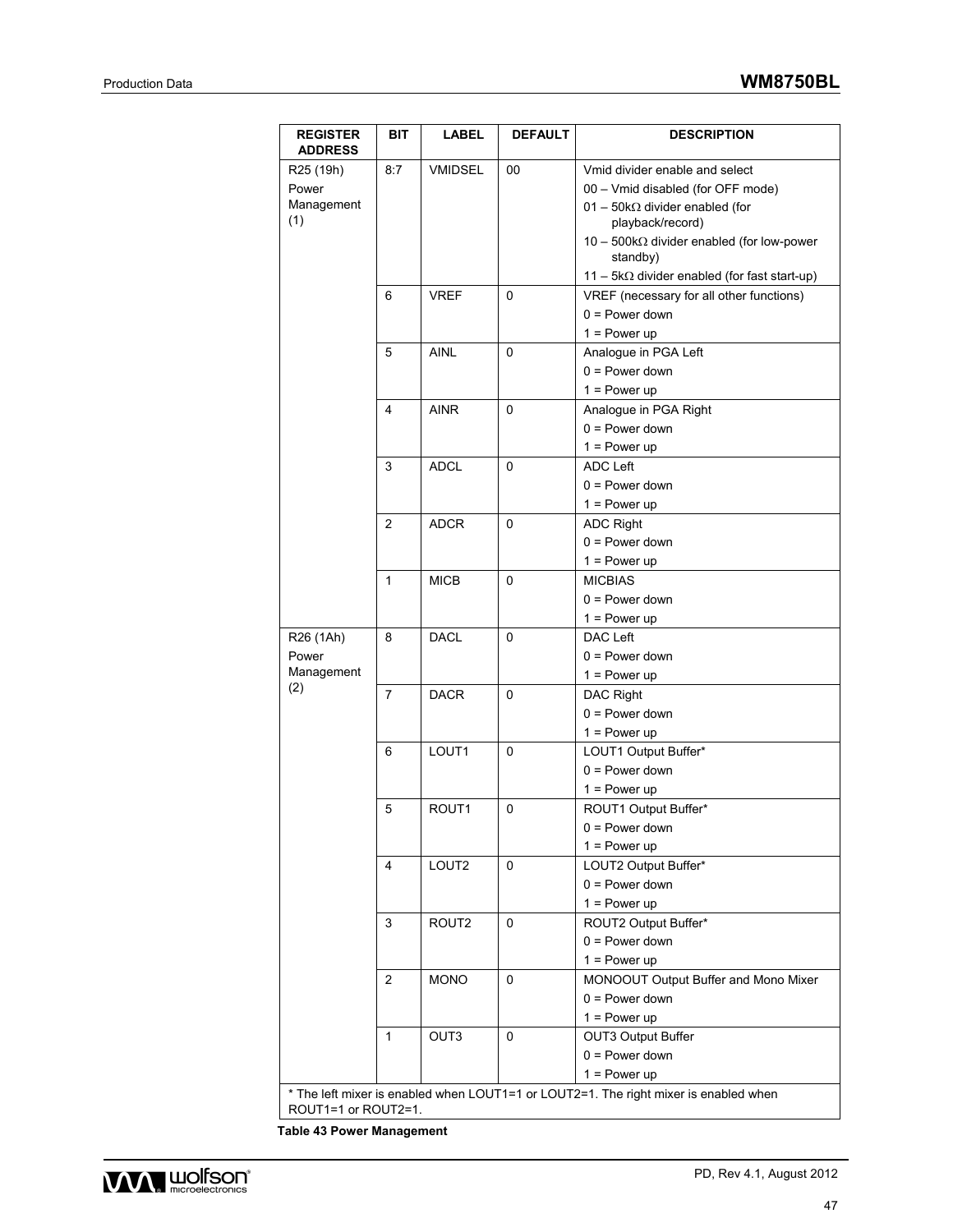#### **STOPPING THE MASTER CLOCK**

In order to minimise power consumed in the digital core of the WM8750BL, the master clock may be stopped in Standby and OFF modes. If this cannot be done externally at the clock source, the DIGENB bit (R25, bit 0) can be set to stop the MCLK signal from propagating into the device core. In Standby mode, setting DIGENB will typically provide an additional power saving on DCVDD of 20uA. However, since setting DIGENB has no effect on the power consumption of other system components external to the WM8750BL, it is preferable to disable the master clock at its source wherever possible.

| <b>REGISTER</b><br><b>ADDRESS</b> | BIT | LABEL         | <b>DEFAULT</b> | <b>DESCRIPTION</b>       |
|-----------------------------------|-----|---------------|----------------|--------------------------|
| R <sub>25</sub> (19h)             |     | <b>DIGENB</b> |                | Master clock disable     |
| <b>Additional Control</b>         |     |               |                | 0: master clock enabled  |
|                                   |     |               |                | 1: master clock disabled |

**Table 44 ADC and DAC Oversampling Rate Selection** 

**NOTE: Before DIGENB can be set, the control bits ADCL, ADCR, DACL and DACR must be set to zero and a waiting time of 1ms must be observed. Any failure to follow this procedure may prevent DACs and ADCs from re-starting correctly.** 

#### **SAVING POWER BY REDUCING OVERSAMPLING RATE**

The default mode of operation of the ADC and DAC digital filters is in 128x oversampling mode. Under the control of ADCOSR and DACOSR the oversampling rate may be halved. This will result in a slight decrease in noise performance but will also reduce the power consumption of the device. In USB mode ADCOSR must be set to 0, i.e. 128x oversampling.

| <b>REGISTER</b><br><b>ADDRESS</b>                  | <b>BIT</b> | <b>LABEL</b>  | <b>DEFAULT</b> | <b>DESCRIPTION</b>                                     |
|----------------------------------------------------|------------|---------------|----------------|--------------------------------------------------------|
| R <sub>24</sub> (18h)<br><b>Additional Control</b> |            | <b>ADCOSR</b> | 0              | ADC oversample rate select<br>$1 = 64x$ (lowest power) |
| (2)                                                |            |               |                | $0 = 128x$ (best SNR)                                  |
|                                                    |            | <b>DACOSR</b> | 0              | DAC oversample rate select                             |
|                                                    |            |               |                | $1 = 64x$ (lowest power)                               |
|                                                    |            |               |                | $0 = 128x$ (best SNR)                                  |

#### **Table 45 ADC and DAC Oversampling Rate Selection**

ADCOSR set to '1', 64x oversample mode, is not supported in USB mode (USB=1).

#### **SAVING POWER AT HIGHER SUPPLY VOLTAGES**

The analogue supplies to the WM8750BL can run from 1.8V to 3.6V. By default, all analogue circuitry on the device is optimized to run at 3.3V. This set-up is also good for all other supply voltages down to 1.8V. At lower voltages, performance can be improved by increasing the bias current. If low power operation is preferred the bias current can be left at the default setting. This is controlled as shown below.

| <b>REGISTER</b><br><b>ADDRESS</b>                 | LABEL<br><b>BIT</b>  | <b>DEFAULT</b> | <b>DESCRIPTION</b>                                                                                                          |
|---------------------------------------------------|----------------------|----------------|-----------------------------------------------------------------------------------------------------------------------------|
| R <sub>23</sub> (17h)<br>Additional<br>Control(1) | VSEL<br>7:6<br>[1:0] | 11             | Analogue Bias optimization<br>00: Highest bias current, optimized for AVDD=1.8V<br>01: Bias current optimized for AVDD=2.5V |
|                                                   |                      |                | 1X: Lowest bias current, optimized for AVDD=3.3V                                                                            |

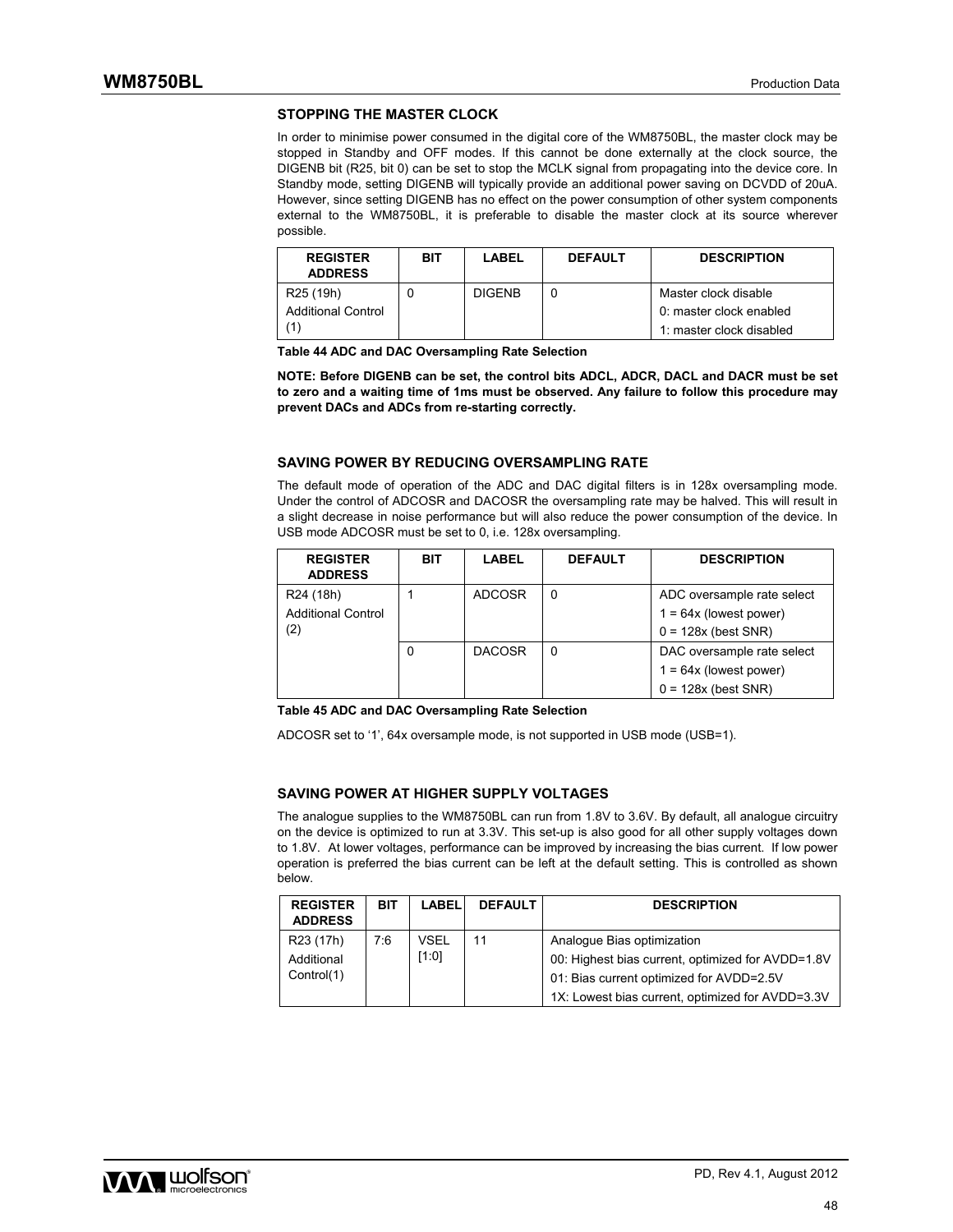## **REGISTER MAP**

| <b>REGISTER</b>       | <b>ADDRESS</b><br>(Bit 15 – 9) | remarks                                              | Bit[8]                                           | <b>Bit[7]</b>      | Bit[6]                                                    | <b>Bit[5]</b>                                                        | Bit[4]            | <b>Bit[3]</b>            | <b>Bit[2]</b> | <b>Bit[1]</b>          | Bit[0]                       | default   | page ref              |
|-----------------------|--------------------------------|------------------------------------------------------|--------------------------------------------------|--------------------|-----------------------------------------------------------|----------------------------------------------------------------------|-------------------|--------------------------|---------------|------------------------|------------------------------|-----------|-----------------------|
| R0 (00h)              | 0000000                        | Left Input volume                                    | LIVU                                             | LINMUTE            | LIZC                                                      | <b>LINVOL</b>                                                        |                   |                          |               |                        | 010010111                    | 19        |                       |
| R1 (01h)              | 0000001                        | Right Input volume                                   | <b>RIVU</b>                                      | RINMUTE            | <b>RIZC</b><br><b>RINVOL</b>                              |                                                                      |                   |                          | 010010111     | 19                     |                              |           |                       |
| R <sub>2</sub> (02h)  | 0000010                        | LO1VU<br>LOUT1VOL[6:0]<br>LOUT1 volume<br>LO1ZC      |                                                  |                    |                                                           | 001111001                                                            | 32                |                          |               |                        |                              |           |                       |
| R3 (03h)              | 0000011                        | ROUT1 volume                                         | RO1VU<br>RO <sub>1</sub> ZC<br>ROUT1VOL[6:0]     |                    |                                                           |                                                                      |                   | 001111001                | 32            |                        |                              |           |                       |
| R4 (04h)              | 0000100                        | Reserved                                             | 0                                                | 0                  | 0                                                         | 0                                                                    | 0                 | 0                        | 0             | 0                      | 0                            | 000000000 | n/a                   |
| R5 (05h)              | 0000101                        | ADC & DAC Control                                    |                                                  | ADCDIV2 DACDIV2    | ADCPOL[1:0]<br><b>HPOR</b><br><b>DACMU</b><br>DEEMPH[1:0] |                                                                      | <b>ADCHPD</b>     | 000001000                | 21,26,29      |                        |                              |           |                       |
| R6 (06h)              | 0000110                        | Reserved                                             | 0                                                | 0                  | 0                                                         | 0                                                                    | 0                 | 0<br>0<br>$\pmb{0}$<br>0 |               | 000000000              | n/a                          |           |                       |
| R7 (07h)              | 0000111                        | Audio Interface                                      | 0                                                | <b>BCLKINV</b>     | MS                                                        | LRSWAP                                                               | <b>LRP</b>        | WL[1:0]                  | FORMAT[1:0]   |                        |                              | 000001010 | 41                    |
| R8 (08h)              | 0001000                        | Sample rate                                          |                                                  | BCM[1:0]           | CLKDIV2                                                   |                                                                      |                   | SR[4:0]                  |               | <b>USB</b>             |                              | 000000000 | 42,43                 |
| R9 (09h)              | 0001001                        | Reserved                                             | 0                                                | 0                  | 0                                                         | 0                                                                    | 0                 | 0                        | 0             | 0                      | 0                            | 000000000 | n/a                   |
| R10 (0Ah)             | 0001010                        | Left DAC volume                                      | LDVU                                             |                    |                                                           |                                                                      |                   | LDACVOL[7:0]             |               |                        |                              | 011111111 | 27                    |
| R11 (0Bh)             | 0001011                        | Right DAC volume                                     | <b>RDVU</b>                                      |                    |                                                           |                                                                      |                   | RDACVOL[7:0]             |               |                        |                              | 011111111 | 27                    |
| R12 (0Ch)             | 0001100                        | Bass control                                         | 0                                                | BB                 | BC                                                        | 0                                                                    | 0                 |                          |               | BASS[3:0]              |                              | 000001111 | 28                    |
| R13 (0Dh)             | 0001101                        | Treble control                                       | 0                                                | 0                  | TC                                                        | 0                                                                    | 0                 |                          |               | TRBL[3:0]              |                              | 000001111 | 28                    |
| R <sub>15</sub> (0Fh) | 0001111                        | Reset                                                |                                                  |                    |                                                           | writing to this register resets all registers to their default state |                   |                          |               |                        |                              | not reset | n/a                   |
| R <sub>16</sub> (10h) | 0010000                        | 3D control                                           | 0                                                | MODE3D             | 3DUC                                                      | 3DLC                                                                 |                   |                          | 3DDEPTH[3:0]  |                        | 3DEN                         | 000000000 | 26                    |
| R <sub>17</sub> (11h) | 0010001                        | ALC <sub>1</sub>                                     | ALCSEL[1:0]                                      |                    |                                                           | MAXGAIN[2:0]                                                         |                   |                          |               | ALCL[3:0]              | 001111011                    | 24        |                       |
| R <sub>18</sub> (12h) | 0010010                        | ALC <sub>2</sub><br>0<br><b>ALCZC</b><br>0<br>0<br>0 |                                                  |                    | HLD[3:0]                                                  |                                                                      | 000000000         | 24                       |               |                        |                              |           |                       |
| R19 (13h)             | 0010011                        | ALC <sub>3</sub><br>0                                |                                                  |                    |                                                           | DCY[3:0]                                                             |                   |                          |               | ATK[3:0]               |                              | 000110010 | 24                    |
| R20 (14h)             | 0010100                        | Noise Gate                                           | 0<br><b>NGAT</b><br><b>NGTH[4:0]</b><br>NGG[1:0] |                    |                                                           |                                                                      | 000000000         | 25                       |               |                        |                              |           |                       |
| R21 (15h)             | 0010101                        | Left ADC volume                                      | LAVU                                             |                    |                                                           |                                                                      |                   | LADCVOL[7:0]             |               |                        |                              | 011000011 | 22                    |
| R22 (16h)             | 0010110                        | Right ADC volume                                     | <b>RAVU</b>                                      |                    | RADCVOL[7:0]                                              |                                                                      |                   |                          |               | 011000011              | 22                           |           |                       |
| R23 (17h)             | 0010111                        | Additional control(1)                                | <b>TSDEN</b>                                     |                    | VSEL[1:0]                                                 | DMONOMIX[1:0]                                                        |                   |                          | DATSEL[1:0]   |                        | <b>DACINV</b><br><b>TOEN</b> |           | 18,19,29,35,<br>48    |
| R24 (18h)             | 0011000                        | Additional control(2)                                |                                                  | OUT3SW[1:0]        |                                                           | <b>HPSWEN HPSWPOL ROUT2INV</b>                                       |                   | TRI                      | <b>LRCM</b>   | <b>ADCOSR</b>          | <b>DACOSR</b>                | 000000000 | 33, 35, 41, 42,<br>48 |
| R25 (19h)             | 0011001                        | Pwr Mgmt (1)                                         |                                                  | VMIDSEL[1:0]       | <b>VREF</b>                                               | AINL                                                                 | <b>AINR</b>       | <b>ADCL</b>              | <b>ADCR</b>   | <b>MICB</b>            | <b>DIGENB</b>                | 000000000 | 18,47,48              |
| R26 (1Ah)             | 0011010                        | Pwr Mgmt (2)                                         | <b>DACL</b>                                      | <b>DACR</b>        | LOUT1                                                     | ROUT1                                                                | LOUT <sub>2</sub> | ROUT2                    | <b>MONO</b>   | OUT3                   | 0                            | 000000000 | 34,47                 |
| R27 (1Bh)             | 0011011                        | Additional Control (3)                               |                                                  | ADCLRM[1:0]        | <b>VROI</b>                                               | <b>HPFLREN</b>                                                       | 0                 | 0                        | 0             | 0                      | 0                            | 000000000 | 21,34,43              |
| R31 (1Fh)             | 0011111                        | ADC input mode                                       | DS                                               |                    | MONOMIX[1:0]                                              | <b>RDCM</b>                                                          | <b>LDCM</b>       | 0                        | 0             | 0                      | 0                            | 000000000 | 17,18                 |
| R32 (20h)             | 0100000                        | ADCL signal path                                     | 0                                                |                    | LINSEL[1:0]                                               |                                                                      | LMICBOOST[1:0]    | 0                        | 0             | 0                      | 0                            | 000000000 | 17                    |
| R33 (21h)             | 0100001                        | ADCR signal path                                     | 0                                                |                    | RINSEL[1:0]                                               |                                                                      | RMICBOOST[1:0]    | 0                        | 0             | 0                      | 0                            | 000000000 | 17                    |
| R34 (22h)             | 0100010                        | Left out Mix (1)                                     | LD2LO                                            | LI2LO              |                                                           |                                                                      | LI2LOVOL[2:0]     |                          |               | LMIXSEL[2:0]           |                              | 001010000 | 30                    |
| R35 (23h)             | 0100011                        | Left out Mix (2)                                     | RD <sub>2LO</sub>                                | RI <sub>2</sub> LO |                                                           | RI2LOVOL[2:0]                                                        |                   | $\pmb{0}$                | $\pmb{0}$     | $\pmb{0}$<br>$\pmb{0}$ |                              | 001010000 | 30                    |
| R36 (24h)             | 0100100                        | Right out Mix (1)                                    | LD2RO                                            | LI2RO              |                                                           | LI2ROVOL[2:0]                                                        |                   | 0                        | RMIXSEL[2:0]  |                        |                              | 001010000 | 30,31                 |
| R37 (25h)             | 0100101                        | Right out Mix (2)                                    | RD <sub>2</sub> RO                               | RI2RO              |                                                           | RI2ROVOL[2:0]                                                        |                   | 0                        | $\pmb{0}$     | $\pmb{0}$              | $\pmb{0}$                    | 001010000 | 31                    |
| R38 (26h)             | 0100110                        | Mono out Mix (1)                                     | LD2MO                                            | LI2MO              |                                                           | LI2MOVOL[2:0]                                                        |                   | 0                        | 0             | $\pmb{0}$              | $\pmb{0}$                    | 001010000 | 31                    |
| R39 (27h)             | 0100111                        | Mono out Mix (2)                                     | RD2MO                                            | RI2MO              |                                                           | RI2MOVOL[2:0]<br>0<br>0                                              |                   | 0                        |               | $\pmb{0}$              | 001010000                    | 31        |                       |
| R40 (28h)             | 0101000                        | LOUT2 volume                                         | LO2VU                                            | LO2ZC              |                                                           |                                                                      |                   | LOUT2VOL[6:0]            |               |                        |                              | 001111001 | 33                    |
| R41 (29h)             | 0101001                        | ROUT2 volume                                         | RO2VU                                            | RO2ZC              |                                                           | 001111001<br>ROUT2VOL[6:0]                                           |                   |                          |               |                        |                              |           | 33                    |
| R42 (2Ah)             | 0101010                        | MONOOUT volume                                       | 0                                                | MOZC               | MOUTVOL[6:0]                                              |                                                                      |                   |                          |               | 001111001              | 33                           |           |                       |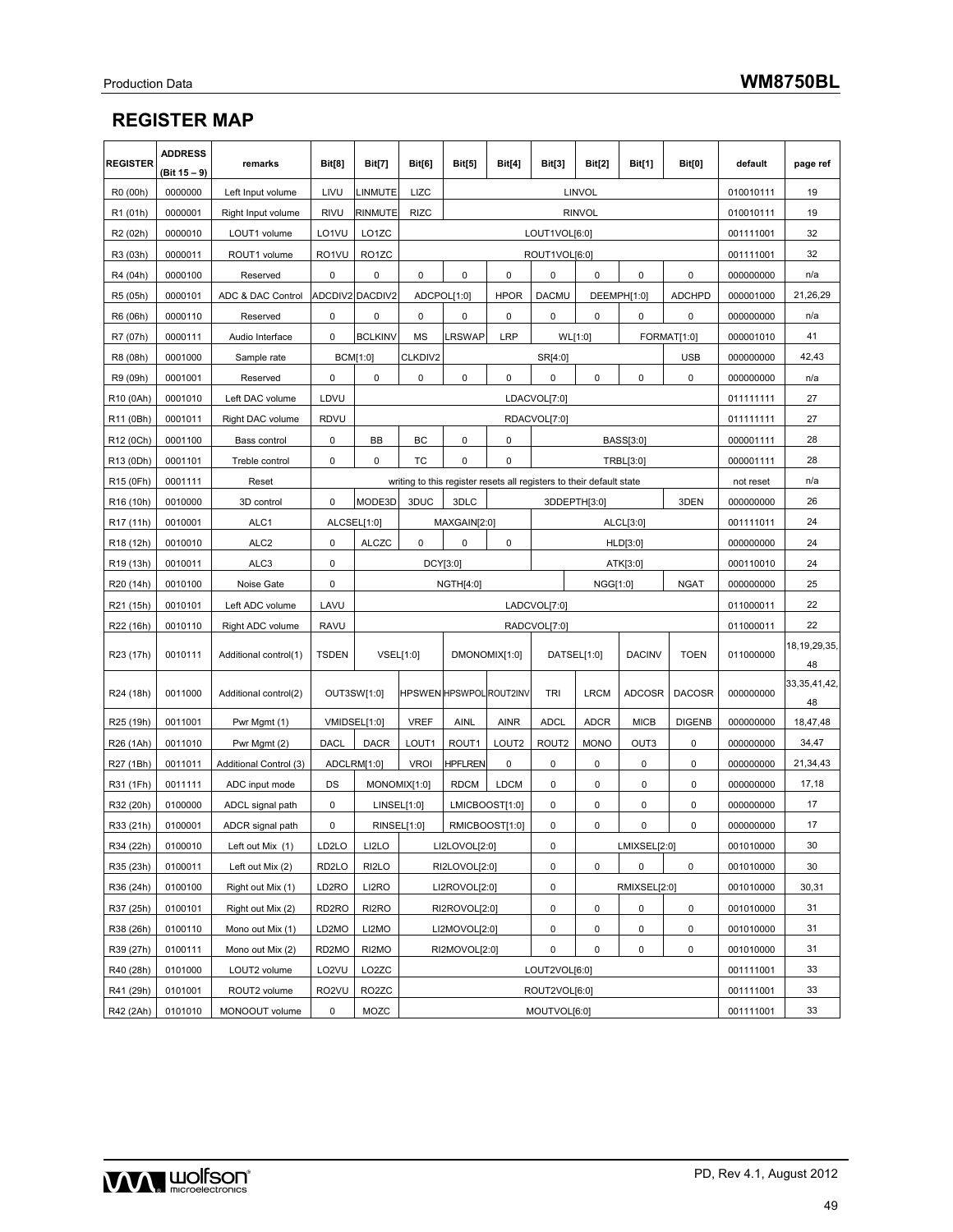## **DIGITAL FILTER CHARACTERISTICS**

The ADC and DAC employ different digital filters. There are 4 types of digital filter, called Type 0, 1, 2 and 3. The performance of Types 0 and 1 is listed in the table below, the responses of all filters is shown in the proceeding pages.

| <b>PARAMETER</b>                                             | <b>TEST CONDITIONS</b>                                       | <b>MIN</b> | <b>TYP</b> | <b>MAX</b> | <b>UNIT</b> |  |  |  |  |  |
|--------------------------------------------------------------|--------------------------------------------------------------|------------|------------|------------|-------------|--|--|--|--|--|
| ADC Filter Type 0 (USB Mode, 250fs operation)                |                                                              |            |            |            |             |  |  |  |  |  |
| Passband                                                     | $+/- 0.05dB$                                                 | 0          |            | 0.416fs    |             |  |  |  |  |  |
|                                                              | -6dB                                                         |            | $0.5$ fs   |            |             |  |  |  |  |  |
| Passband Ripple                                              |                                                              |            |            | $+/- 0.05$ | dB          |  |  |  |  |  |
| Stopband                                                     |                                                              | $0.584$ fs |            |            |             |  |  |  |  |  |
| <b>Stopband Attenuation</b>                                  | $f > 0.584$ fs                                               | $-60$      |            |            | dB          |  |  |  |  |  |
|                                                              | ADC Filter Type 1 (USB mode, 272fs or Normal mode operation) |            |            |            |             |  |  |  |  |  |
| Passband                                                     | $+/- 0.05dB$                                                 | 0          |            | 0.4535fs   |             |  |  |  |  |  |
|                                                              | $-6dB$                                                       |            | $0.5$ fs   |            |             |  |  |  |  |  |
| Passband Ripple                                              |                                                              |            |            | $+/- 0.05$ | dB          |  |  |  |  |  |
| Stopband                                                     |                                                              | 0.5465fs   |            |            |             |  |  |  |  |  |
| <b>Stopband Attenuation</b>                                  | $f > 0.5465$ fs                                              | $-60$      |            |            | dB          |  |  |  |  |  |
| High Pass Filter Corner                                      | $-3dB$                                                       |            | 3.7        |            | <b>Hz</b>   |  |  |  |  |  |
| Frequency                                                    | $-0.5dB$                                                     |            | 10.4       |            |             |  |  |  |  |  |
|                                                              | $-0.1dB$                                                     |            | 21.6       |            |             |  |  |  |  |  |
| DAC Filter Type 0 (USB mode, 250fs operation)                |                                                              |            |            |            |             |  |  |  |  |  |
| Passband                                                     | $+/- 0.03dB$                                                 | $\Omega$   |            | $0.416$ fs |             |  |  |  |  |  |
|                                                              | $-6dB$                                                       |            | $0.5$ fs   |            |             |  |  |  |  |  |
| Passband Ripple                                              |                                                              |            |            | $+/-0.03$  | dB          |  |  |  |  |  |
| Stopband                                                     |                                                              | 0.584fs    |            |            |             |  |  |  |  |  |
| <b>Stopband Attenuation</b>                                  | $f > 0.584$ fs                                               | $-50$      |            |            | dB          |  |  |  |  |  |
| DAC Filter Type 1 (USB mode, 272fs or Normal mode operation) |                                                              |            |            |            |             |  |  |  |  |  |
| Passband                                                     | $+/- 0.03dB$                                                 | $\Omega$   |            | 0.4535fs   |             |  |  |  |  |  |
|                                                              | $-6dB$                                                       |            | $0.5$ fs   |            |             |  |  |  |  |  |
| Passband Ripple                                              |                                                              |            |            | $+/- 0.03$ | dB          |  |  |  |  |  |
| Stopband                                                     |                                                              | 0.5465fs   |            |            |             |  |  |  |  |  |
| <b>Stopband Attenuation</b>                                  | $f > 0.5465$ fs                                              | $-50$      |            |            | dB          |  |  |  |  |  |

**Table 46 Digital Filter Characteristics** 

| <b>DAC FILTERS</b>         |                    | <b>ADC FILTERS</b>         |                    |  |  |  |
|----------------------------|--------------------|----------------------------|--------------------|--|--|--|
| Mode                       | <b>Group Delay</b> | Mode                       | <b>Group Delay</b> |  |  |  |
| $0(250 \text{ USB})$       | 11/FS              | 0 (250 USB)                | $13$ /FS           |  |  |  |
| 1 (256/272)                | $16$ /FS           | 1 (256/272)                | 23/FS              |  |  |  |
| 2 (250 USB, 96k mode)      | 4/FS               | 2 (250 USB, 96k mode)      | 4/FS               |  |  |  |
| 3 (256/272, 88.2/96k mode) | 3/FS               | 3 (256/272, 88.2/96k mode) | 5/FS               |  |  |  |

**Table 47 ADC/DAC Digital Filters Group Delay** 

### **TERMINOLOGY**

- 1. Stop Band Attenuation (dB) the degree to which the frequency spectrum is attenuated (outside audio band)
- 2. Pass-band Ripple any variation of the frequency response in the pass-band region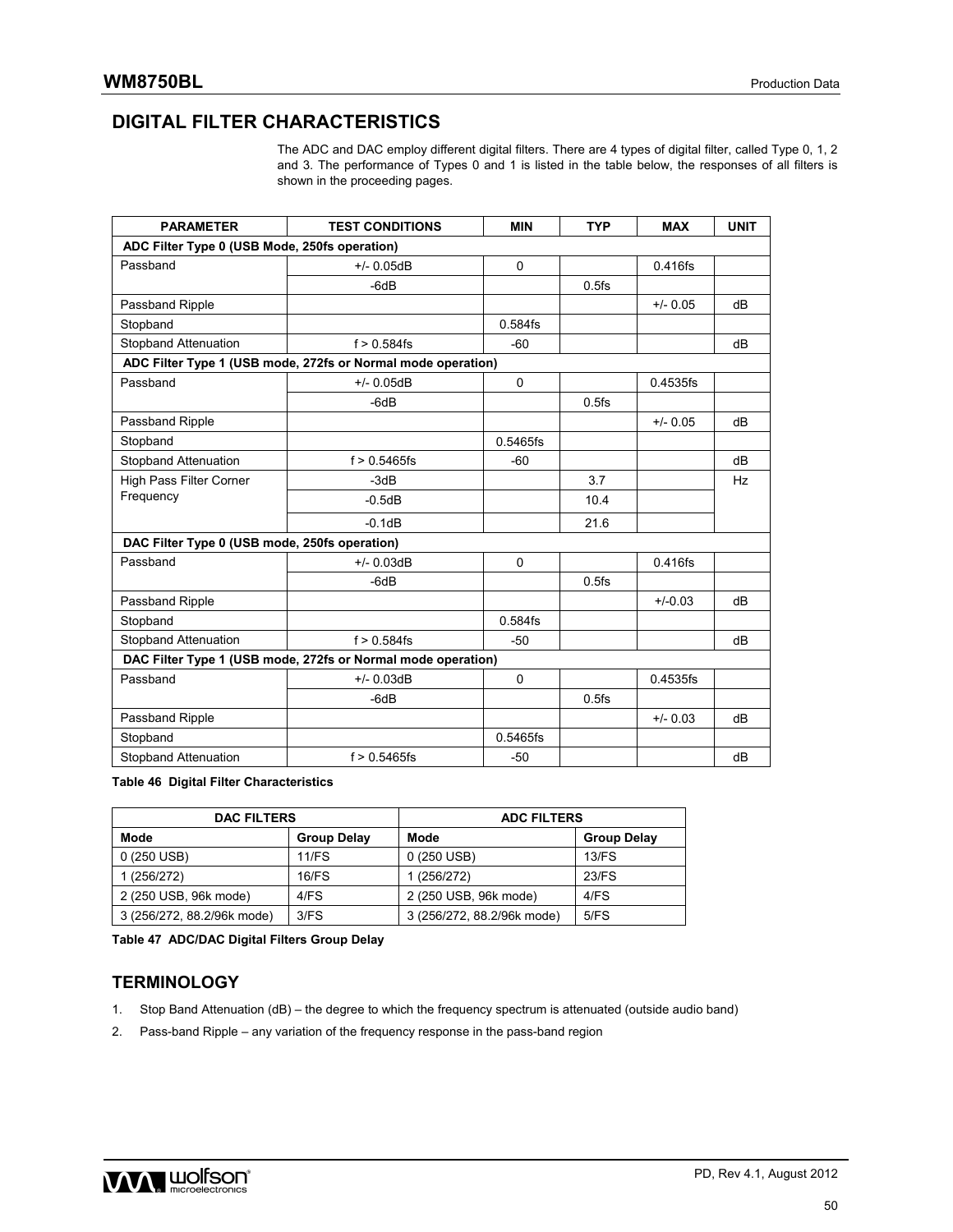### **DAC FILTER RESPONSES**



**Figure 27 DAC Digital Filter Frequency Response – Type 0 Figure 28 DAC Digital Filter Ripple – Type 0** 



 **Figure 29 DAC Digital Filter Frequency Response – Type 1 Figure 30 DAC Digital Filter Ripple – Type 1** 



 **Figure 31 DAC Digital Filter Frequency Response – Type 2 Figure 32 DAC Digital Filter Ripple – Type 2** 

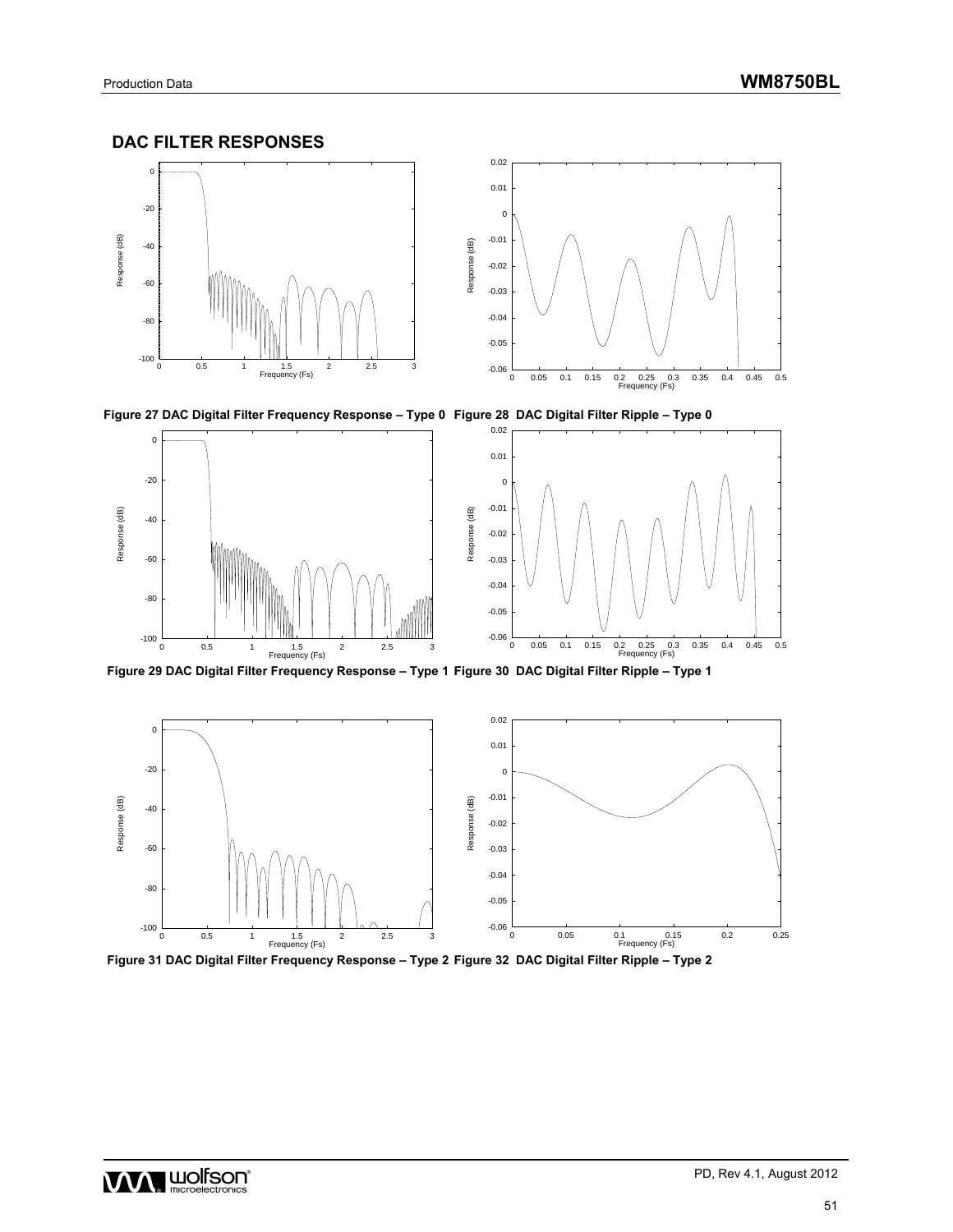

**Figure 33 DAC Digital Filter Frequency Response – Type 3 Figure 34 DAC Digital Filter Ripple – Type 3** 



**ADC FILTER RESPONSES** 

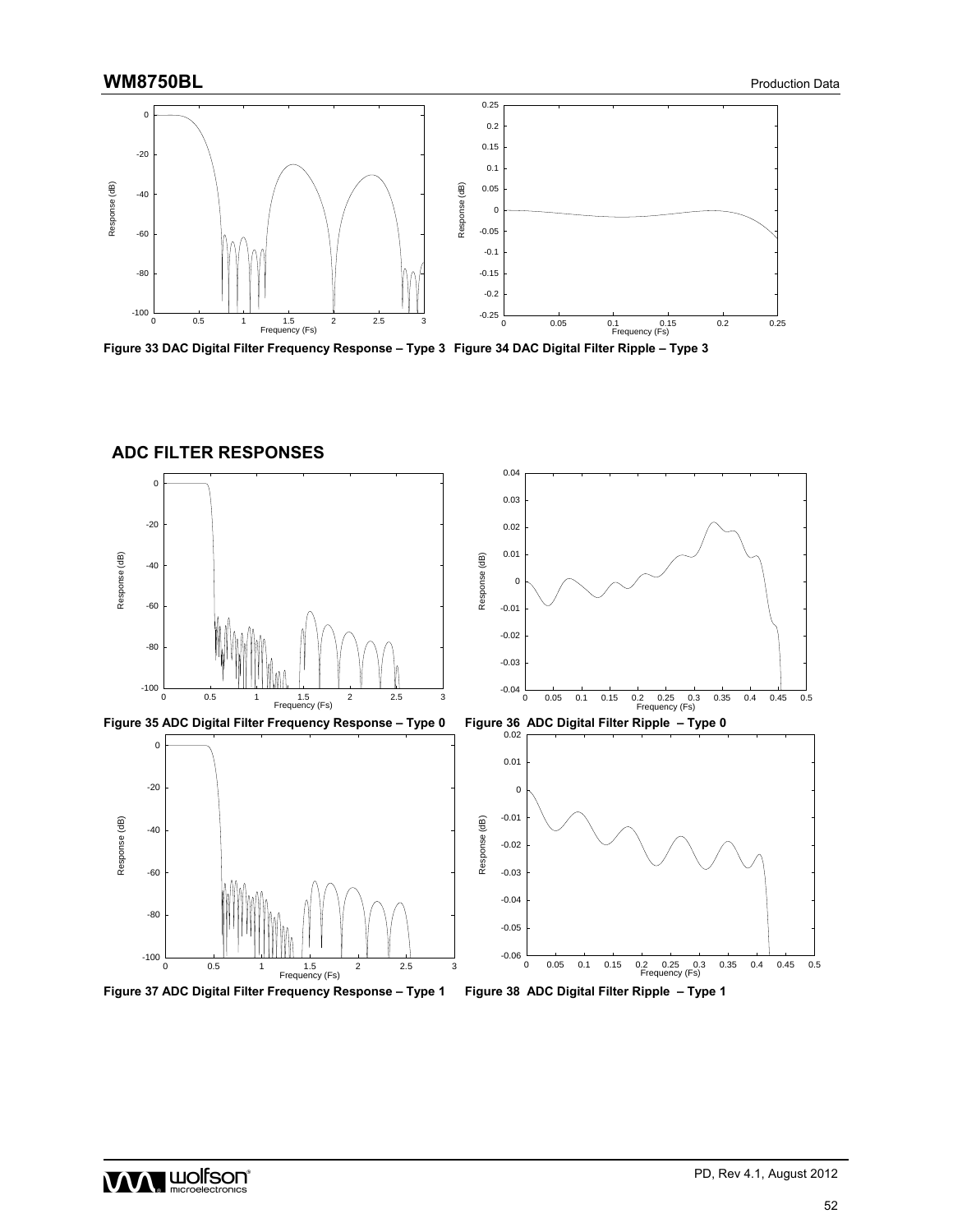

**Figure 39 ADC Digital Filter Frequency Response – Type 2 Figure 40 ADC Digital Filter Ripple – Type 2** 









## **DE-EMPHASIS FILTER RESPONSES**





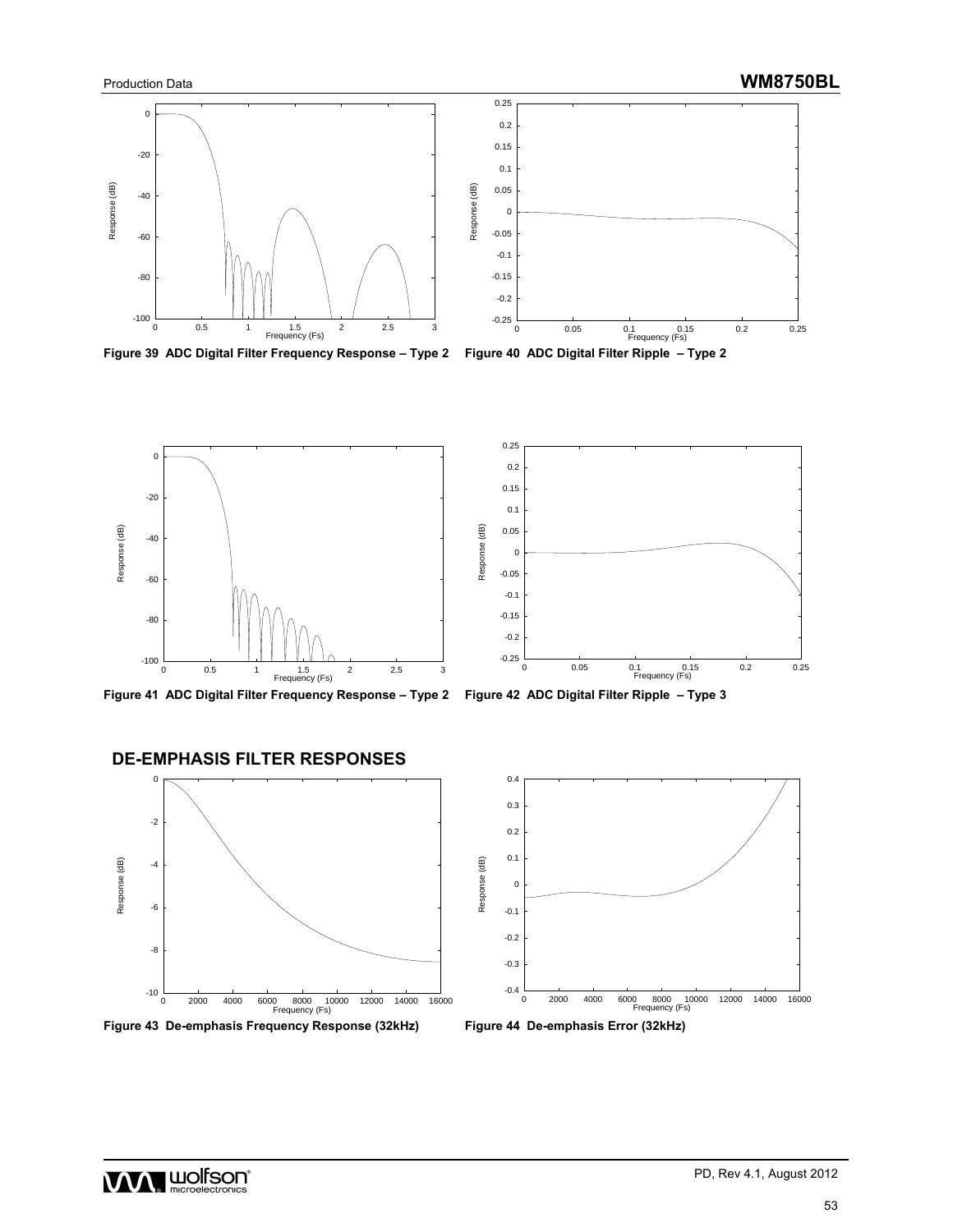

### **HIGHPASS FILTER**

The WM8750BL has a selectable digital highpass filter in the ADC filter path to remove DC offsets. The filter response is characterised by the following polynomial:



**Figure 49 ADC Highpass Filter Response** 

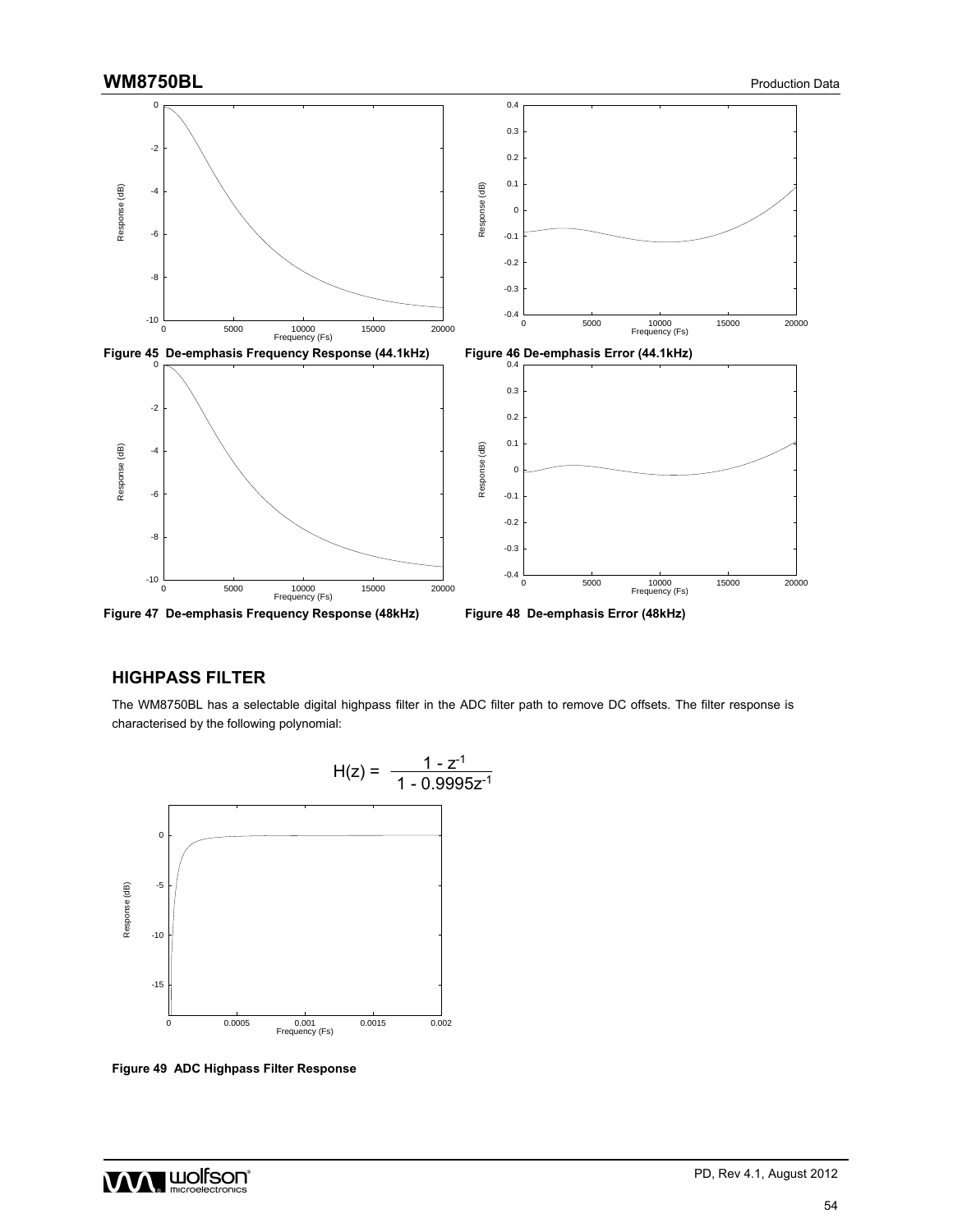## **APPLICATIONS INFORMATION**

### **RECOMMENDED EXTERNAL COMPONENTS**





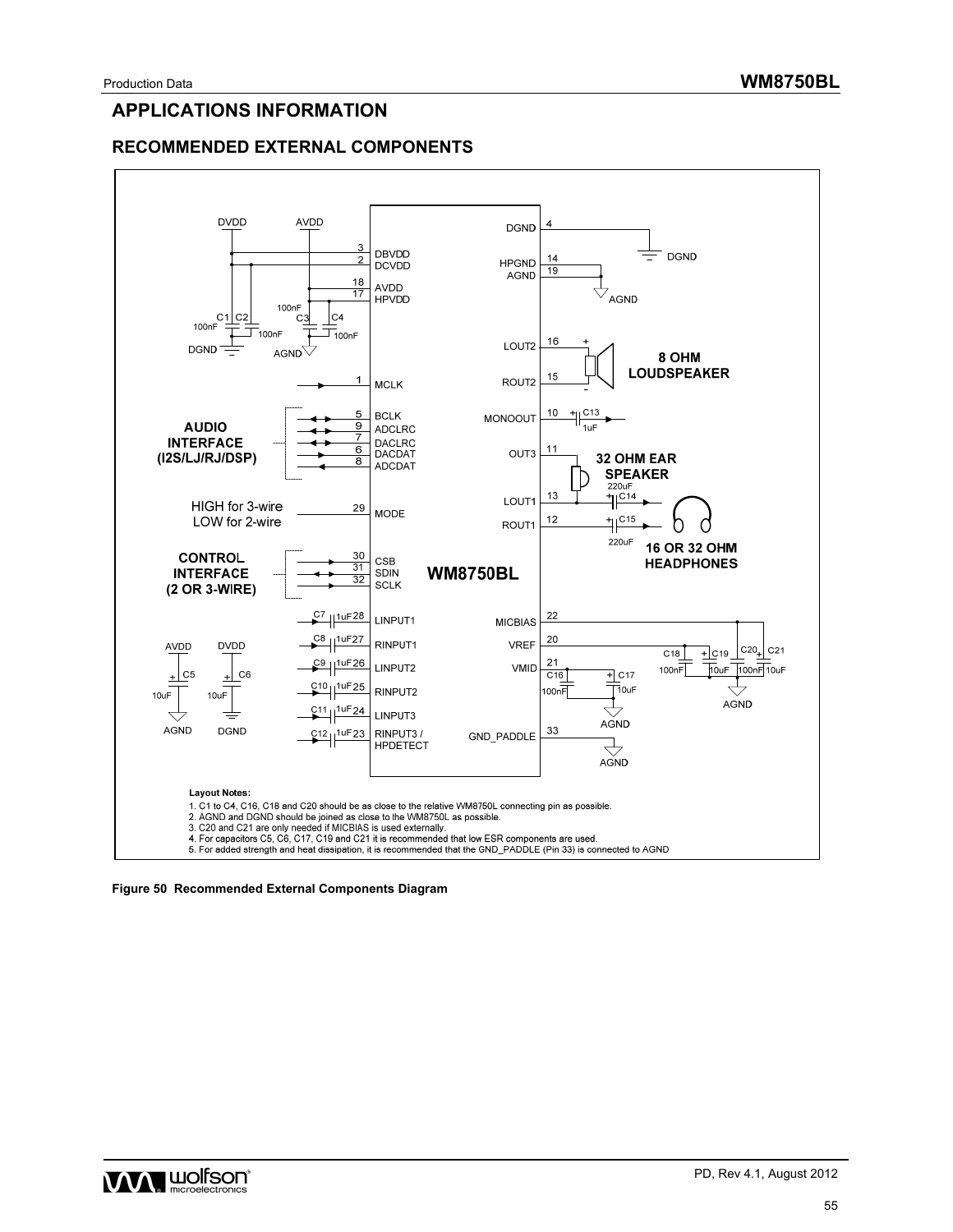### **LINE INPUT CONFIGURATION**

When LINPUT1/RINPUT1 or LINPUT2/RINPUT2 are used as line inputs, the microphone boost and ALC functions should normally be disabled.

In order to avoid clipping, the user must ensure that the input signal does not exceed AVDD. This may require a potential divider circuit in some applications. It is also recommended to remove RF interference picked up on any cables using a simple first-order RC filter, as high-frequency components in the input signal may otherwise cause aliasing distortion in the audio band. AC signals with no DC bias should be fed to the WM8750BL through a DC blocking capacitor, e.g.  $1\mu$ F.

### **MICROPHONE INPUT CONFIGURATION**



#### **Figure 51 Recommended Circuit for Line Input**

For interfacing to a microphone, the ALC function should be enabled and the microphone boost switched on. Microphones held close to a speaker's mouth would normally use the 13dB gain setting, while tabletop or room microphones would need a 29dB boost.

The recommended application circuit is shown above. R1 and R2 form part of the biasing network (refer to Microphone Bias section). R1 connected to MICBIAS is necessary only for electret type microphones that require a voltage bias. R2 should always be present to prevent the microphone input from charging to a high voltage which may damage the microphone on connection. R1 and R2 should be large so as not to attenuate the signal from the microphone, which can have source impedance greater than 2kOhm. C1 together with the source impedance of the microphone and the WM8750BL input impedance forms an RF filter. C2 is a DC blocking capacitor to allow the microphone to be biased at a different DC voltage to the MICIN signal.

### **MINIMISING POP NOISE AT THE ANALOGUE OUTPUTS**

To minimise any pop or click noise when the system is powered up or down, the following procedures are recommended.

#### **POWER UP**

- Switch on power supplies. By default the WM8750BL is in Standby Mode, the DAC is digitally muted and the Audio Interface, Line outputs and Headphone outputs are all OFF (DACMU = 1 Power Management registers 1 and 2 are all zeros).
- Enable Vmid and VREF.
- Enable DACs as required
- Enable line and / or headphone output buffers as required.
- Set DACMU = 0 to soft-un-mute the audio DACs.

#### **POWER DOWN**

- Set DACMU = 1 to soft-mute the audio DACs.
- Disable all output buffers.
- Switch off the power supplies.

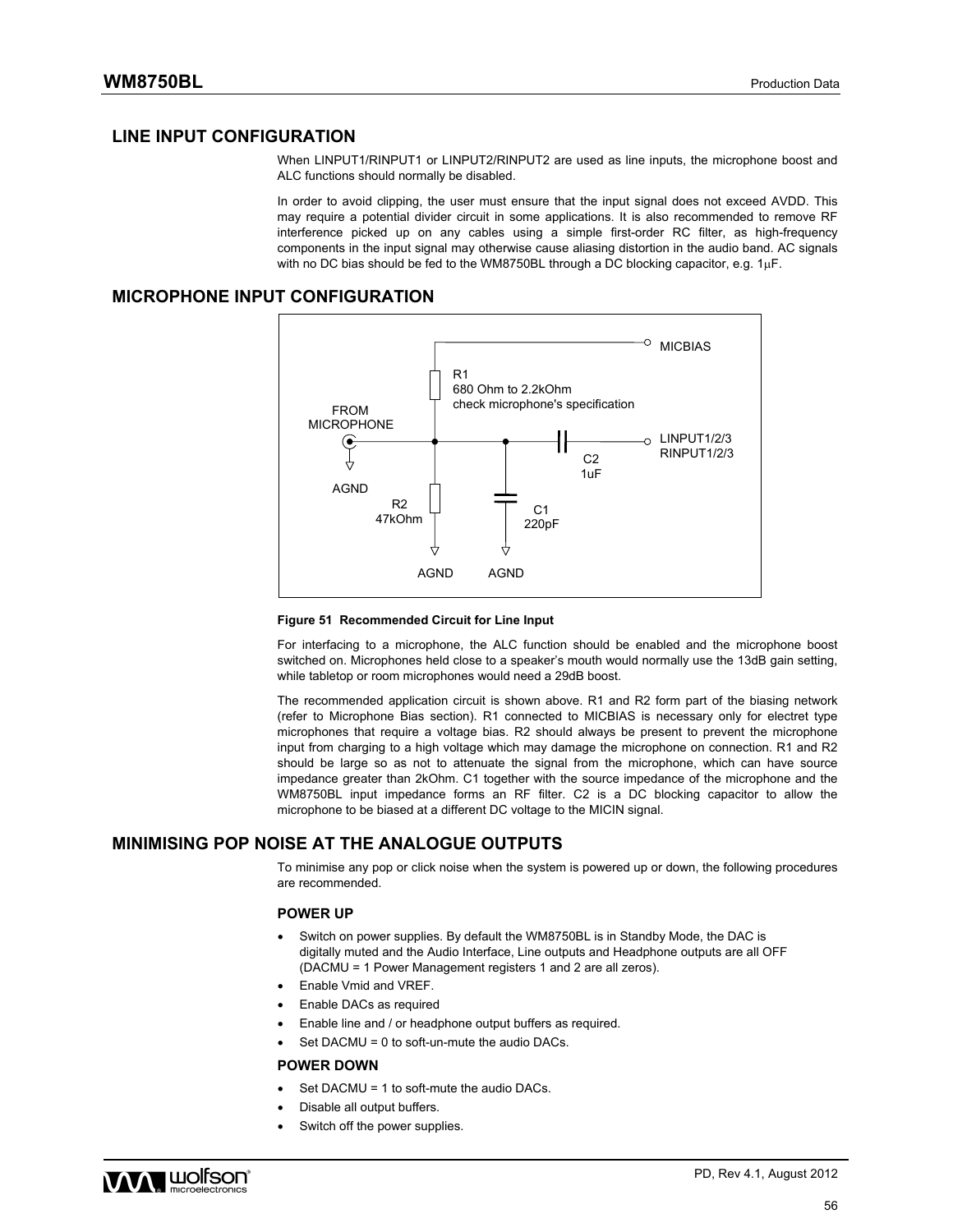### **POWER MANAGEMENT EXAMPLES**

| <b>OPERATION MODE</b>                                                              |   | <b>POWER MANAGEMENT (1)</b> |            |              |            |            | <b>POWER MANAGEMENT (2)</b> |             |     |                       |                 |                 |                 |           |            |
|------------------------------------------------------------------------------------|---|-----------------------------|------------|--------------|------------|------------|-----------------------------|-------------|-----|-----------------------|-----------------|-----------------|-----------------|-----------|------------|
|                                                                                    | щ |                             | PGAs       |              | ADCs       |            |                             | <b>DACs</b> |     | <b>Output Buffers</b> |                 |                 |                 |           |            |
|                                                                                    |   | <b>AINL/R</b>               | <b>PGL</b> | <b>PGR</b>   | <b>ADL</b> | <b>ADR</b> | <b>MBI</b>                  | <b>DAL</b>  | DAR | LO <sub>1</sub>       | RO <sub>1</sub> | LO <sub>2</sub> | RO <sub>2</sub> | <b>MO</b> | <b>HPD</b> |
| Stereo Headphone Playback                                                          |   | 0                           | 0          | $\Omega$     | $\Omega$   | $\Omega$   | $\Omega$                    |             |     |                       |                 | $\Omega$        | $\Omega$        | 0         | х          |
| Stereo Line-in Record                                                              |   |                             |            |              |            |            | $\Omega$                    | $\Omega$    | 0   | 0                     | $\mathbf{0}$    | 0               | $\Omega$        | 0         |            |
| Stereo Microphone Record                                                           |   |                             |            |              |            |            |                             | 0           | 0   | 0                     | $\Omega$        | 0               | $\Omega$        | 0         |            |
| Mono Microphone Record                                                             |   |                             |            | $\mathbf{0}$ |            | 0          |                             | 0           | 0   | 0                     | $\mathbf{0}$    | 0               | $\Omega$        | 0         |            |
| Stereo Line-in to Headphone Out                                                    |   |                             | 0          | 0            | 0          | 0          | $\Omega$                    | $\Omega$    | 0   |                       |                 | 0               | $\Omega$        | 0         | x          |
| Phone Call                                                                         |   |                             |            | 0            | 0          | 0          |                             | 0           | 0   |                       |                 | $\Omega$        | 0               |           | x          |
| Speaker Phone Call [ROUT2INV = 1]                                                  |   |                             |            | 0            | 0          | $\Omega$   |                             | $\Omega$    | 0   | 0                     | 0               |                 |                 |           |            |
| Record Phone Call [L channel = mic with<br>boost, R channel = RX, enable mono mix] |   |                             |            |              |            |            |                             | $\Omega$    | 0   |                       |                 | $\Omega$        | $\Omega$        |           | x          |

**Table 48 Register Settings for Power Management**

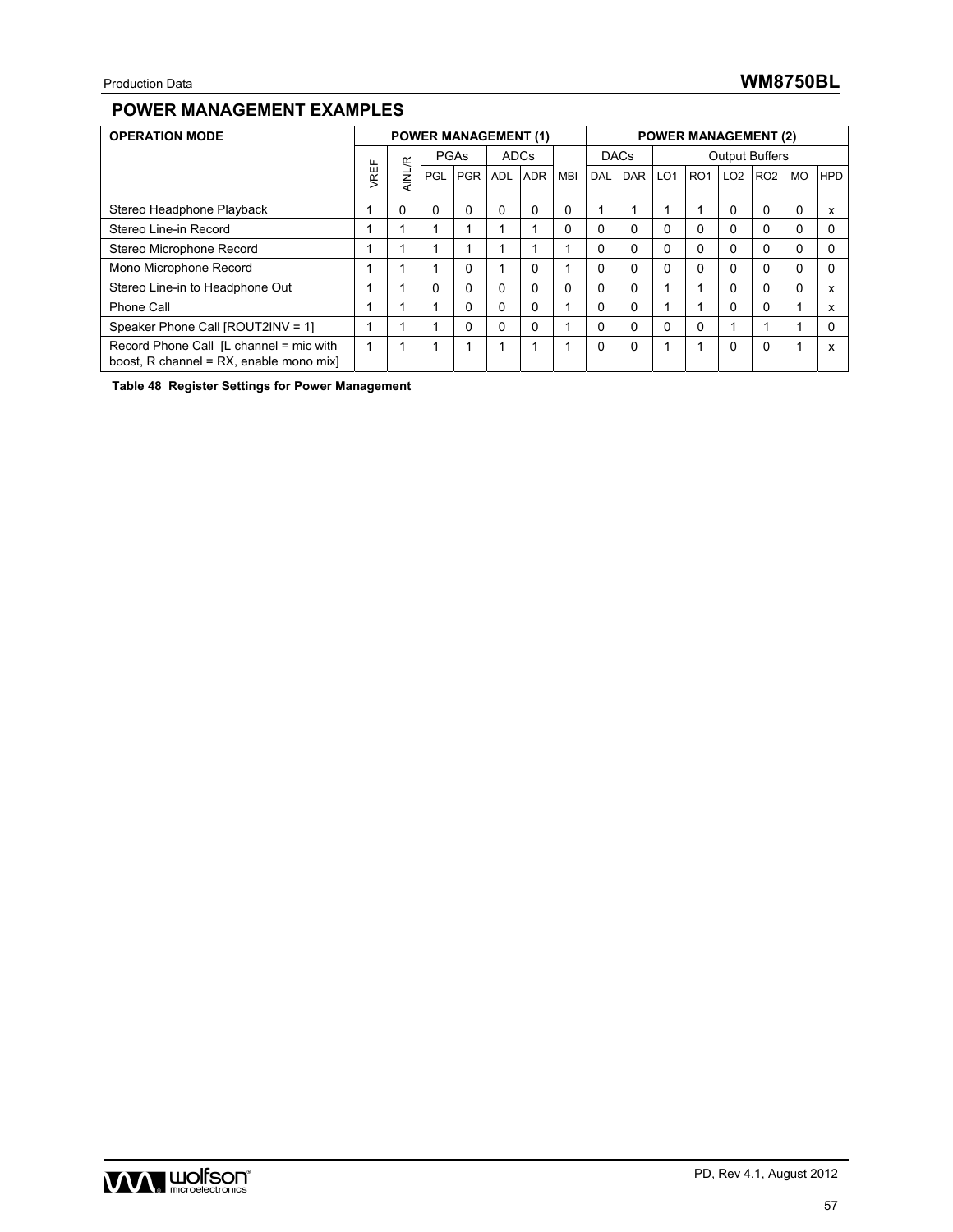## **PACKAGE DIMENSIONS**



| <b>Symbols</b> |                                        |            | Dimensions (mm) |                |  |  |  |  |  |
|----------------|----------------------------------------|------------|-----------------|----------------|--|--|--|--|--|
|                | <b>MIN</b>                             | <b>NOM</b> | <b>MAX</b>      | <b>NOTE</b>    |  |  |  |  |  |
| A              | 0.80                                   | 0.90       | 1.00            |                |  |  |  |  |  |
| A <sub>1</sub> | 0                                      | 0.02       | 0.05            |                |  |  |  |  |  |
| A <sub>3</sub> |                                        | 0.203 REF  |                 |                |  |  |  |  |  |
| b              | 0.18                                   | 0.25       | 0.30            | 1              |  |  |  |  |  |
| D              |                                        | 5.00 BSC   |                 |                |  |  |  |  |  |
| D <sub>2</sub> | 3.30                                   | 3.45       | 3.60            | 2              |  |  |  |  |  |
| Е              |                                        | 5.00 BSC   |                 |                |  |  |  |  |  |
| E <sub>2</sub> | 3.30                                   | 3.45       | 3.60            | $\overline{c}$ |  |  |  |  |  |
| е              |                                        | 0.50 BSC   |                 |                |  |  |  |  |  |
| G              |                                        | 0.20       |                 |                |  |  |  |  |  |
| н              |                                        | 0.1        |                 |                |  |  |  |  |  |
| L              | 0.30                                   | 0.40       | 0.50            |                |  |  |  |  |  |
| T              |                                        | 0.103      |                 |                |  |  |  |  |  |
| W              |                                        | 0.15       |                 |                |  |  |  |  |  |
|                |                                        |            |                 |                |  |  |  |  |  |
|                | <b>Tolerances of Form and Position</b> |            |                 |                |  |  |  |  |  |
| aaa            | 0.15                                   |            |                 |                |  |  |  |  |  |
| bbb            |                                        | 0.10       |                 |                |  |  |  |  |  |
| ccc            |                                        | 0.10       |                 |                |  |  |  |  |  |
| REF:           | JEDEC, MO-220, VARIATION VHHD-5.       |            |                 |                |  |  |  |  |  |

NOTES:<br>1. DIMENSION b APPLIES TO METALLIZED TERMINAL AND IS MEASURED BETWEEN 0.15 mm AND 0.30 mm FROM TERMINAL TIP.<br>2. FALLS WITHIN JEDEC, MO-220, VARIATION VHHD-5.<br>3. ALL DIMENSIONS ARE IN MILLIMETRES.<br>4. THE TERMINAL #1

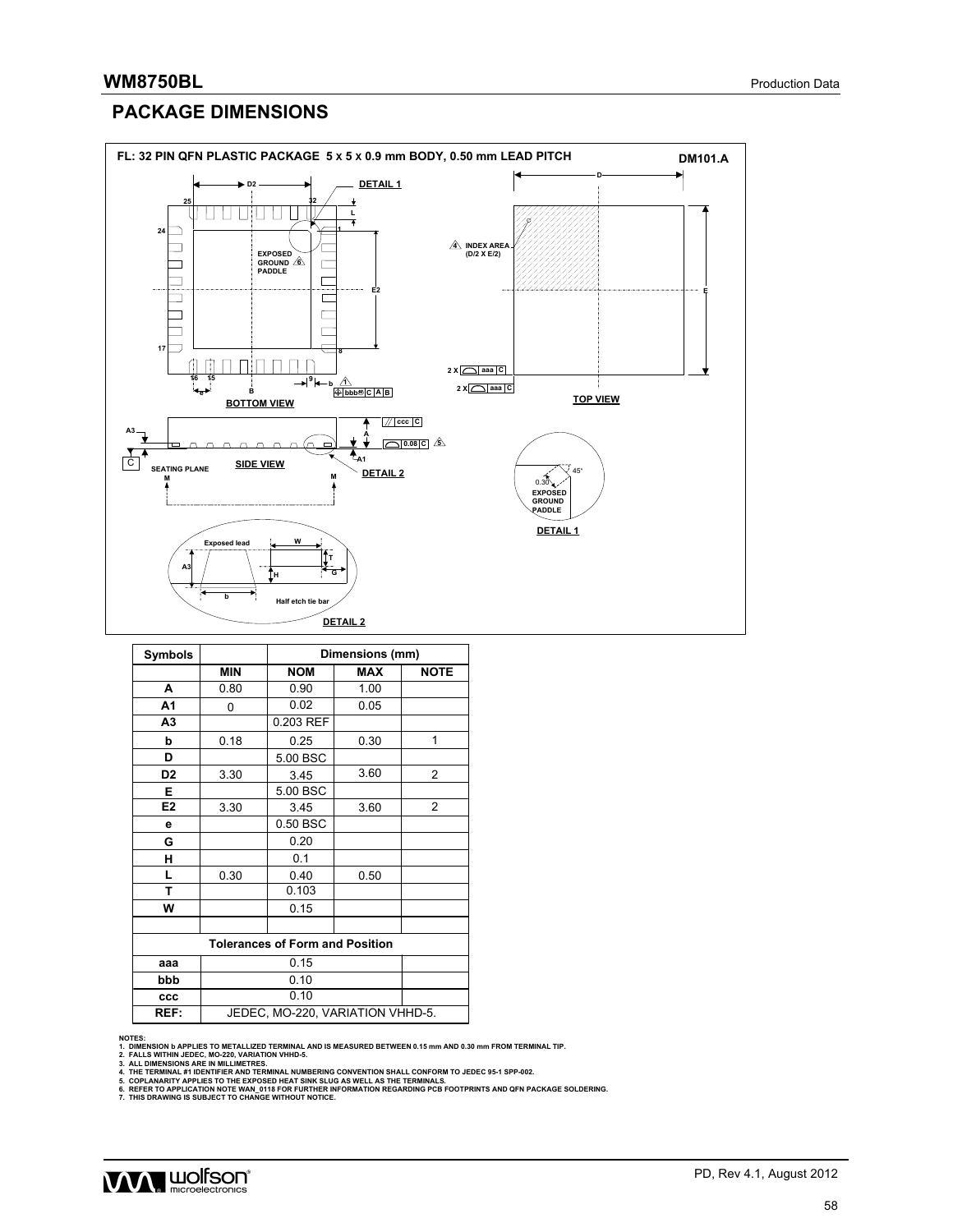## **IMPORTANT NOTICE**

Wolfson Microelectronics plc ("Wolfson") products and services are sold subject to Wolfson's terms and conditions of sale, delivery and payment supplied at the time of order acknowledgement.

Wolfson warrants performance of its products to the specifications in effect at the date of shipment. Wolfson reserves the right to make changes to its products and specifications or to discontinue any product or service without notice. Customers should therefore obtain the latest version of relevant information from Wolfson to verify that the information is current.

Testing and other quality control techniques are utilised to the extent Wolfson deems necessary to support its warranty. Specific testing of all parameters of each device is not necessarily performed unless required by law or regulation.

In order to minimise risks associated with customer applications, the customer must use adequate design and operating safeguards to minimise inherent or procedural hazards. Wolfson is not liable for applications assistance or customer product design. The customer is solely responsible for its selection and use of Wolfson products. Wolfson is not liable for such selection or use nor for use of any circuitry other than circuitry entirely embodied in a Wolfson product.

Wolfson's products are not intended for use in life support systems, appliances, nuclear systems or systems where malfunction can reasonably be expected to result in personal injury, death or severe property or environmental damage. Any use of products by the customer for such purposes is at the customer's own risk.

Wolfson does not grant any licence (express or implied) under any patent right, copyright, mask work right or other intellectual property right of Wolfson covering or relating to any combination, machine, or process in which its products or services might be or are used. Any provision or publication of any third party's products or services does not constitute Wolfson's approval, licence, warranty or endorsement thereof. Any third party trade marks contained in this document belong to the respective third party owner.

Reproduction of information from Wolfson datasheets is permissible only if reproduction is without alteration and is accompanied by all associated copyright, proprietary and other notices (including this notice) and conditions. Wolfson is not liable for any unauthorised alteration of such information or for any reliance placed thereon.

Any representations made, warranties given, and/or liabilities accepted by any person which differ from those contained in this datasheet or in Wolfson's standard terms and conditions of sale, delivery and payment are made, given and/or accepted at that person's own risk. Wolfson is not liable for any such representations, warranties or liabilities or for any reliance placed thereon by any person.

### **ADDRESS**

Wolfson Microelectronics plc Westfield House 26 Westfield Road **Edinburgh** EH11 2QB United Kingdom

Tel :: +44 (0)131 272 7000 Fax :: +44 (0)131 272 7001 Email :: sales@wolfsonmicro.com